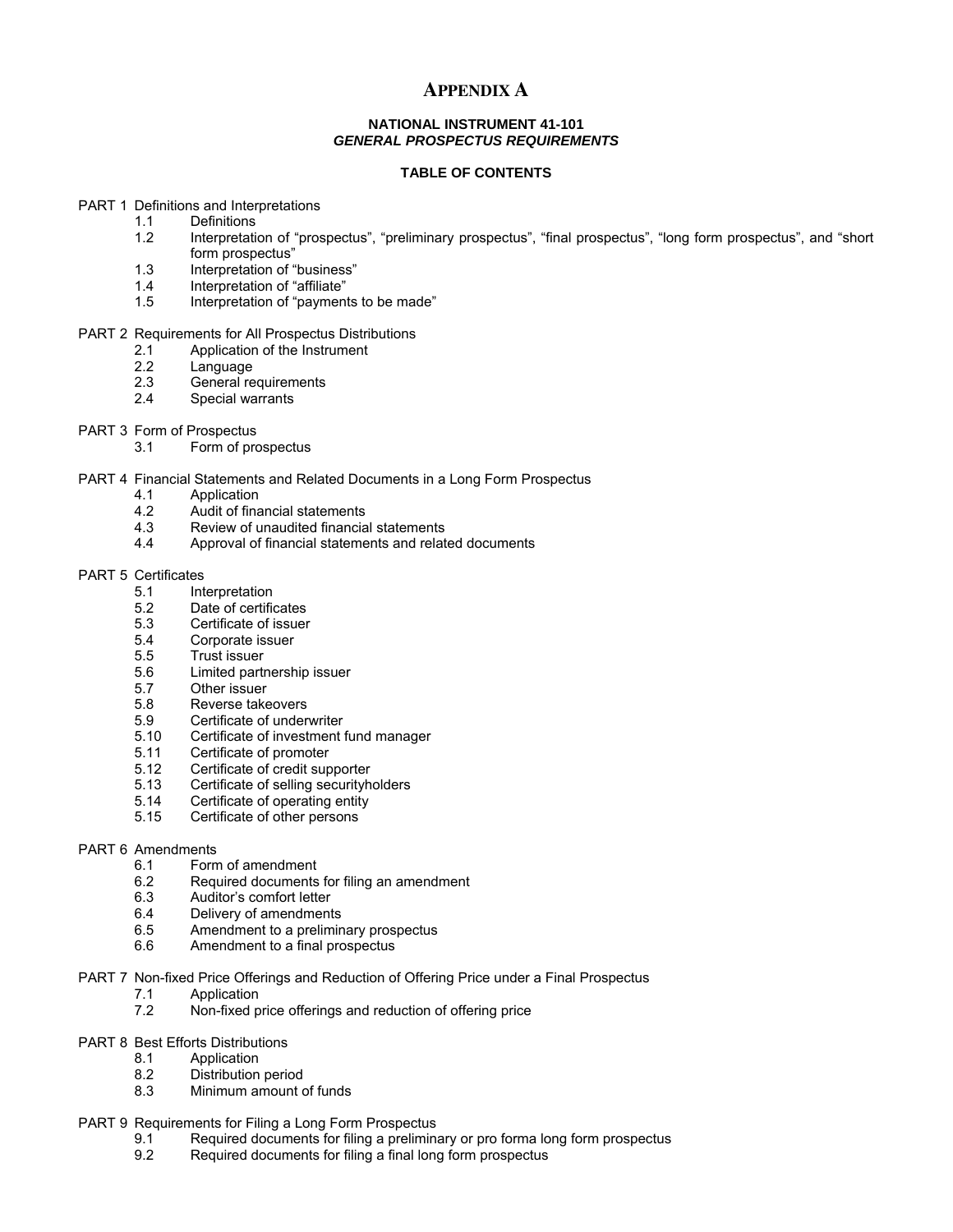#### 9.3 Material contracts

#### PART 10 Consents and Licenses, Registrations and Approvals

- 10.1 Consents of experts<br>10.2 Licences, registration
	- Licences, registrations and approvals

# PART 11 Over-Allocation and Underwriters

- 11.1 Over-allocation
- 11.2 Distribution of securities under a prospectus to an underwriter<br>11.3 Take-up by underwriter
- Take-up by underwriter

# PART 12 Restricted Securities

- 12.1 Application
- 12.2 Use of restricted security term<br>12.3 Prospectus filing eligibility
- Prospectus filing eligibility

# PART 13 Advertising and Marketing in Connection with Prospectus Offerings

- 13.1 Legend for communications during the waiting period<br>13.2 Legend for communications following receipt for the fi
- 13.2 Legend for communications following receipt for the final prospectus 13.3 Advertising for investment funds during the waiting period
- Advertising for investment funds during the waiting period

# PART 14 Custodianship of Portfolio Assets of an Investment Fund

- 14.1 General
- 14.2 Who may act as custodian or sub-custodian
- 14.3 Standard of care
- 14.4 Appointment of sub-custodian
- 14.5 Content of agreements
- 14.6 Review and compliance reports
- 14.7 Holding of portfolio assets and payment of fees
- 14.8 Custodian provisions relating to derivatives and securities lending, repurchases and reverse repurchase agreements
- 14.9 Separate account for paying expenses

# PART 15 Documents Incorporated by Reference by Investment Funds

- 15.1 Application<br>15.2 Incorporation
- Incorporation by reference
- PART 16 Distribution of Preliminary Prospectus and Distribution List
	- 16.1 Distribution of preliminary prospectus and distribution list

# PART 17 Lapse Date

- 17.1 Pro forma prospectus<br>17.2 Refiling of prospectus
- Refiling of prospectus

# PART 18 Statement of Rights<br>18.1 Statement of

Statement of rights

# PART 19 Exemption

- 19.1 Exemption
- 19.2 Application for exemption
- 19.3 Evidence of exemption

PART 20 Transition, Effective Date, and Repeal<br>20 1 Transition

- 20.1 Transition<br>20.2 Fffective d
- Effective date
- 20.3 Repeal
- APPENDIX A PERSONAL INFORMATION FORM AND AUTHORIZATION OF INDIRECT COLLECTION, USE AND DISCLOSURE OF PERSONAL INFORMATION
- APPENDIX B ISSUER FORM OF SUBMISSION TO JURISDICTION AND APPOINTMENT OF AGENT FOR SERVICE OF PROCESS
- APPENDIX C NON-ISSUER FORM OF SUBMISSION TO JURISDICTION AND APPOINTMENT OF AGENT FOR SERVICE OF PROCESS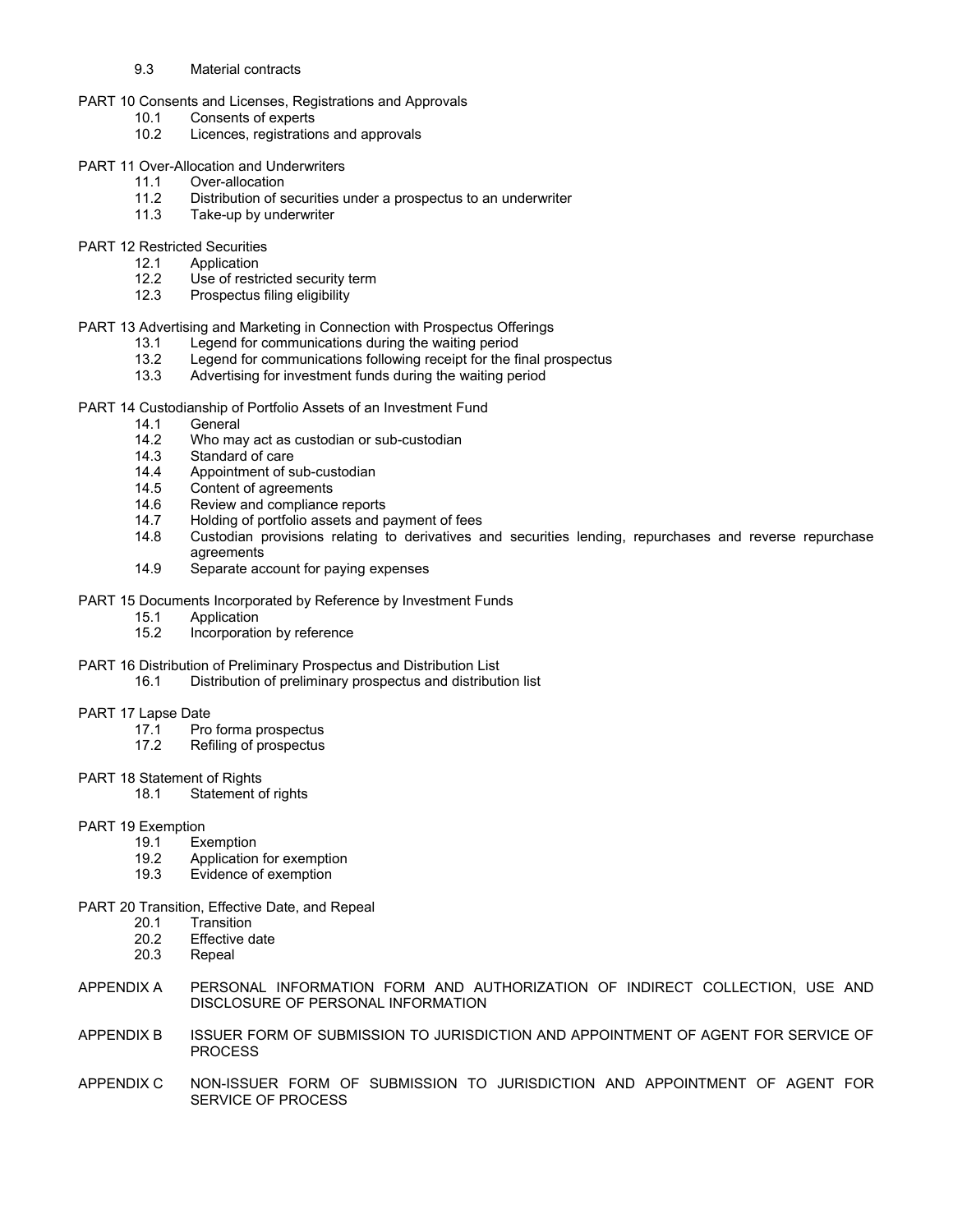# **NATIONAL INSTRUMENT 41-101 GENERAL PROSPECTUS REQUIREMENTS**

#### **PART 1: Definitions and Interpretations**

#### **Definitions**

**1.1** In this Instrument:

**"acquisition"** has the same meaning as in Part 8 of NI 51-102;

**"acquisition of related businesses"** has the same meaning as in Part 8 of NI 51-102;

**"alternative credit support"** has the same meaning as in section 13.4 of NI 51-102;

**"approved rating organization"** has the same meaning as in section 1.1 of NI 51-102;

**"asset-backed security"** has the same meaning as in section 1.1 of NI 51-102;

**"base offering"** means the number or principal amount of the securities distributed under a prospectus by an issuer or selling securityholder, excluding

- (a) any over-allotment option granted in connection with the distribution, or the securities issuable on the exercise of any such over-allotment option, and
- (b) securities issued or paid as compensation to a person or company for acting as an underwriter in respect of securities that are distributed under the prospectus, on an "as-if-converted" basis if these securities include securities that are convertible or exchangeable securities;

**"board of directors"** has the same meaning as in section 1.1 of NI 51-102;

**"business acquisition report"** has the same meaning as in section 1.1 of NI 51-102;

**"business day"** means any day other than a Saturday, a Sunday or a statutory holiday;

**"class"** has the same meaning as in section 1.1 of NI 51-102;

**"credit supporter"** has the same meaning as in section 13.4 of NI 51-102;

**"custodian"** means the institution appointed by an investment fund to act as custodian of the portfolio assets of the investment fund;

**"date of acquisition"** has the same meaning as in section 1.1 of NI 51-102;

**"derivative"** means an instrument, agreement or security, the market price, value or payment obligation of which is derived from, referenced to, or based on an underlying interest;

**"designated foreign jurisdiction"** has the same meaning as in section 1.1 of NI 52-107;

**"equity investee"** has the same meaning as in section 1.1 of NI 51-102;

**"equity security"** means a security of an issuer that carries a residual right to participate in the earnings of the issuer and, on the liquidation or winding up of the issuer, in its assets;

**"executive officer"** means, for an issuer, an individual who is

- (a) a chair, vice-chair or president,
- (b) a vice-president in charge of a principal business unit, division or function including sales, finance or production, or
- (c) performing a policy-making function in respect of the issuer;

**"foreign disclosure requirements"** has the same meaning as in section 1.1 of NI 52-107;

**"Form 41-101F1"** means Form 41-101F1 *Information Required in a Prospectus* of this Instrument;

**"Form 41-101F2"** means Form 41-101F2 *Information Required in an Investment Fund Prospectus* of this Instrument;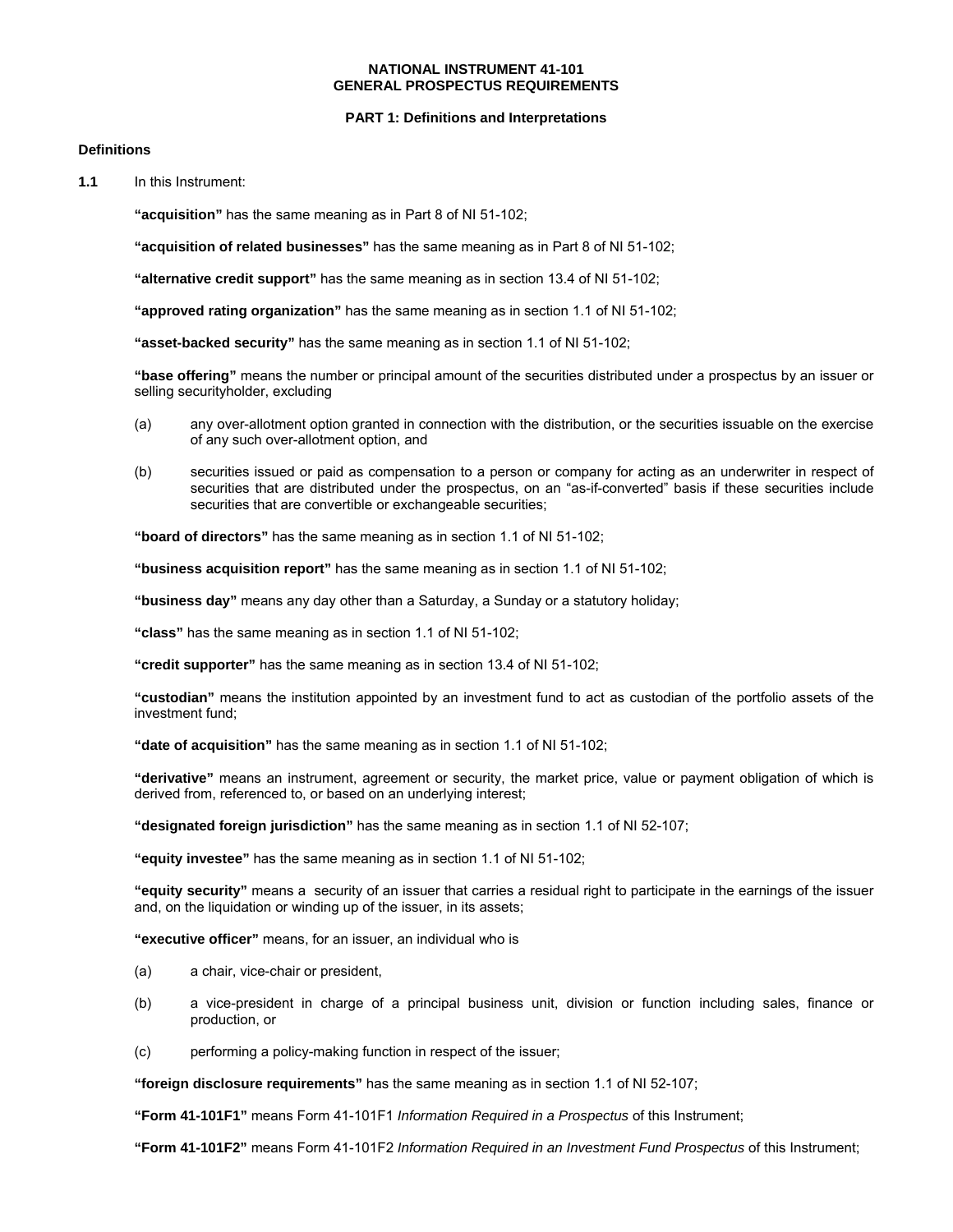**"Form 44-101F1"** means Form 44-101F1 *Short Form Prospectus* of NI 44-101;

**"Form 51-101F1"** means Form 51-101F1 *Statement of Reserves Data and Other Oil and Gas Information* of NI 51-  $101$ ;

**"Form 51-101F2"** means Form 51-101F2 *Report on Reserves Data by Independent Qualified Reserves Evaluator or Auditor* of NI 51-101;

**"Form 51-101F3"** means Form 51-101F3 *Report of Management and Directors on Oil and Gas Disclosure* of NI 51- 101;

**"Form 51-102F1"** means Form 51-102F1 *Management's Discussion & Analysis* of NI 51-102;

**"Form 51-102F2"** means Form 51-102F2 *Annual Information Form* of NI 51-102;

**"Form 51-102F4"** means Form 51-102F4 *Business Acquisition Report* of NI 51-102;

**"Form 51-102F5"** means Form 51-102F5 *Information Circular* of NI 51-102;

**"Form 51-102F6"** means Form 51-102F6 *Statement of Executive Compensation* of NI 51-102;

**"Form 52-110F1"** means Form 52-110F1 *Audit Committee Information Required in an AIF* of MI 52-110;

**"Form 52-110F2"** means Form 52-110F2 *Disclosure by Venture Issuers* of MI 52-110;

**"Form 58-101F1"** means Form 58-101F1 *Corporate Governance Disclosure* of NI 58-101;

**"Form 58-101F2"** means Form 58-101F2 *Corporate Governance Disclosure (Venture Issuers)* of NI 58-101;

#### **"full and unconditional credit support"** means

- (a) alternative credit support that
	- (i) entitles the holder of the securities to receive payment from the credit supporter, or enables the holder to receive payment from the issuer, within 15 days of any failure by the issuer to make a payment, and
	- (ii) results in the securities receiving the same credit rating as, or a higher credit rating than, the credit rating they would have received if payment had been fully and unconditionally guaranteed by the credit supporter, or would result in the securities receiving such a rating if they were rated, or
- (b) a full and unconditional guarantee of the payments to be made, as interpreted in section 1.5, by the issuer of securities, as stipulated in the terms of the securities or in an agreement governing rights of holders of the securities, that results in the holder of such securities being entitled to receive payment from the credit supporter within 15 days of any failure by the issuer to make a payment;

**"income from continuing operations"** has the same meaning as in section 1.1 of NI 51-102;

**"independent review committee"** means an independent review committee under NI 81-107;

**"information circular"** has the same meaning as in section 1.1 of NI 51-102;

**"interim period"** has the same meaning as in

- (a) section 1.1 of NI 51-102 for an issuer other than an investment fund, or
- (b) section 1.1 of NI 81-106 for an investment fund;

# **"IPO venture issuer"** means an issuer that

- (a) files a long form prospectus,
- (b) is not a reporting issuer in any jurisdiction immediately before the date of the final long form prospectus, and
- (c) at the date of the long form prospectus, does not have any of its securities listed or quoted, has not applied to list or quote any of its securities, and does not intend to apply to list or quote any of its securities, on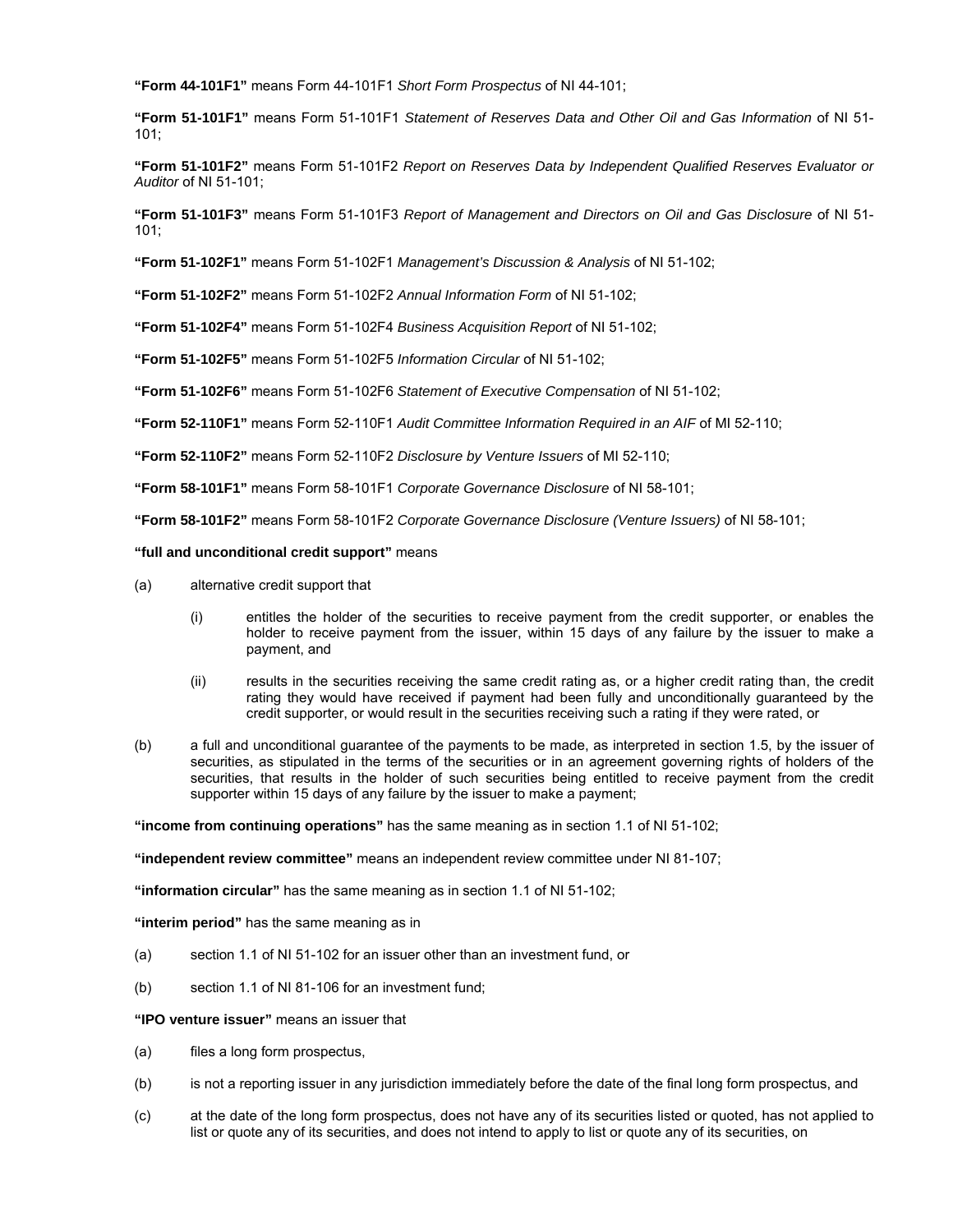- (i) the Toronto Stock Exchange,
- (ii) a U.S. marketplace, or
- (iii) a marketplace outside of Canada and the United States of America, other than the Alternative Investment Market of the London Stock Exchange or the PLUS markets operated by PLUS Markets Group plc;

**"issuer's GAAP"** has the same meaning as in section 1.1 of NI 52-107;

**"junior issuer"** means an issuer

- (a) that files a preliminary prospectus,
- (b) that is not a reporting issuer in any jurisdiction,
- (c) whose total consolidated assets as at the date of the most recent balance sheet of the issuer included in the preliminary prospectus are less than \$10,000,000,
- (d) whose consolidated revenue as shown in the most recent annual income statement of the issuer included in the preliminary prospectus is less than \$10,000,000, and
- (e) whose shareholders' equity as at the date of the most recent balance sheet of the issuer included in the preliminary prospectus is less than \$10,000,000,

taking into account all adjustments to asset, revenue and shareholders' equity calculations necessary to reflect each significant proposed acquisition of a business or related business by an issuer that has progressed to a state where a reasonable person would believe that the likelihood of the issuer completing the acquisition is high, and each completed significant acquisition of a business or related business that was completed,

- (f) for paragraphs (c) and (e), before the date of the preliminary prospectus and after the date of the issuer's most recent balance sheet included in the preliminary prospectus as if each acquisition had taken place as at the date of the issuer's most recent balance sheet included in the preliminary prospectus, and
- (g) for paragraph (d), after the last day of the most recent annual income statement of the issuer included in the preliminary prospectus as if each acquisition had taken place at the beginning of the issuer's most recently completed financial year for which an income statement is included in the preliminary prospectus;

**"labour sponsored or venture capital fund"** has the same meaning as in section 1.1 of NI 81-106;

**"long form prospectus"** means a prospectus filed in the form of Form 41-101F1 or Form 41-101F2;

**"marketplace"** has the same meaning as in section 1.1 of NI 51-102;

**"material contract"** means any contract that an issuer or any of its subsidiaries is a party to, that is material to the issuer;

**"mineral project"** has the same meaning as in section 1.1 of NI 43-101;

**"MI 52-110"** means Multilateral Instrument 52-110 *Audit Committees*;

**"NI 14-101"** means National Instrument 14-101 *Definitions*;

**"NI 33-105"** means National Instrument 33-105 *Underwriting Conflicts*;

**"NI 43-101"** means National Instrument 43-101 *Standards of Disclosure for Mineral Projects*;

**"NI 44-101"** means National Instrument 44-101 *Short Form Prospectus Distributions*;

**"NI 44-102"** means National Instrument 44-102 *Shelf Distributions*;

**"NI 44-103"** means National Instrument 44-103 *Post-Receipt Pricing*;

**"NI 45-106"** means National Instrument 45-106 *Prospectus and Registration Exemptions*;

**"NI 51-101"** means National Instrument 51-101 *Standards of Disclosure for Oil and Gas Activities*;

**"NI 51-102"** means National Instrument 51-102 *Continuous Disclosure Obligations*;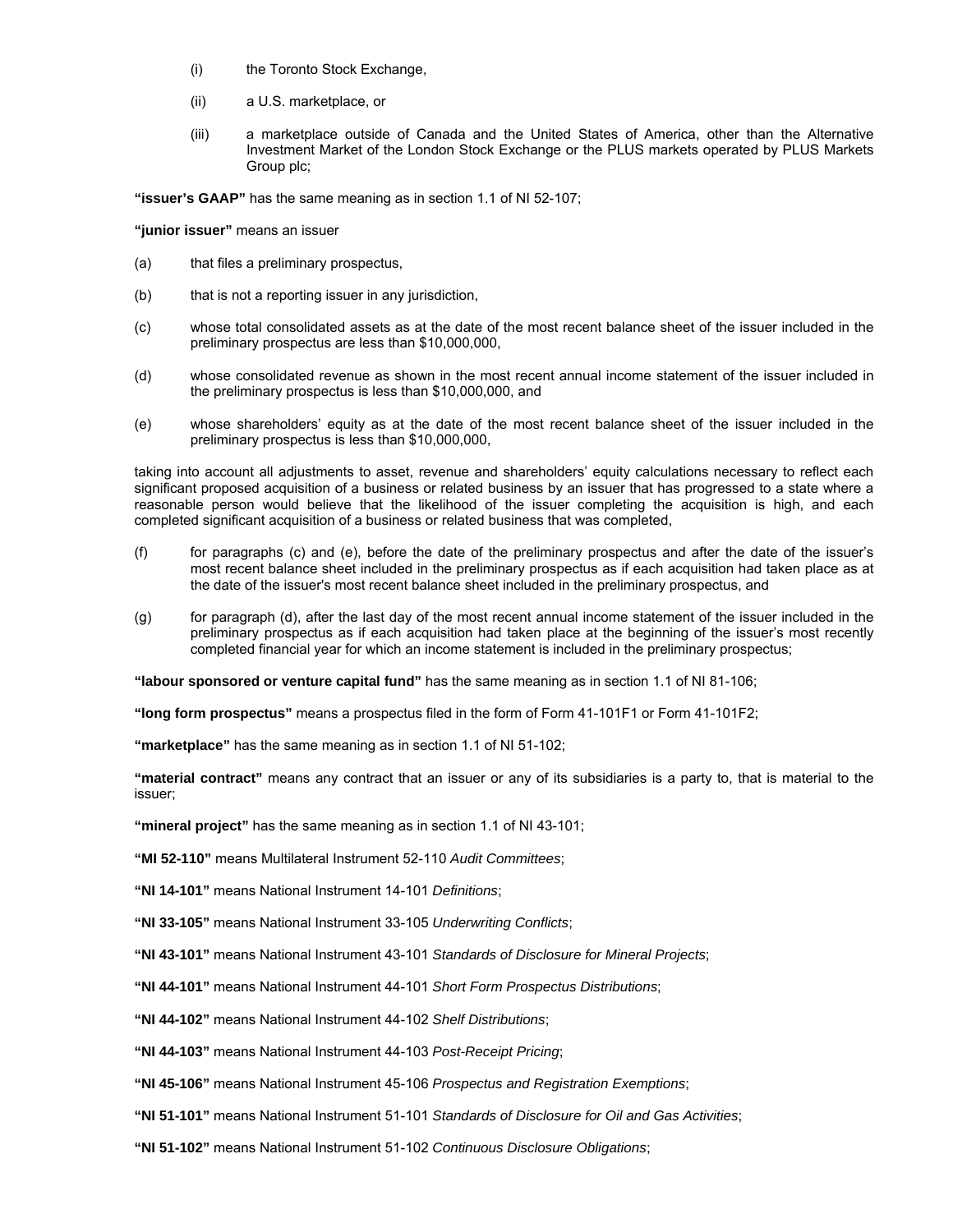**"NI 52-107"** means National Instrument 52-107 *Acceptable Accounting Principles, Auditing Standards and Reporting Currency*;

**"NI 58-101"** means National Instrument 58-101 *Disclosure of Corporate Governance Practices*;

**"NI 81-101"** means National Instrument 81-101 *Mutual Fund Prospectus Disclosure*;

**"NI 81-102"** means National Instrument 81-102 *Mutual Funds*;

**"NI 81-106"** means National Instrument 81-106 *Investment Fund Continuous Disclosure*;

**"NI 81-107"** means National Instrument 81-107 *Independent Review Committee for Investment Funds*;

**"non-voting security"** means a restricted security that does not carry the right to vote generally, except for a right to vote that is mandated, in special circumstances, by law;

**"old financial year"** means the financial year of an issuer that immediately precedes a transition year;

**"over-allocation position"** means the amount, determined as at the closing of a distribution, by which the aggregate number or principal amount of securities that are sold by one or more underwriters of the distribution exceeds the base offering;

**"over-allotment option"** means a right granted to one or more underwriters by an issuer or a selling securityholder of the issuer in connection with the distribution of securities under a prospectus to acquire, for the purposes of covering the underwriter's over-allocation position, a security of an issuer that has the same designation and attributes as a security that is distributed under such prospectus, and which

- (a) expires not later than the 60th day after the date of the closing of the distribution, and
- (b) is exercisable for a number or principal amount of securities that is limited to the lesser of
	- (i) the over-allocation position, and
	- (ii) 15% of the base offering;

**"principal securityholder"** means a person or company who beneficially owns, or controls or directs, directly or indirectly, voting securities carrying 10% or more of the voting rights attached to any class of voting securities of the issuer;

**"private issuer"** has the same meaning as in section 2.4 of NI 45-106;

**"related credit supporter"** of an issuer means a credit supporter of the issuer that is an affiliate of the issuer;

**"restricted security"** means an equity security that is not a preferred security of an issuer if any of the following apply:

- (a) there is another class of securities of the issuer that carries a greater number of votes per security relative to the equity security,
- (b) the conditions attached to the class of equity securities, the conditions attached to another class of securities of the issuer, or the issuer's constating documents have provisions that nullify or significantly restrict the voting rights of the equity securities,
- (c) the issuer has issued another class of equity securities that entitle the owners of securities of that other class to participate in the earnings or assets of the issuer to a greater extent, on a per security basis, than the owners of the first class of equity securities, or
- (d) except in Ontario and British Columbia, the regulator determines that the equity security is a restricted security;

**"restricted security reorganization"** means any event resulting in the creation of restricted securities, directly or through the creation of subject securities or securities that are, directly or indirectly, convertible, or exercisable or exchangeable for, restricted securities or subject securities or any change in the rights attaching to restricted securities, subject securities or securities that are, directly or indirectly, convertible into, or exercisable or exchangeable for, restricted securities or subject securities, including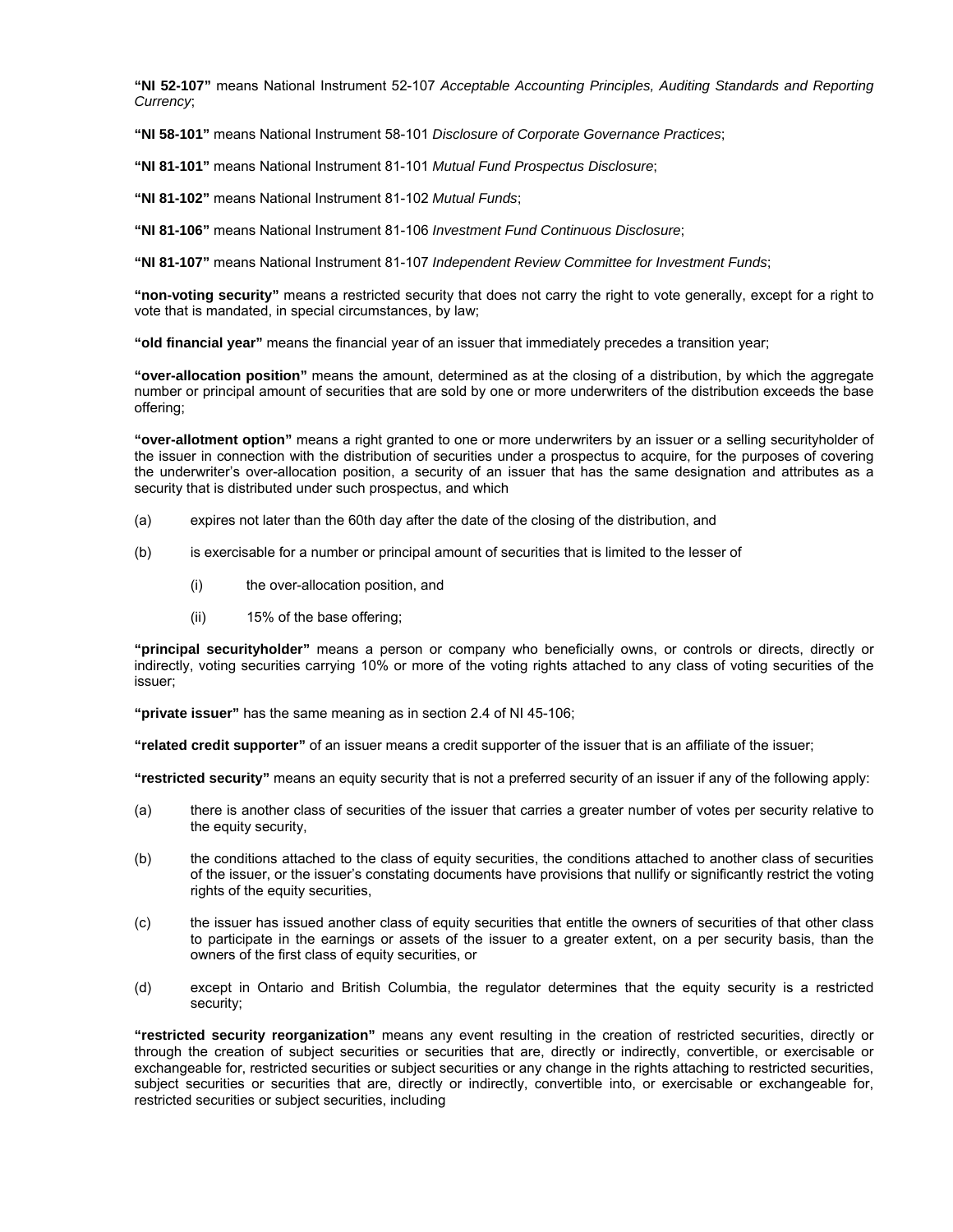- (a) any
	- (i) amendment to an issuer's constating documents,
	- (ii) resolution of the board of directors of an issuer setting the terms of a series of securities of the issuer, or
	- (iii) restructuring, recapitalization, reclassification, arrangement, amalgamation or merger, or
- (b) if the issuer has one or more classes of restricted securities outstanding, an amendment to an issuer's constating documents to increase
	- (i) the per security voting rights attached to any class of securities without at the same time making a proportionate increase in the per security voting rights attached to any other securities of the issuer, or
	- (ii) the number of a class of securities authorized, other than a restricted security;

**"restricted security term"** means each of the terms "non-voting security", "subordinate voting security", and "restricted voting security";

**"restricted voting security"** means a restricted security that carries a right to vote subject to a restriction on the number or percentage of securities that may be voted or owned by one or more persons or companies, unless the restriction is

- (a) permitted or prescribed by statute or regulation, and
- (b) is applicable only to persons or companies that are not citizens or residents of Canada or that are otherwise considered as a result of any law applicable to the issuer to be non-Canadians;

**"restructuring transaction"** has the same meaning as in section 1.1 of NI 51-102;

**"reverse takeover"** has the same meaning as in section 1.1 of NI 51-102;

**"reverse takeover acquirer"** has the same meaning as in section 1.1 of NI 51-102;

**"SEC issuer"** has the same meaning as in section 1.1 of NI 52-107;

**"short form prospectus"** means a prospectus filed in the form of Form 44-101F1;

**"special warrant"** means a security that, by its terms or the terms of an accompanying contractual obligation,

- (a) entitles or requires the holder to acquire another security without payment of material additional consideration and obliges the issuer of either security to undertake efforts to file a prospectus to qualify the distribution of the other security, or
- (b) entitles or requires the holder to acquire another security without payment of material additional consideration and the issuer files a prospectus to qualify the distribution of the other security;

**"subject security"** means a security that results, or would result if and when issued, in an existing class of securities being considered restricted securities;

**"subordinate voting security"** means a restricted security that carries a right to vote, if there are securities of another class outstanding that carry a greater right to vote on a per security basis;

**"transition year"** means the financial year of an issuer or business in which the issuer or business changes its financial year-end;

**"U.S. GAAP"** has the same meaning as in section 1.1 of NI 52-107;

**"U.S. GAAS"** has the same meaning as in section 1.1 of NI 52-107;

**"U.S. marketplace"** has the same meaning as in section 1.1 of NI 51-102;

**"venture issuer"** has the same meaning as in section 1.1 of NI 51-102 except the "applicable time" is the date the prospectus is filed;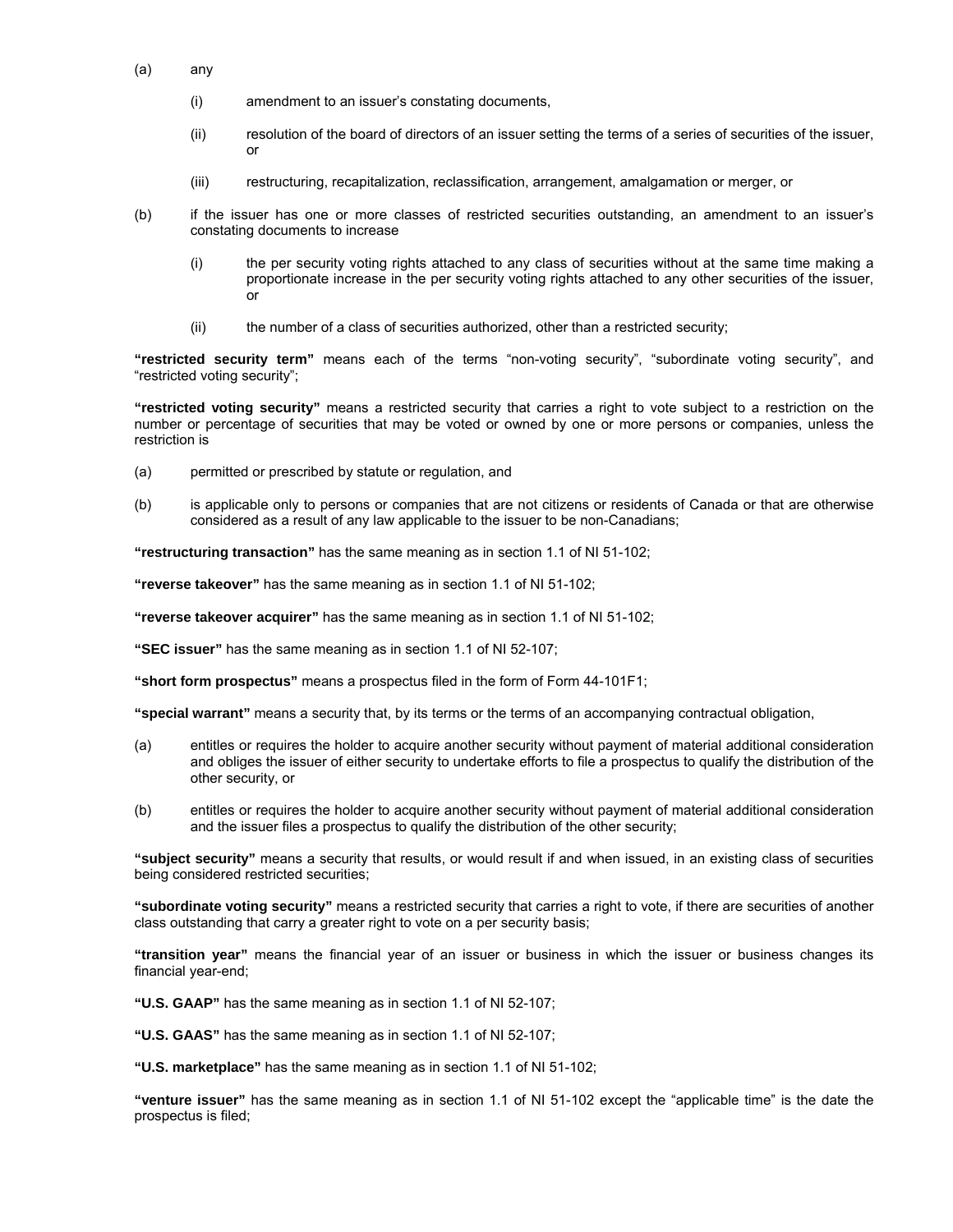**"waiting period"** means the period of time between the issuance of a receipt by the regulator for a preliminary prospectus and the issuance of a receipt by the regulator for a final prospectus.

#### **Interpretation of "prospectus", "preliminary prospectus", "final prospectus", "long form prospectus", and "short form prospectus"**

- **1.2(1)** In this Instrument, a reference to a "prospectus" includes a preliminary long form prospectus, a final long form prospectus, a preliminary short form prospectus, and a final short form prospectus.
- **(2)** In this Instrument, a reference to a "preliminary prospectus" includes a preliminary long form prospectus and a preliminary short form prospectus.
- **(3)** In this Instrument, a reference to a "final prospectus" includes a final long form prospectus and a final short form prospectus.
- **(4)** In this Instrument, a reference to a "long form prospectus" includes a preliminary long form prospectus and a final long form prospectus.
- **(5)** In this Instrument, a reference to a "short form prospectus" includes a preliminary short form prospectus and a final short form prospectus.
- **(6)** Despite subsections (1), (2), and (3), in Form 41-101F1 and Form 41-101F2,
	- (a) a reference to a "prospectus" only includes a preliminary long form prospectus and a final long form prospectus,
	- (b) a reference to a "preliminary prospectus" only includes a preliminary long form prospectus, and
	- (c) a reference to a "final prospectus" only includes a final long form prospectus.

#### **Interpretation of "business"**

**1.3** In this Instrument, unless otherwise stated, a reference to a business includes an interest in an oil and gas property to which reserves, as defined in NI 51-101, have been specifically attributed.

#### **Interpretation of "affiliate"**

**1.4** In this Instrument, an issuer is an affiliate of another issuer if the issuer would be an affiliate of the other issuer under subsection 1.1(2) of NI 51-102.

#### **Interpretation of "payments to be made"**

- **1.5** For the purposes of the definition of "full and unconditional credit support", payments to be made by an issuer of securities as stipulated in the terms of the securities include
	- (a) any amounts to be paid as dividends in accordance with, and on the dividend payment dates stipulated in, the provisions of the securities, whether or not the dividends have been declared, and
	- (b) any discretionary dividends, provided that the terms of the securities or an agreement governing rights of holders of the securities expressly provides that the holder of the securities will be entitled, once the discretionary dividend is declared, to receive payment from the credit supporter within 15 days of any failure by the issuer to pay the declared dividend.

#### **PART 2: Requirements for All Prospectus Distributions**

# **Application of the Instrument**

- **2.1(1)** Subject to subsection (2), this Instrument applies to a prospectus filed under securities legislation and a distribution of securities subject to the prospectus requirement.
- **(2)** This Instrument does not apply to a prospectus filed under NI 81-101 or a distribution of securities under such a prospectus.

#### **Language**

**2.2(1)** An issuer must file a prospectus and any other document required to be filed under this Instrument or NI 44-101 in French or in English.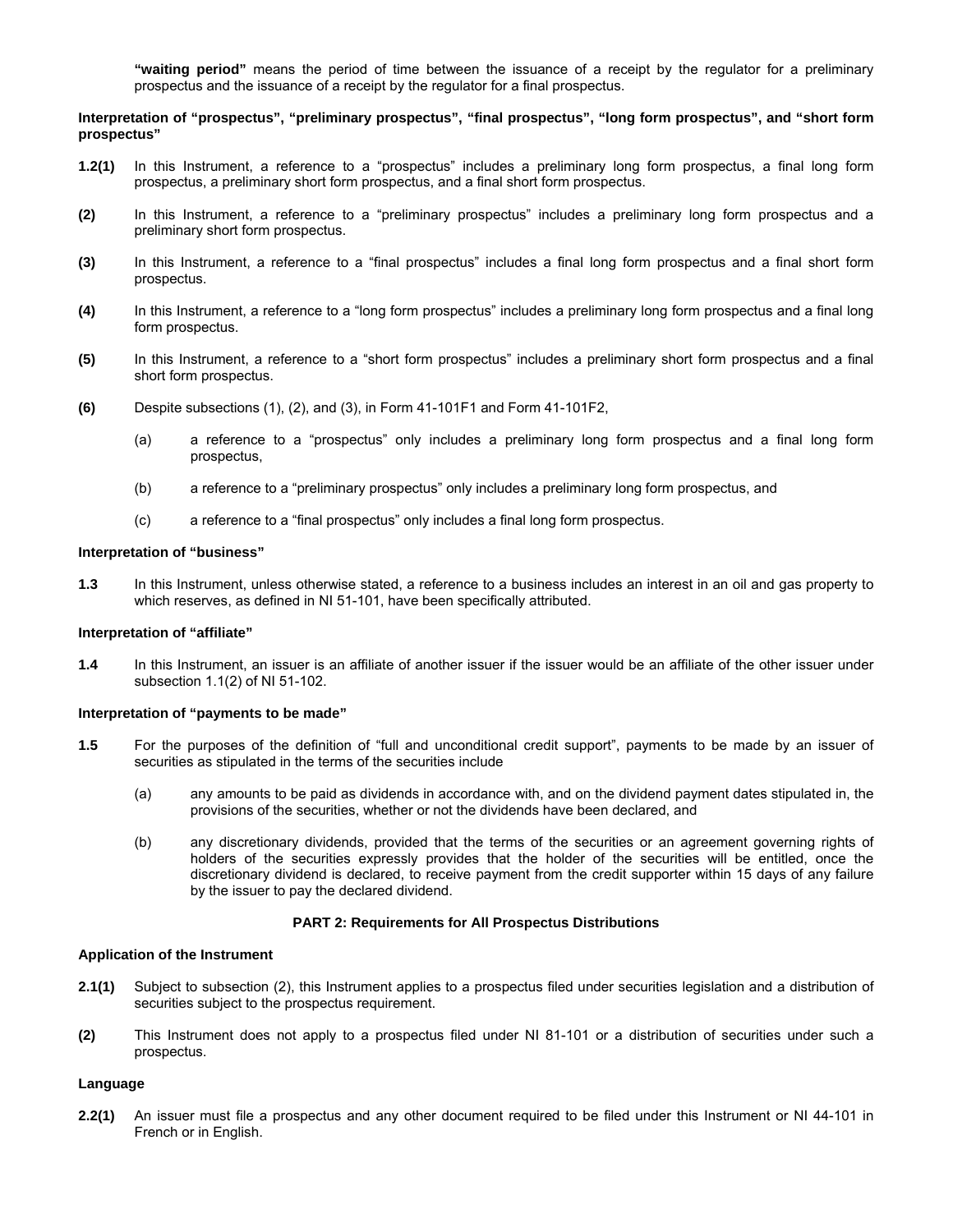- **(2)** In Québec, a prospectus and any document required to be incorporated by reference into a prospectus must be in French or in French and English.
- **(3)** Despite subsection (1), if an issuer files a document only in French or only in English but delivers to an investor or prospective investor a version of the document in the other language, the issuer must file that other version not later than when it is first delivered to the investor or prospective investor.
- **(4)** If an issuer files a document under this Instrument that is a translation of a document prepared in a language other than French or English, the issuer must
	- (a) attach a certificate as to the accuracy of the translation to the filed document, and
	- (b) make a copy of the document in the original language available on request.

#### **General requirements**

- **2.3(1)** An issuer must not file a final prospectus more than 90 days after the date of the receipt for the preliminary prospectus that relates to the final prospectus.
- **(2)** An issuer must not file
	- (a) a prospectus more than three business days after the date of the prospectus, and
	- (b) an amendment to a prospectus more than three business days after the date of the amendment to the prospectus.

#### **Special warrants**

- **2.4(1)** An issuer must not file a prospectus or an amendment to a prospectus to qualify the distribution of securities issued upon the exercise of special warrants or other securities acquired on a prospectus-exempt basis unless holders of the special warrants or other securities have been provided with a contractual right of rescission.
- **(2)** A contractual right of rescission under subsection (1) must provide that, if a holder of a special warrant who acquires another security of the issuer on exercise of the special warrant as provided for in the prospectus is, or becomes, entitled under the securities legislation of a jurisdiction to the remedy of rescission because of the prospectus or an amendment to the prospectus containing a misrepresentation,
	- (a) the holder is entitled to rescission of both the holder's exercise of its special warrant and the private placement transaction under which the special warrant was initially acquired,
	- (b) the holder is entitled in connection with the rescission to a full refund of all consideration paid to the underwriter or issuer, as the case may be, on the acquisition of the special warrant, and
	- (c) if the holder is a permitted assignee of the interest of the original special warrant subscriber, the holder is entitled to exercise the rights of rescission and refund as if the holder was the original subscriber.

# **PART 3: Form of Prospectus**

#### **Form of prospectus**

- **3.1(1)** Subject to subsection (2) and (3), an issuer filing a prospectus must file the prospectus in the form of Form 41-101F1.
- **(2)** An issuer that is an investment fund filing a prospectus must file the prospectus in the form of Form 41-101F2.
- **(3)** An issuer that is qualified to file a short form prospectus may file a short form prospectus.

# **PART 4: Financial Statements and Related Documents in a Long Form Prospectus**

#### **Application**

- **4.1(1)** An issuer, other than an investment fund, that files a long form prospectus must include in the long form prospectus the financial statements and the management's discussion and analysis required by this Instrument.
- **(2)** Subject to Part 15, an investment fund that files a long form prospectus must include in the long form prospectus the financial statements and the management reports of fund performance required by this Instrument.
- **(3)** For the purposes of this Part, "**financial statements**" do not include pro forma financial statements.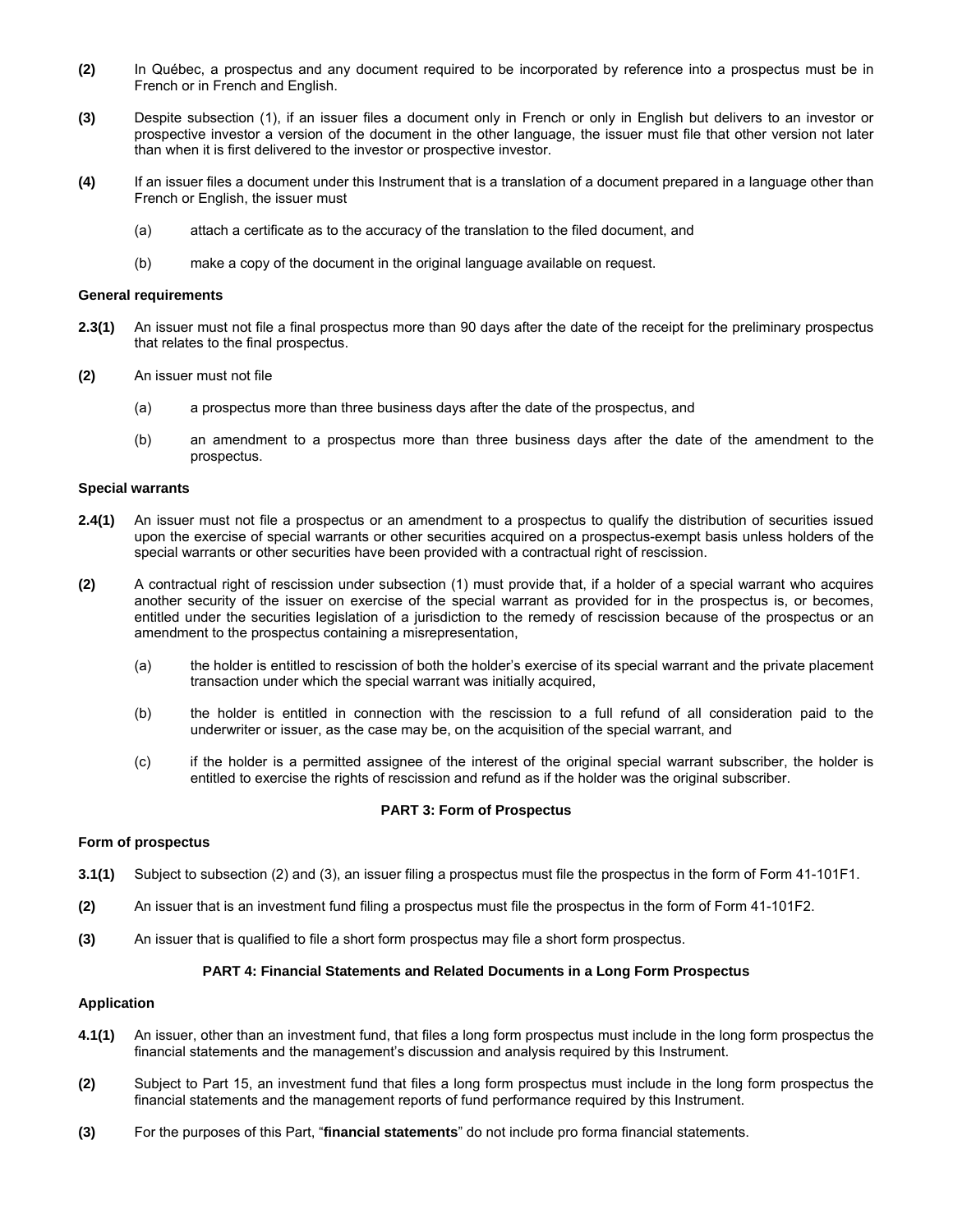#### **Audit of financial statements**

- **4.2(1)** Any financial statements included in a long form prospectus filed in the form of Form 41-101F1 must be audited in accordance with NI 52-107 unless an exception in section 32.5 or subsection 35.1(3) of Form 41-101F1 applies.
- **(2)** Any financial statements, other than interim financial statements, included in or incorporated by reference into a long form prospectus of an investment fund filed in the form of Form of 41-101F2 must meet the audit requirements of Part 2 of NI 81-106.

# **Review of unaudited financial statements**

- **4.3(1)** Subject to subsection (2) and (3), any unaudited financial statements included in, or incorporated by reference into, a long form prospectus must have been reviewed in accordance with the relevant standards set out in the Handbook for a review of financial statements by the person or company's auditor or a review of financial statements by a public accountant.
- **(2)** Subsection (1) does not apply to an investment fund's unaudited financial statements filed after the date of filing of the prospectus that are incorporated by reference into the prospectus under Part 15.
- **(3)** If NI 52-107 permits the financial statements of the person or company in subsection (1) to be audited in accordance with
	- (a) U.S. GAAS, the unaudited financial statements may be reviewed in accordance with U.S. review standards,
	- (b) International Standards on Auditing, the unaudited financial statements may be reviewed in accordance with International Standards on Review Engagement issued by the International Auditing and Assurance Standards Board, or
	- (c) auditing standards that meet the foreign disclosure requirements of the designated foreign jurisdiction to which the person or company is subject, the unaudited financial statements
		- (i) may be reviewed in accordance with review standards that meet the foreign disclosure requirements of the designated foreign jurisdiction, or
		- (ii) do not have to be reviewed if
			- (A) the designated foreign jurisdiction does not have review standards for unaudited financial statements, and
			- (B) the long form prospectus includes disclosure that the unaudited financial statements have not been reviewed.

#### **Approval of financial statements and related documents**

- **4.4(1)** An issuer must not file a long form prospectus unless each financial statement, each management's discussion and analysis, and each management report of fund performance, as applicable, of a person or company included in, or incorporated by reference into, the long form prospectus has been approved by the board of directors of the person or company.
- **(2)** An investment fund that is a trust must not file a long form prospectus unless each financial statement and each management report of fund performance of the investment fund included in, or incorporated by reference into, the long form prospectus has been approved by the trustee or trustees of the investment fund or another person or company authorized to do so by the constating documents of the investment fund.

#### **PART 5: Certificates**

#### **Interpretation**

- **5.1** For the purposes of this Part,
	- (a) **"issuer certificate form"** means a certificate in the form set out in
		- (i) section 37.2 of Form 41-101F1,
		- (ii) section 39.1 of Form 41-101F2,
		- (iii) section 21.2 of Form 44-101F1,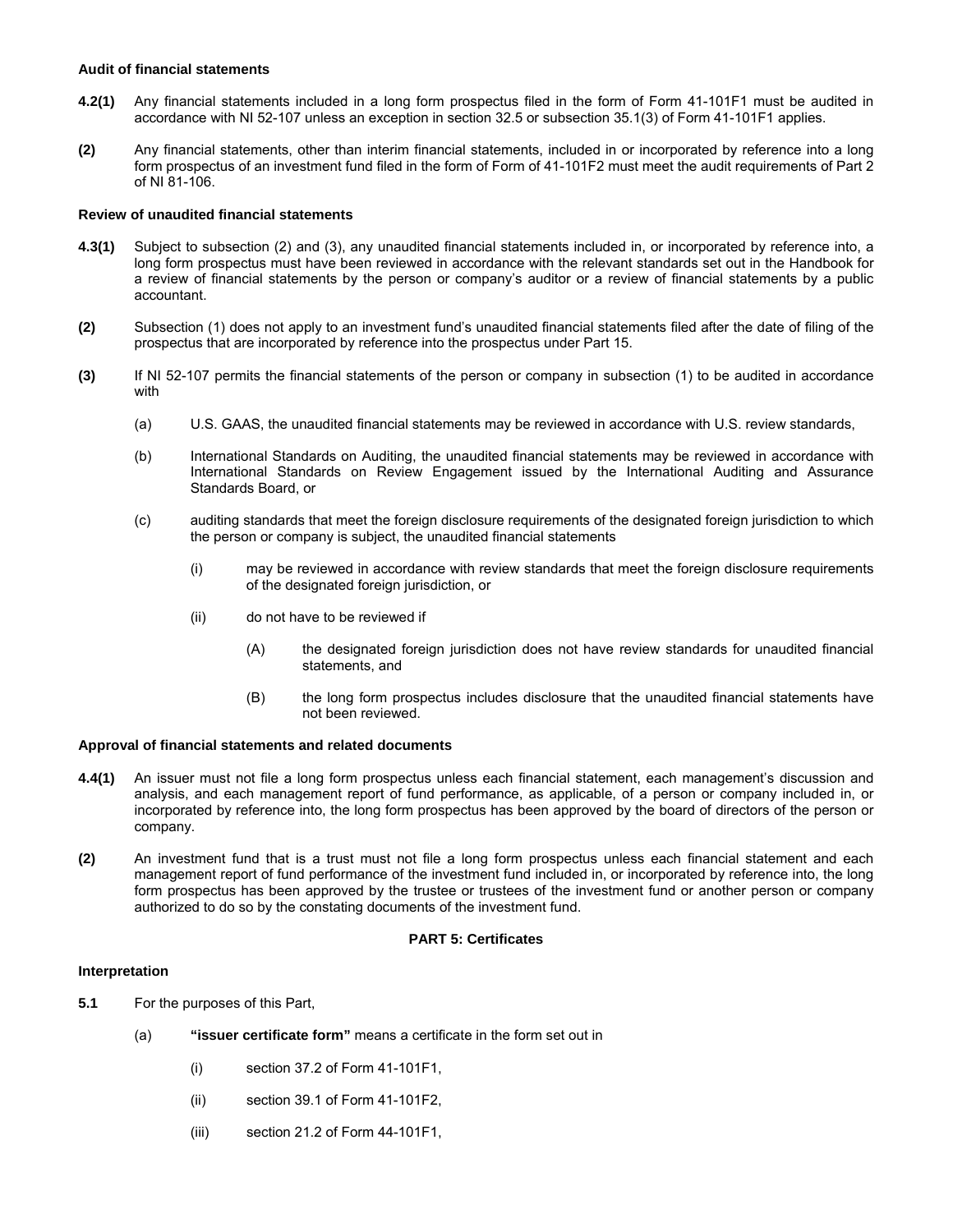- (iv) NI 44-102 in
	- (A) section 1.1 of Appendix A,
	- (B) section 2.1 of Appendix A,
	- (C) section 1.1 of Appendix B, or
	- (D) section 2.1 of Appendix B, or
- (v) NI 44-103 in
	- (A) paragraph 7 of subsection 3.2(1), or
	- (B) paragraph 3 of subsection 4.5(2), and
- (b) **"underwriter certificate form"** means a certificate in the form set out in
	- (i) section 37.3 of Form 41-101F1,
	- (ii) section 39.3 of Form 41-101F2,
	- (iii) section 21.3 of Form 44-101F1,
	- (iv) NI 44-102 in
		- (A) section 1.2 of Appendix A,
		- (B) section 2.2 of Appendix A,
		- (C) section 1.2 of Appendix B, or
		- (D) section 2.2 of Appendix B, or
	- (v) NI 44-103 in
		- (A) paragraph 8 of subsection 3.2(1), or
		- (B) paragraph 4 of subsection 4.5(2).

# **Date of certificates**

**5.2** The date of the certificates in a prospectus or an amendment to a prospectus must be the same as the date of the prospectus or the amendment to the prospectus, as applicable.

# **Certificate of issuer**

- **5.3(1)** Except in Ontario, a prospectus must contain a certificate signed by the issuer.
- **(2)** A prospectus certificate that is required to be signed by the issuer under this Instrument or other securities legislation must be in the applicable issuer certificate form.

#### **Corporate issuer**

- **5.4(1)** Except in Ontario, if the issuer is a company, a prospectus certificate that is required to be signed by the issuer under this Instrument or other securities legislation must be signed
	- (a) by the chief executive officer and the chief financial officer of the issuer, and
	- (b) on behalf of the board of directors, by
		- (i) any two directors of the issuer, other than the persons referred to in paragraph (a) above, or
		- (ii) if the issuer has only three directors, two of whom are the persons referred to in paragraph (a), all of the directors of the issuer.
- **(2)** Except in Ontario, if the regulator is satisfied that either or both of the chief executive officer or chief financial officer cannot sign a certificate in a prospectus, the regulator may accept a certificate signed by another officer.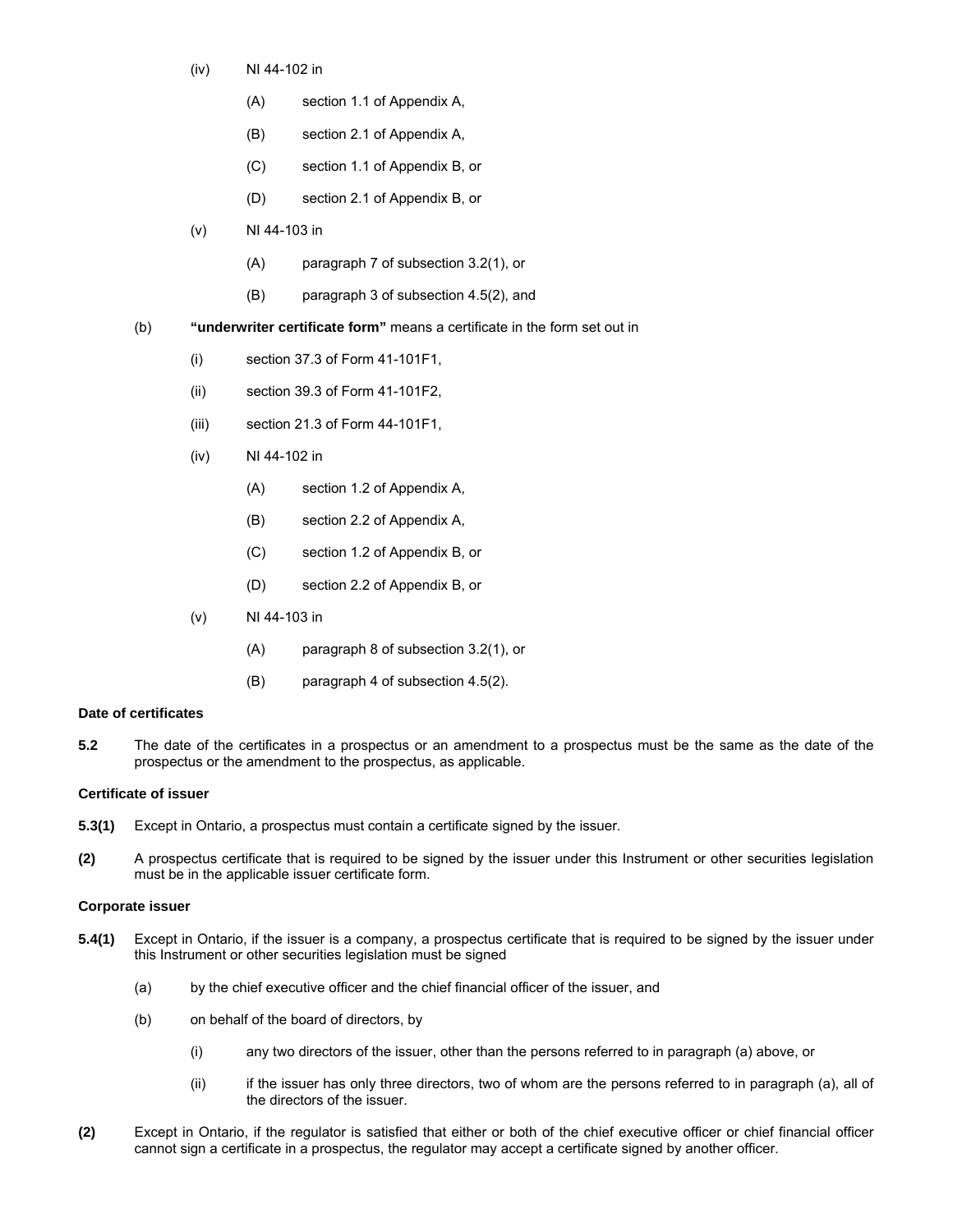# **Trust issuer**

- **5.5(1)** If the issuer is a trust, a prospectus certificate that is required to be signed by the issuer under this Instrument or other securities legislation must be signed by
	- (a) the individuals who perform functions for the issuer similar to those performed by the chief executive officer and the chief financial officer of a company, and
	- (b) two trustees of the issuer, on behalf of the trustees of the issuer.
- **(2)** If a trustee that is signing the certificate of the issuer is
	- (a) an individual, the individual must sign the certificate,
	- (b) a company, the certificate must be signed
		- (i) by the chief executive officer and the chief financial officer of the trustee, and
		- (ii) on behalf of the board of directors of the trustee, by
			- (A) any two directors of the trustee, other than the persons referred to in subparagraph (i), or
			- (B) if the trustee has only three directors, two of whom are the persons referred to in subparagraph (i), all of the directors of the trustee,
	- (c) a limited partnership, the certificate must be signed by each general partner of the limited partnership as described in subsection 5.6(2) in relation to an issuer that is a limited partnership, or
	- (d) not referred to in paragraphs (a), (b) or (c), the certificate may be signed by any person or company with authority to bind the trustee.
- **(3)** Despite subsections (1) and (2), if the issuer is an investment fund and the declaration of trust, trust indenture or trust agreement establishing the investment fund delegates the authority to do so, or otherwise authorizes an individual or company to do so, the certificate may be signed by the individual or company to whom the authority is delegated or that is authorized to sign the certificate.
- **(4)** Despite subsections (1) and (2), if the trustees of an issuer, other than an investment fund, do not perform functions for the issuer similar to those performed by the directors of a company, the trustees are not required to sign the prospectus certificate of the issuer provided that at least two individuals who do perform functions for the issuer similar to those performed by the directors of a company sign the certificate.
- **(5)** If the regulator is satisfied that an individual who performs functions for the issuer similar to those performed by either the chief executive officer or the chief financial officer of a company cannot sign a certificate in a prospectus, the regulator may accept a certificate signed by another individual.

# **Limited partnership issuer**

- **5.6(1)** If the issuer is a limited partnership, a prospectus certificate that is required to be signed by the issuer under this Instrument or other securities legislation must be signed by
	- (a) the individuals who perform functions for the issuer similar to those performed by the chief executive officer and the chief financial officer of a company, and
	- (b) each general partner of the issuer.
- **(2)** If a general partner of the issuer is
	- (a) an individual, the individual must sign the certificate,
	- (b) a company, the certificate must be signed
		- (i) by the chief executive officer and the chief financial officer of the general partner, and
		- (ii) on behalf of the board of directors of the general partner, by
			- (A) any two directors of the general partner, other than the persons referred to in subparagraph (i), or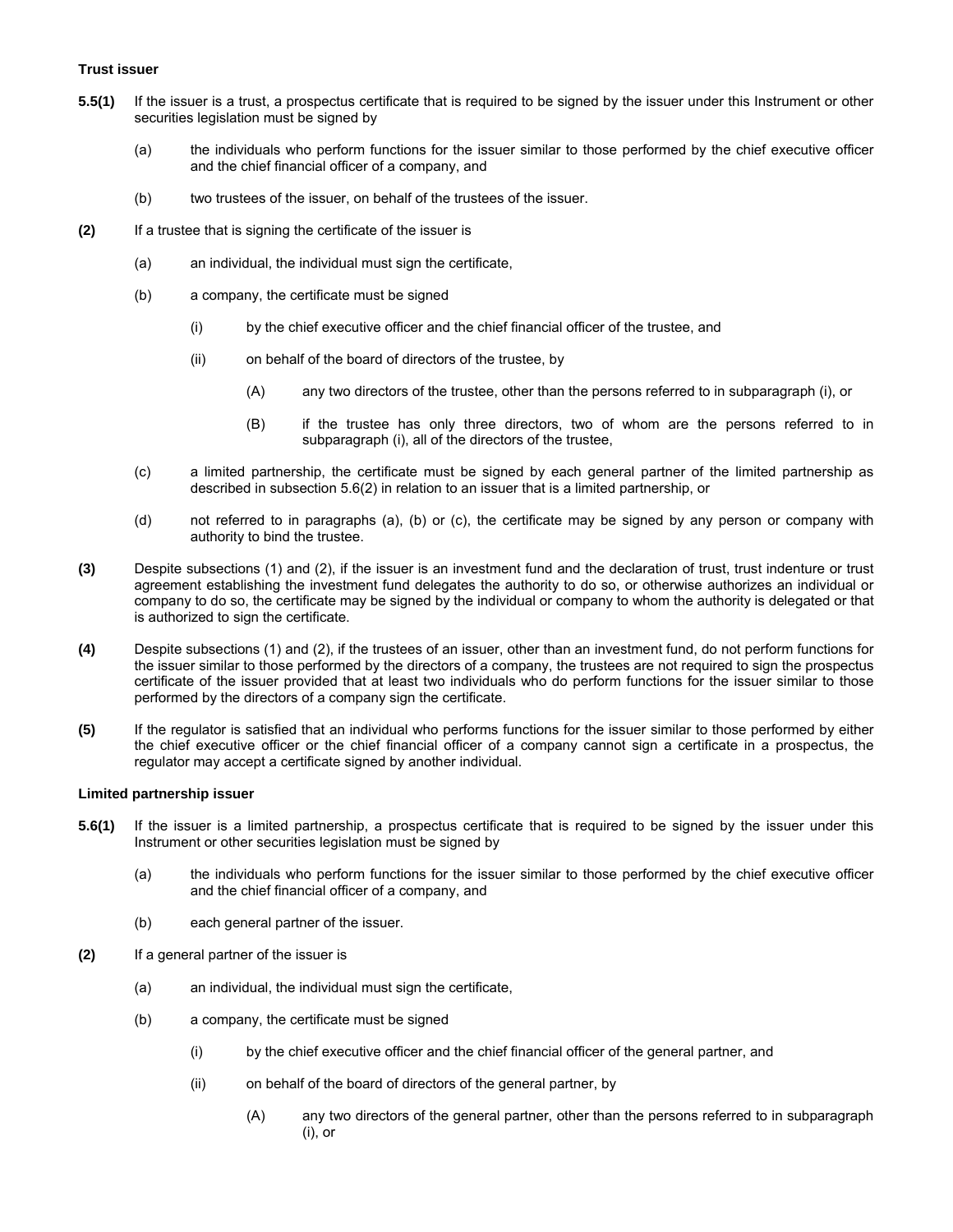- (B) if the general partner has only three directors, two of whom are the persons referred to in subparagraph (i), all of the directors of the general partner,
- (c) a limited partnership, the certificate must be signed by each general partner of the limited partnership and, for greater certainty, this subsection applies to each general partner required to sign,
- (d) a trust, the certificate must be signed by the trustees of the general partner as described in subsection 5.5(2) in relation to an issuer that is a trust, or
- (e) not referred to in paragraphs (a) to (d), the certificate may be signed by any person or company with authority to bind the general partner.
- **(3)** If the regulator is satisfied that an individual who performs functions for the issuer similar to those performed by either the chief executive officer or the chief financial officer of a company cannot sign a certificate in a prospectus, the regulator may accept a certificate signed by another individual.

#### **Other issuer**

**5.7** If an issuer is not a company, trust or limited partnership, a prospectus certificate that is required to be signed by the issuer under this Instrument or other securities legislation must be signed by the persons or companies that, in relation to the issuer, are in a similar position or perform a similar function to the persons or companies required to sign under sections 5.4, 5.5 and 5.6.

#### **Reverse takeovers**

- **5.8** Except in Ontario, if an issuer is involved in a proposed reverse takeover that has progressed to a state where a reasonable person would believe that the likelihood of the reverse takeover being completed is high, a prospectus must contain a certificate, in the applicable issuer certificate form, signed
	- (a) by the chief executive officer and the chief financial officer of the reverse takeover acquirer, and
	- (b) on behalf of the board of directors of the reverse takeover acquirer, by
		- (i) any two directors of the reverse takeover acquirer, other than the persons referred to in paragraph (a) above, or
		- (ii) if the reverse takeover acquirer has only three directors, two of whom are the persons referred to in paragraph (a), all of the directors of the reverse takeover acquirer.

# **Certificate of underwriter**

- **5.9(1)** Except in Ontario, a prospectus must contain a certificate signed by each underwriter who, with respect to the securities offered by the prospectus, is in a contractual relationship with the issuer or a securityholder whose securities are being offered by the prospectus.
- **(2)** A prospectus certificate that is required to be signed by an underwriter under this Instrument or other securities legislation must be in the applicable underwriter certificate form.
- **(3)** Except in Ontario, with the consent of the regulator, a certificate in a prospectus may be signed by the underwriter's agent duly authorized in writing by the underwriter.

#### **Certificate of investment fund manager**

- **5.10(1)** If the issuer has an investment fund manager, a prospectus must contain a certificate, in the applicable issuer certificate form, signed by the investment fund manager.
- **(2)** If the investment fund manager is a company, the certificate must be signed
	- (a) by the chief executive officer and the chief financial officer of the investment fund manager, and
	- (b) on behalf of the board of directors, by
		- (i) any two directors of the investment fund manager, other than the persons referred to in paragraph (a) above, or
		- (ii) if the investment fund manager has only three directors, two of whom are the persons referred to in paragraph (a), all of the directors of the investment fund manager.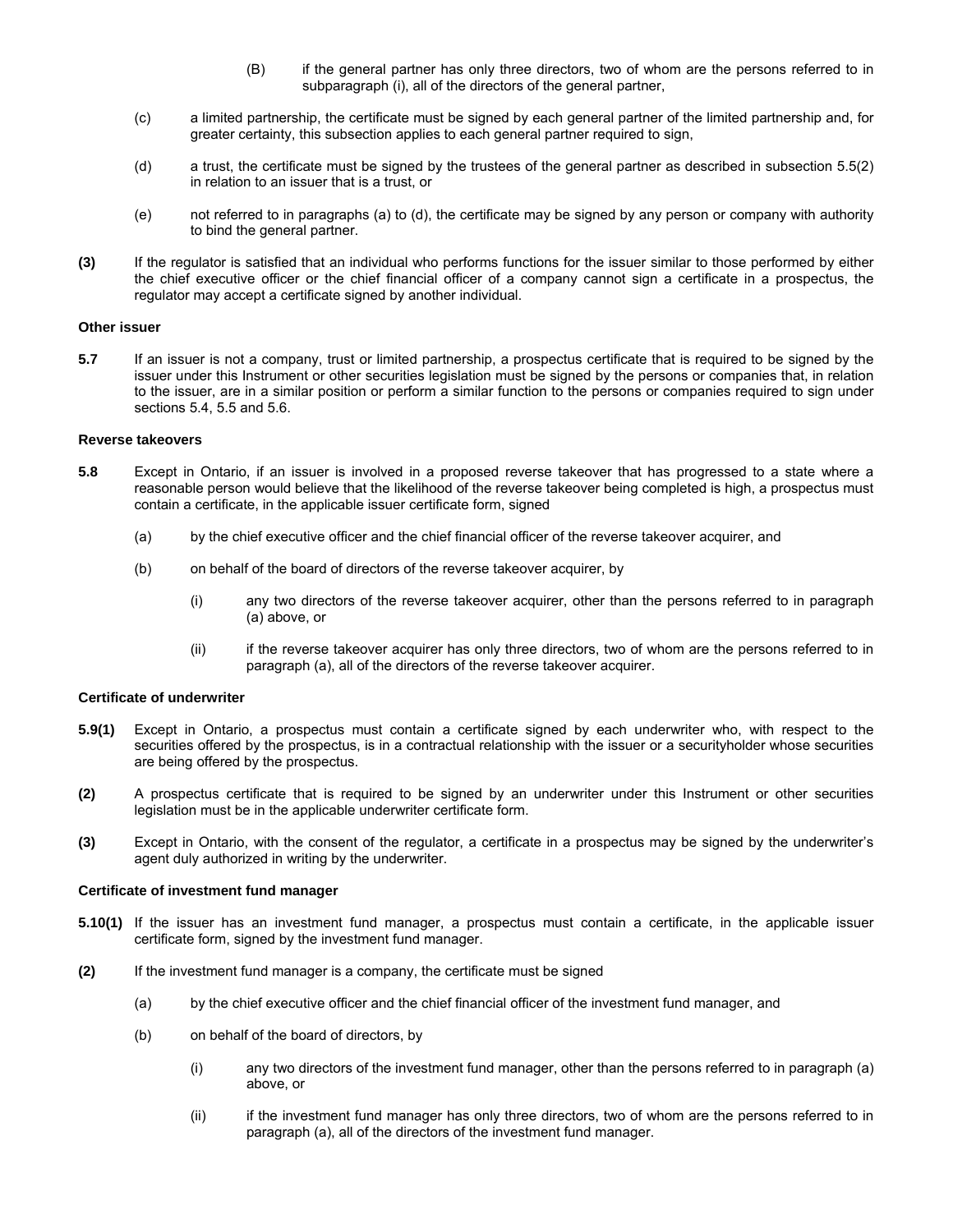**(3)** If the investment fund manager is a limited partnership, the certificate must be signed by the general partner of such limited partnership as described in subsection 5.6(2) in relation to an issuer that is a limited partnership.

# **Certificate of promoter**

- **5.11(1)** Except in Ontario, a prospectus must contain a certificate signed by each promoter of the issuer.
- **(2)** A prospectus certificate required to be signed by a promoter under this Instrument or other securities legislation must be in the applicable issuer certificate form.
- **(3)** Except in Ontario, the regulator may require any person or company who was a promoter of the issuer within the two preceding years to sign a certificate to the prospectus, in the applicable issuer certificate form.
- **(4)** Despite subsection (3), in British Columbia, the powers of the regulator with respect to the matters described in subsection (3) are set out in the *Securities Act* (British Columbia).
- **(5)** Except in Ontario, with the consent of the regulator, a certificate of a promoter in a prospectus may be signed by an agent duly authorized in writing by the person or company required to sign the certificate.

# **Certificate of credit supporter**

- **5.12(1)** If there is a related credit supporter of the issuer or a subsidiary of the issuer, a prospectus must contain a certificate of the related credit supporter, in the applicable issuer certificate form, signed
	- (a) by the chief executive officer and the chief financial officer of the credit supporter, and
	- (b) on behalf of the board of directors of the credit supporter, by
		- (i) any two directors of the credit supporter, other than the persons referred to in paragraph (a) above, or
		- (ii) if the credit supporter has only three directors, two of whom are the persons referred to in paragraph (a), all of the directors of the credit supporter.
- **(2)** With the consent of the regulator, a certificate in a prospectus may be signed by the credit supporter's agent duly authorized in writing by the credit supporter.
- **(3)** Except in Ontario, the regulator may require any other person or company that is a credit supporter of either the issuer or a subsidiary of the issuer to sign a certificate to the prospectus, in the applicable issuer certificate form.
- **(4)** Despite subsection (3), in British Columbia, the powers of the regulator with respect to the matters described in subsection (3) are set out in the *Securities Act* (British Columbia).

# **Certificate of selling securityholders**

- **5.13(1)** Except in Ontario, the regulator may require any person or company that is a selling securityholder to sign a certificate to the prospectus, in the applicable issuer certificate form.
- **(2)** Despite subsection (1), in British Columbia, the powers of the regulator with respect to the matters described in subsection (1) are set out in the *Securities Act* (British Columbia).

#### **Certificate of operating entity**

- **5.14(1)** For the purposes of this section, the term "operating entity" means, in relation to an issuer, a person or company through which the business of the issuer, or a material part of the business of the issuer, is conducted and for which the issuer is required under securities legislation, or has undertaken, to provide to its securityholders separate financial statements of the person or company if the issuer's financial statements do not include consolidated information concerning the person or company.
- **(2)** A prospectus of an issuer that is a trust must contain a certificate, in the applicable issuer certificate form, signed
	- (a) by the chief executive officer and the chief financial officer of the operating entity, and
	- (b) on behalf of the board of directors of the operating entity, by
		- (i) any two directors of the operating entity, other than the persons referred to in paragraph (a) above, or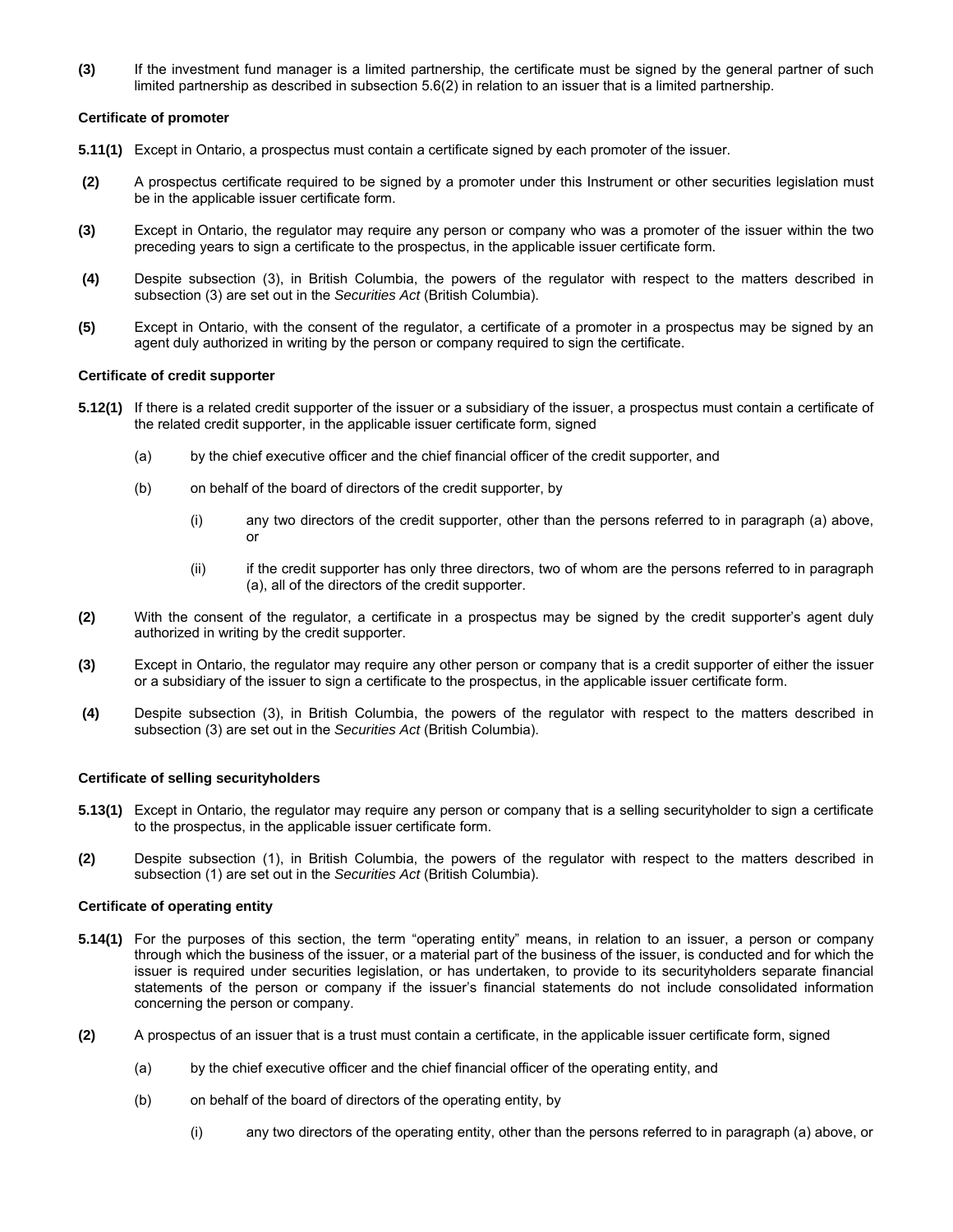(ii) if the operating entity has only three directors, two of whom are the persons referred to in paragraph (a), all of the directors of the operating entity.

# **Certificate of other persons**

- **5.15(1)** Except in Ontario, the regulator may, in its discretion, require any person or company to sign a certificate to the prospectus, in the form that the regulator considers appropriate.
- **(2)** Despite subsection (1), in British Columbia, the powers of the regulator with respect to the matters described in subsection (1) are set out in the *Securities Act* (British Columbia).

# **PART 6: Amendments**

#### **Form of amendment**

- **6.1(1)** An amendment to a prospectus must be either
	- (a) an amendment that does not fully restate the text of the prospectus, or
	- (b) an amended and restated prospectus.
- **(2)** An amendment to a prospectus must be identified as follows:
	- (a) for an amendment that does not restate the text of the prospectus:

*"Amendment no. [insert amendment number] dated [insert date of amendment] to [identify prospectus] dated [insert date of prospectus being amended]."*; or

(b) for an amended and restated prospectus:

*"Amended and restated [identify prospectus] dated [insert date of amendment], amending and restating [identify prospectus] dated [insert date of prospectus being amended]."* 

# **Required documents for filing an amendment**

- **6.2** An issuer that files an amendment to a prospectus must
	- (a) file a signed copy of the amendment,
	- (b) deliver to the regulator a copy of the prospectus blacklined to show the changes made by the amendment, if the amendment is also a restatement of the prospectus,
	- (c) file or deliver any supporting documents required under this Instrument or other securities legislation to be filed or delivered with a prospectus, unless the documents originally filed or delivered with the prospectus are correct as of the date the amendment is filed, and
	- (d) in case of an amendment to a final prospectus, file any consent letter required to be filed with a final prospectus, dated as of the date of the amendment.

#### **Auditor's comfort letter**

- **6.3** An issuer must deliver a new auditor's comfort letter, if an amendment to
	- (a) a preliminary long form prospectus materially affects, or relates to, an auditor's comfort letter delivered under subparagraph 9.1(b)(iii),
	- (b) a preliminary short form prospectus materially affects, or relates to, an auditor's comfort letter delivered under subparagraph 4.1(b)(ii) of NI 44-101.

# **Delivery of amendments**

**6.4** Except in Ontario, an issuer must deliver an amendment to a preliminary prospectus as soon as practicable to each recipient of the preliminary prospectus according to the record of recipients required to be maintained under securities legislation.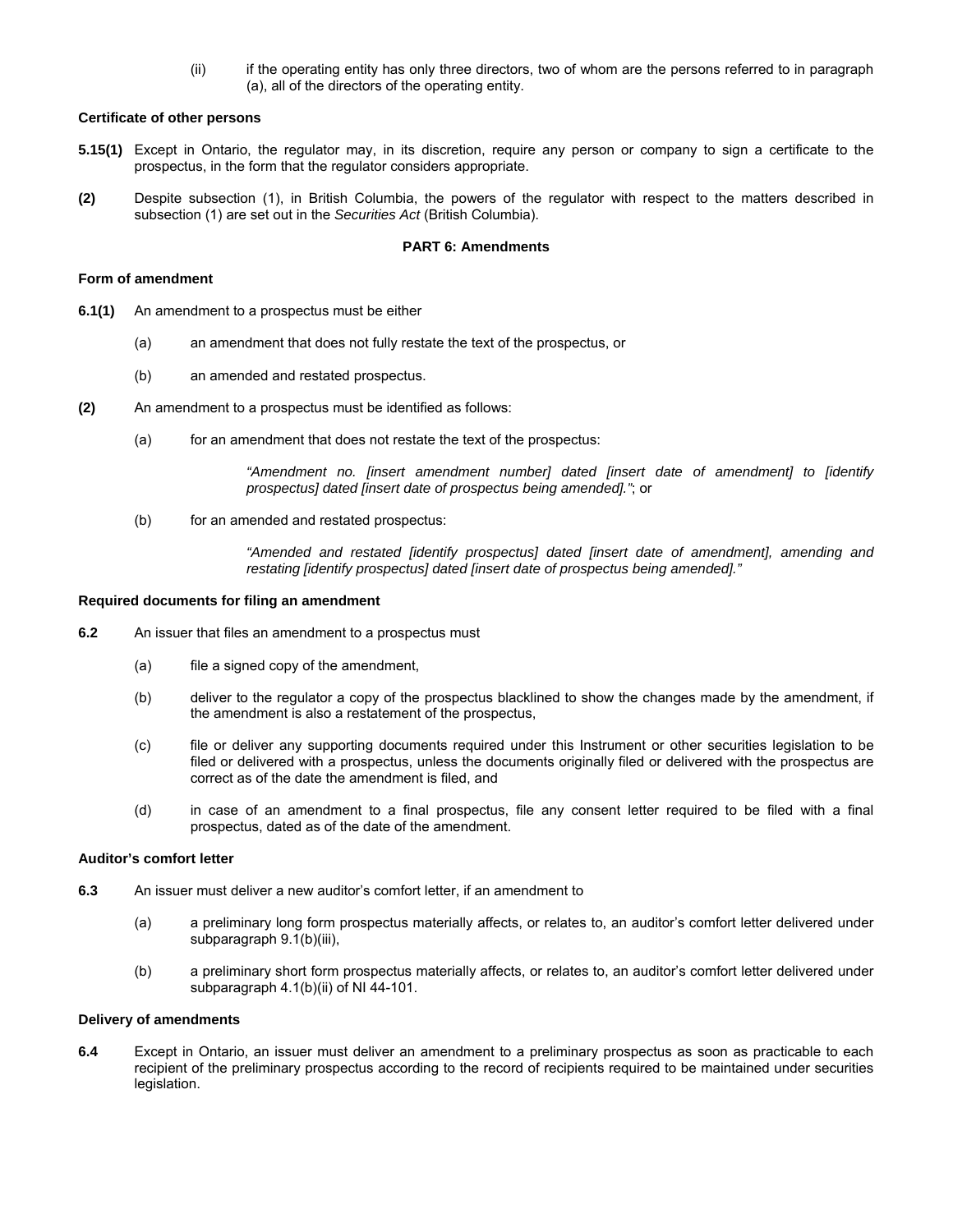#### **Amendment to a preliminary prospectus**

- **6.5(1)** Except in Ontario, if, after a receipt for a preliminary prospectus is issued but before a receipt for the final prospectus is issued, a material adverse change occurs, an amendment to the preliminary prospectus must be filed as soon as practicable, but in any event within 10 days after the day the change occurs.
- **(2)** The regulator must issue a receipt for an amendment to a preliminary prospectus as soon as practicable after the amendment is filed.

#### **Amendment to a final prospectus**

- **6.6(1)** Except in Ontario, if, after a receipt for a final prospectus is issued but before the completion of the distribution under the final prospectus, a material change occurs, an issuer must file an amendment to the final prospectus as soon as practicable, but in any event within 10 days after the day the change occurs.
- **(2)** Except in Ontario, if, after a receipt for a final prospectus or an amendment to the final prospectus is issued but before the completion of the distribution under the final prospectus or the amendment to the final prospectus, securities in addition to the securities previously disclosed in the final prospectus or the amendment to the final prospectus are to be distributed, an amendment to the final prospectus disclosing the additional securities must be filed, as soon as practicable, but in any event within 10 days after the decision to increase the number of securities offered.
- **(3)** Except in Ontario, the regulator must issue a receipt for an amendment to a final prospectus filed under this section unless the regulator considers that there are grounds set out in securities legislation that would cause the regulator not to issue the receipt for a prospectus.
- **(4)** Except in Ontario, the regulator must not refuse to issue a receipt under subsection (3) without giving the issuer who filed the prospectus an opportunity to be heard.
- **(5)** Except in Ontario, an issuer must not proceed with a distribution or additional distribution if an amendment to a final prospectus is required to be filed until a receipt for the amendment to the final prospectus is issued by the regulator.
- **(6)** Subsection (5) does not apply to an investment fund in continuous distribution.

#### **PART 7: Non-fixed Price Offerings and Reduction of Offering Price under a Final Prospectus**

#### **Application**

**7.1** This Part does not apply to an investment fund in continuous distribution.

# **Non-fixed price offerings and reduction of offering price**

- **7.2(1)** A person or company distributing a security under a prospectus must do so at a fixed price.
- **(2)** Despite subsection (1), securities may be distributed for cash at non-fixed prices under a prospectus if the securities have received a rating, on a provisional or final basis, from at least one approved rating organization at the time of
	- (a) the filing of the preliminary short form prospectus, if the issuer is filing a prospectus in the form of a short form prospectus under NI 44-101, or
	- (b) the filing of the long form prospectus.
- **(3)** Despite subsection (1), if securities are distributed for cash under a prospectus, the price of the securities may be decreased from the initial offering price disclosed in the prospectus and, after such a decrease, changed from time to time to an amount not greater than the initial offering price, without filing an amendment to the prospectus to reflect the change, if
	- (a) the securities are distributed through one or more underwriters that have agreed to purchase all of the securities at a specified price,
	- (b) the proceeds to be received by the issuer or selling securityholders are disclosed in the prospectus as being fixed, and
	- (c) the underwriters have made a reasonable effort to sell all of the securities distributed under the prospectus at the initial offering price disclosed in the final prospectus.
- **(4)** Despite subsections (2) and (3), the price at which securities may be acquired on exercise of rights must be fixed.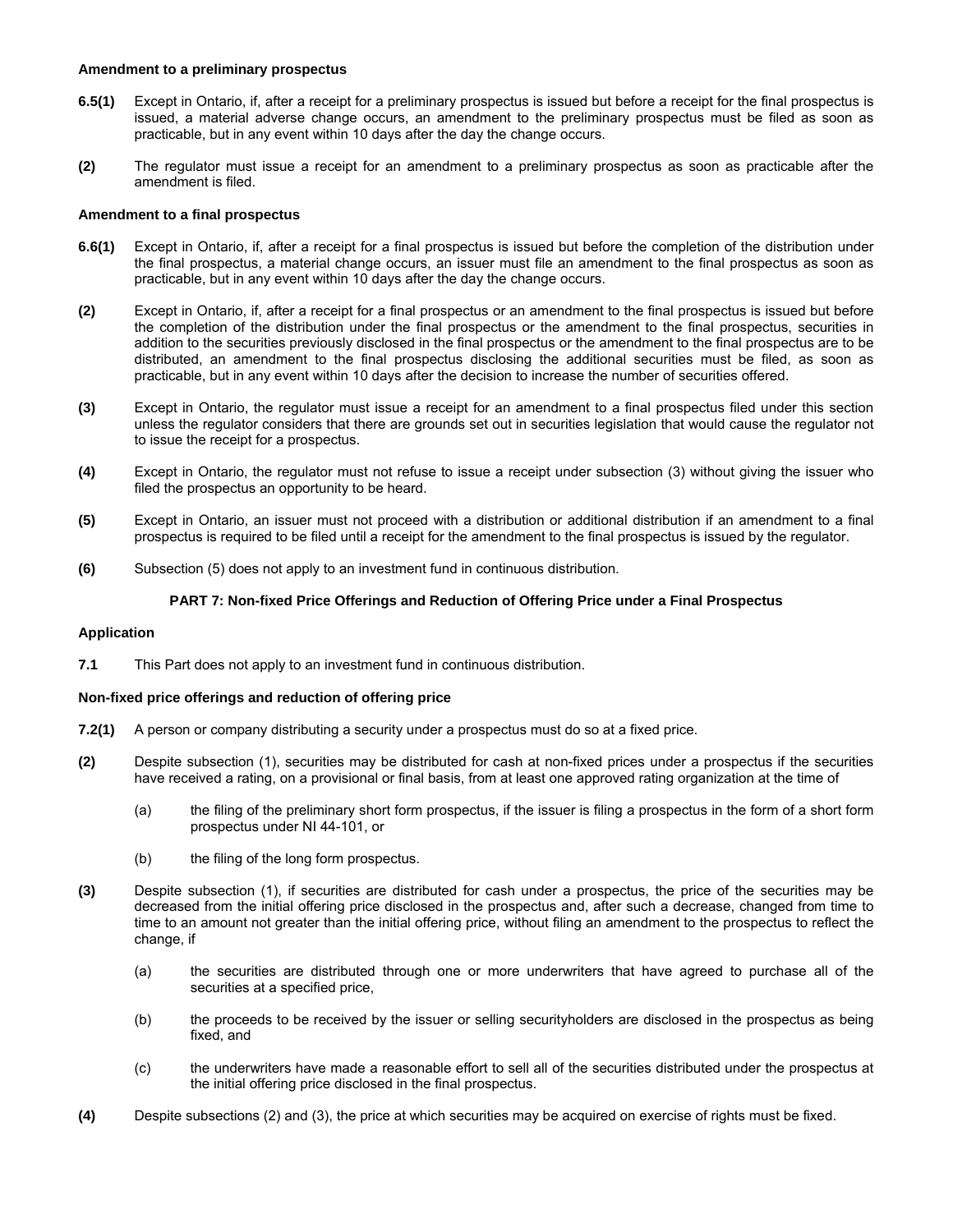# **Application**

**8.1** This Part does not apply to an investment fund in continuous distribution.

# **Distribution period**

- **8.2(1)** Unless an amendment to the final prospectus is filed and the regulator has issued a receipt for the amendment, if securities are being distributed on a best efforts basis, the distribution must cease within 90 days after the date of the receipt for the final prospectus.
- **(2)** Unless a further amendment to the final prospectus is filed and the regulator has issued a receipt for the further amendment, if an amendment to a final prospectus is filed and the regulator has issued a receipt for the amendment under subsection (1), the distribution must cease within 90 days after the date of the receipt for the amendment to the final prospectus.
- **(3)** The total period of the distribution under subsections (1) and (2) must not end more than 180 days from the date of receipt for the final prospectus.

#### **Minimum amount of funds**

- **8.3** If securities are being distributed on a best efforts basis, other than an offering of securities to be distributed continuously, and the prospectus discloses that a minimum amount of funds must be raised,
	- (a) the issuer must appoint a registered dealer authorized to make the distribution, a Canadian financial institution, or a lawyer who is a practicing member in good standing with a law society of a jurisdiction in which the securities are being distributed, or a notary in Québec, to hold in trust all funds received from subscriptions until the minimum amount of funds stipulated in the final prospectus has been raised, and
	- (b) if the minimum amount of funds is not raised within the appropriate period of the distribution prescribed by section 8.2, the person or company holding the funds in trust referred to in paragraph (a) must return the funds to the subscribers without any deductions.

#### **PART 9: Requirements for Filing a Long Form Prospectus**

#### **Required documents for filing a preliminary or pro forma long form prospectus**

- **9.1** An issuer that files a preliminary or pro forma long form prospectus must
	- (a) file the following with the preliminary or pro forma long form prospectus
		- (i) **Signed Copy** in the case of a preliminary long form prospectus, a signed copy of the preliminary long form prospectus;
		- (ii) **Documents Affecting the Rights of Securityholders** a copy of the following documents, and any amendments to the following documents, that have not previously been filed:
			- (A) articles of incorporation, amalgamation, continuation or any other constating or establishing documents of the issuer, unless the constating or establishing document is a statutory or regulatory instrument,
			- (B) by-laws or other corresponding instruments currently in effect,
			- (C) any securityholder or voting trust agreement that the issuer has access to and that can reasonably be regarded as material to an investor in securities of the issuer,
			- (D) any securityholders' rights plans or other similar plans, and
			- (E) any other contract of the issuer or a subsidiary of the issuer that creates or can reasonably be regarded as materially affecting the rights or obligations of the issuer's securityholders generally;
		- (iii) **Material Contracts**  a copy of any material contract required to be filed under section 9.3;
		- (iv) **Investment Fund Documents**  if the issuer is an investment fund, the documents filed under subparagraphs (ii) and (iii) must include a copy of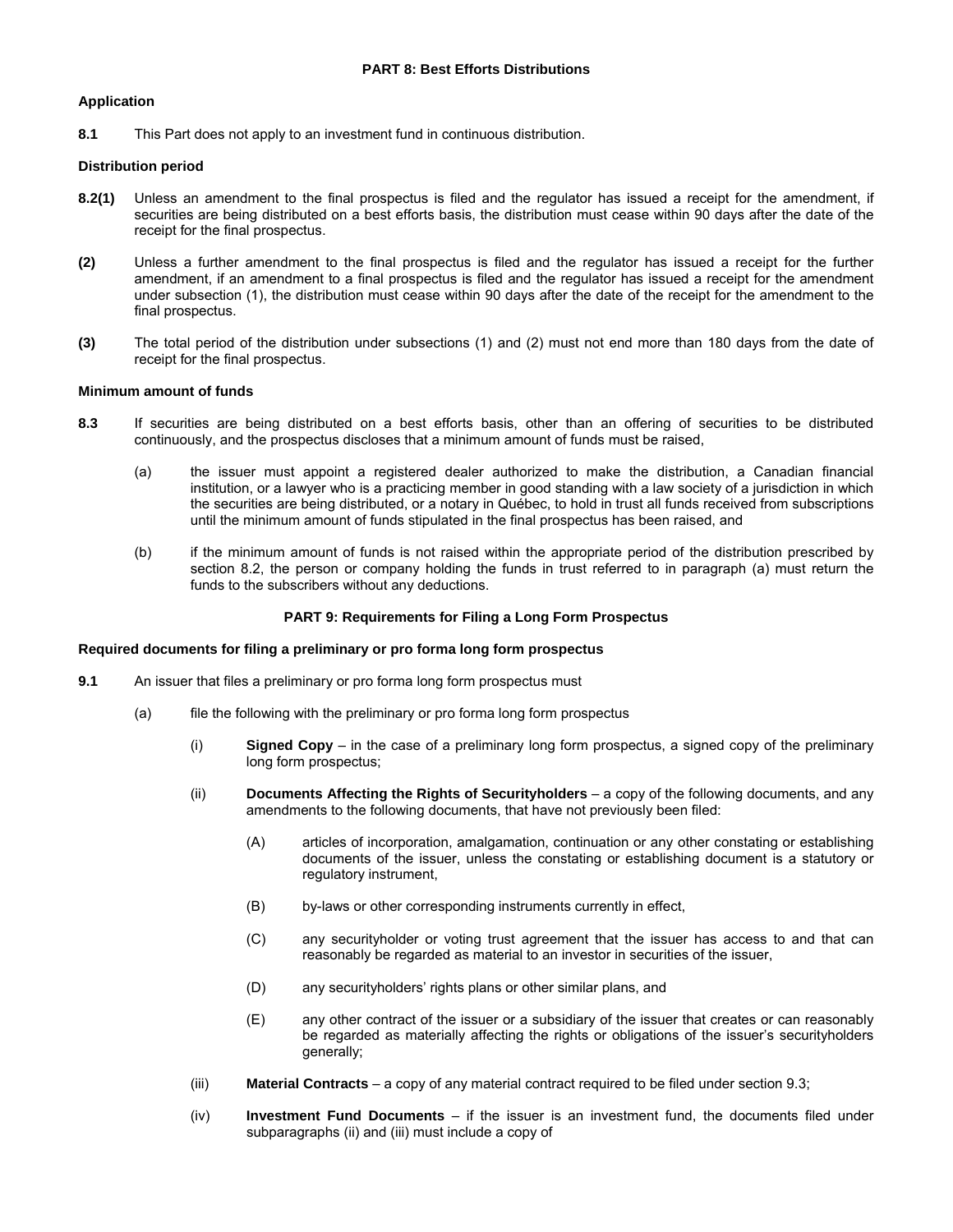- (A) any declaration of trust or trust agreement of the investment fund, limited partnership agreement, or any other constating or establishing documents of the investment fund,
- (B) any agreement of the investment fund or the trustee with the manager of the investment fund,
- (C) any agreement of the investment fund, the manager or trustee with the portfolio advisers of the investment fund,
- (D) any agreement of the investment fund, the manager or trustee with the custodian of the investment fund, and
- (E) any agreement of the investment fund, the manager or trustee with the principal distributor of the investment fund;
- (v) **Mining Reports** if the issuer has a mineral project, the technical reports required to be filed with a preliminary long form prospectus under NI 43-101; and
- (vi) **Reports and Valuations**  a copy of each report or valuation referred to in the preliminary long form prospectus for which a consent is required to be filed under section 10.1 and that has not previously been filed, other than a technical report that
	- (A) deals with a mineral project or oil and gas activities, and
	- (B) is not otherwise required to be filed under subparagraph (v); and
- (b) deliver to the regulator, concurrently with the filing of the preliminary or pro forma long form prospectus, the following:
	- (i) **Blacklined Copy** in the case of a pro forma prospectus, a copy of the pro forma prospectus blacklined to show changes and the text of deletions from the latest prospectus previously filed;
	- (ii) **Personal Information Form and Authorization to Collect, Use and Disclose Personal Information** – a completed Appendix A for,
		- (A) each director and executive officer of an issuer,
		- (B) if the issuer is an investment fund, each director and executive officer of the manager of the issuer,
		- (C) each promoter of the issuer, and
		- (D) if the promoter is not an individual, each director and executive officer of the promoter,

for whom the issuer has not previously filed or delivered,

- (E) a completed personal information form and authorization in the form set out in Appendix A,
- (F) before March 17, 2008, a completed authorization in
	- (I) the form set out in Appendix B of NI 44-101,
	- (II) the form set out in Ontario Form 41-501F2 *Authorization of Indirect Collection of Personal Information*, or
	- (III) the form set out in Appendix A of Québec Regulation Q-28 *Respecting General Prospectus Requirements*, or
- (G) before March 17, 2008, a completed personal information form or authorization in a form substantially similar to a personal information form or authorization in clause (E) or (F), as permitted under securities legislation; and
- (iii) **Auditor's Comfort Letter regarding Audited Financial Statements** if a financial statement of an issuer or a business included in, or incorporated by reference into, a preliminary or pro forma long form prospectus is accompanied by an unsigned auditor's report, a signed letter addressed to the regulator from the auditor of the issuer or of the business, as applicable, prepared in accordance with the form suggested for this circumstance in the Handbook.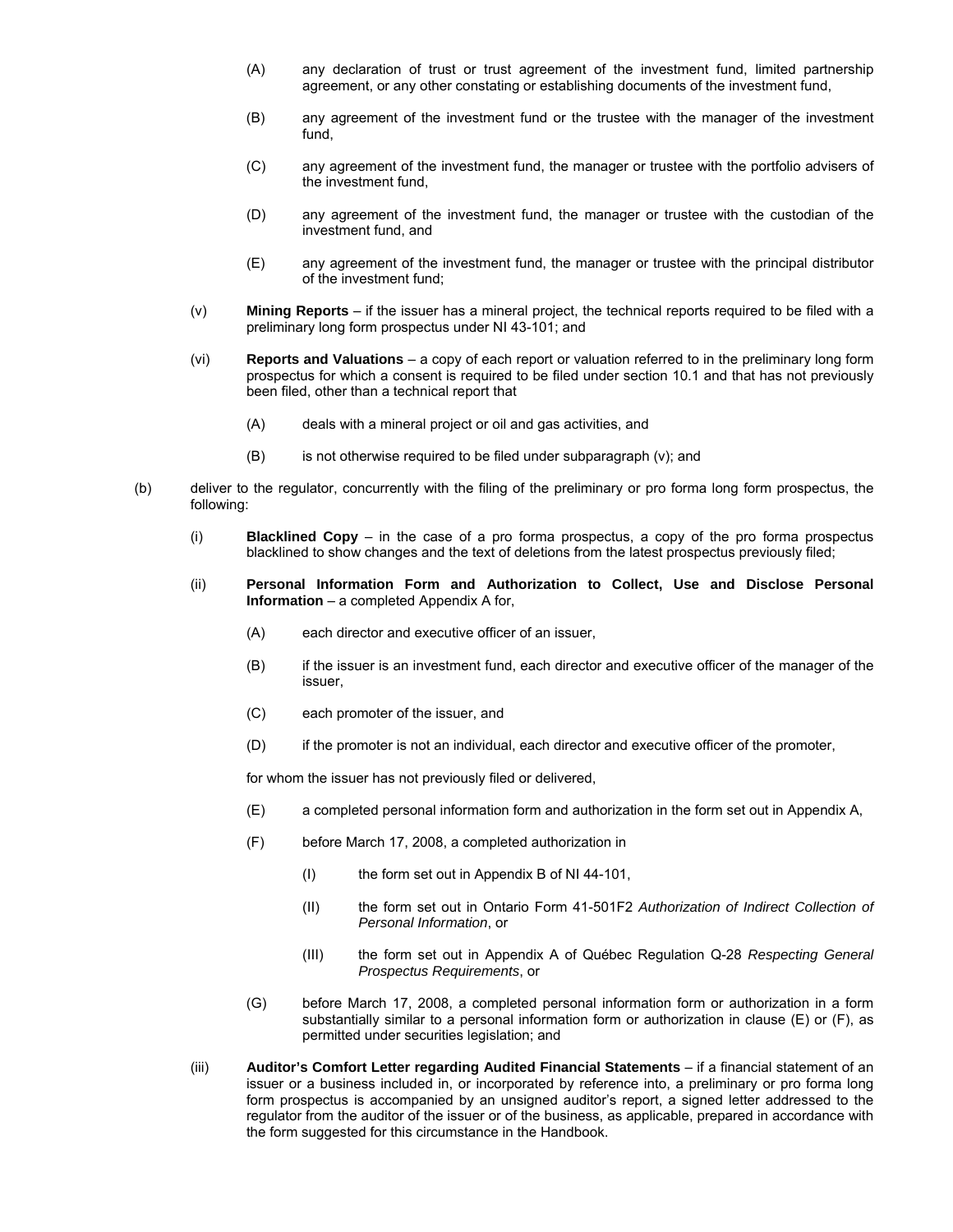#### **Required documents for filing a final long form prospectus**

- **9.2** An issuer that files a final long form prospectus must
	- (a) file the following with the final long form prospectus:
		- (i) **Signed Copy** a signed copy of the final long form prospectus;
		- (ii) **Documents Affecting the Rights of Securityholders** a copy of any document described under subparagraph 9.1(a)(ii) that has not previously been filed;
		- (iii) **Material Contracts** a copy of each material contract required to be filed under section 9.3 that has not previously been filed under subparagraph 9.1(a)(iii);
		- (iv) **Investment Fund Documents** a copy of any document described under subparagraph 9.1(a)(iv) that has not previously been filed;
		- (v) **Other Reports and Valuations** a copy of any report or valuation referred to in the final long form prospectus, for which a consent is required to be filed under section 10.1 and that has not previously been filed, other than a technical report that
			- (A) deals with a mineral project or oil and gas activities of the issuer, and
			- (B) is not otherwise required to be filed under subparagraph  $9.1(a)(v)$  or  $9.1(a)(vi)$ ;
		- (vi) **Issuer's Submission to Jurisdiction** a submission to jurisdiction and appointment of agent for service of process of the issuer in the form set out in Appendix B, if an issuer is incorporated or organized in a foreign jurisdiction and does not have an office in Canada;
		- (vii) **Non-Issuer's Submission to Jurisdiction** a submission to jurisdiction and appointment of agent for service of process of
			- (A) each selling securityholder, and
			- (B) each person or company required to sign a certificate under Part 5 or other securities legislation, other than an issuer,

in the form set out in Appendix C, if the person or company is incorporated or organized in a foreign jurisdiction and does not have an office in Canada or is an individual who resides outside of Canada;

- (viii) **Expert's Consents** the consents required to be filed under section 10.1;
- (ix) **Credit Supporter's Consent** the written consent of the credit supporter to the inclusion of its financial statements in the final long form prospectus, if financial statements of a credit supporter are required under Item 33 of Form 41-101F1 to be included in a final long form prospectus and a certificate of the credit supporter is not required under section 5.12 to be included in the final long form prospectus;
- (x) **Undertaking in Respect of Credit Supporter Disclosure** an undertaking of the issuer to file the periodic and timely disclosure of a credit supporter similar to the disclosure provided under section 12.1 of Form 44-101F1, so long as the securities being distributed are issued and outstanding;
- (xi) **Undertaking in Respect of Continuous Disclosure** An undertaking of the issuer to provide to its securityholders separate financial statements for an operating entity that investors need to make an informed decision about investing in the issuer's securities if
	- (A) the issuer is an income trust that is formed as a mutual fund trust as that term is used in the *Income Tax Act* (Canada), other than an "investment fund" as defined in section 1.1 of NI 81-106,
	- (B) the underlying business or income producing assets of the operating entity generate net cash flow available for distribution to the issuer's securityholders, and
	- (C) the issuer's performance and prospects depend primarily on the performance and operations of the operating entity;
- (xii) **Undertaking to File Documents and Material Contracts** if a document referred to in subparagraph (ii), (iii) or (iv) has not been executed or become effective before the filing of the final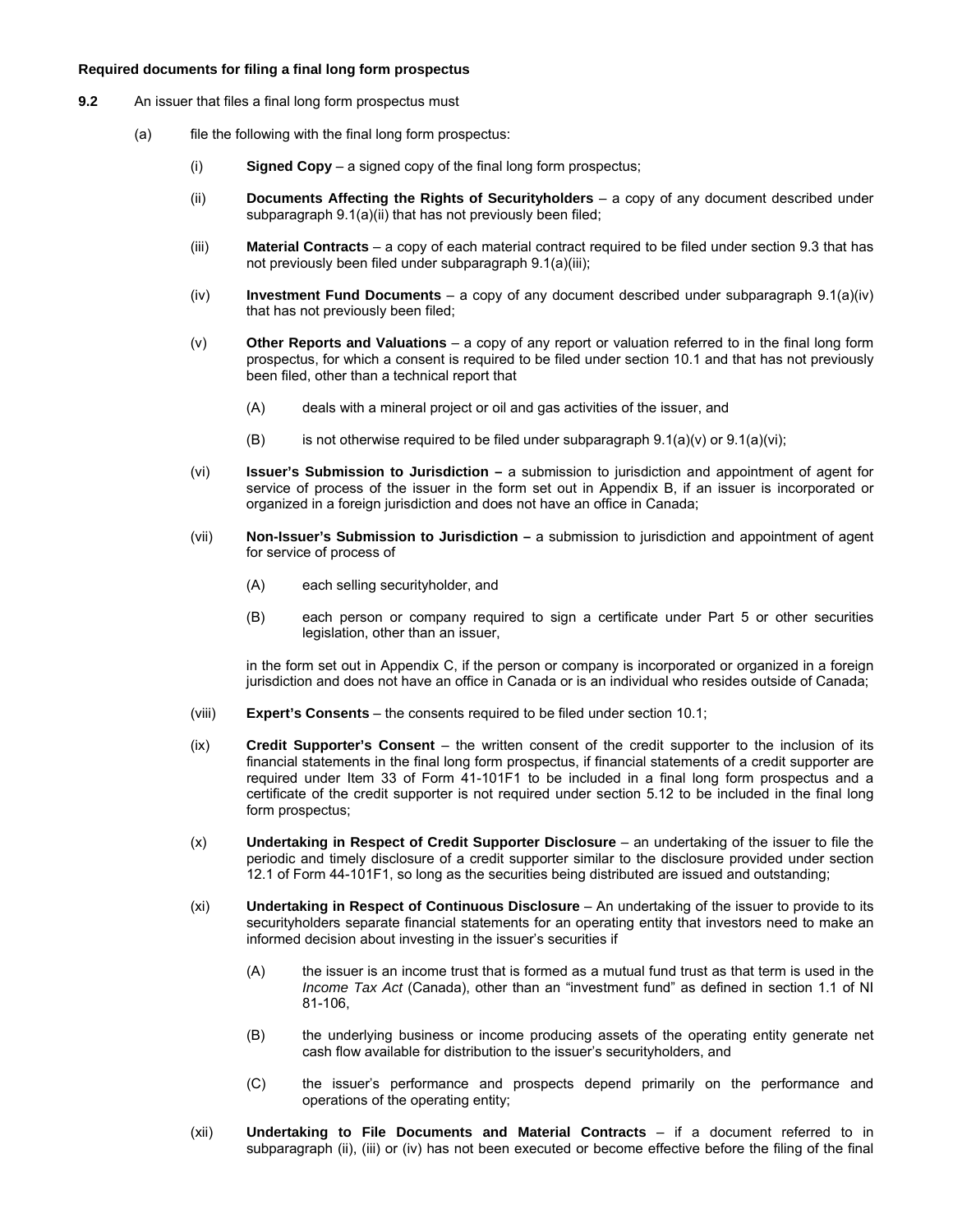long form prospectus but will be executed or become effective on or before the completion of the distribution, the issuer must file with the securities regulatory authority, no later than the time of filing of the final long form prospectus, an undertaking of the issuer to the securities regulatory authority to file the document promptly and in any event within seven days after the completion of the distribution; and

- (xiii) **Undertaking in Respect of Restricted Securities** for distributions of non-voting securities, an undertaking of the issuer to give notice to holders of non-voting securities of a meeting of securityholders if a notice of such a meeting is given to its registered holders of voting securities; and
- (b) deliver to the regulator, no later than the filing of the final long form prospectus
	- (i) **Blackline Copy**  a copy of the final long form prospectus blacklined to show changes from the preliminary or pro forma long form prospectus; and
	- (ii) **Communication with Exchange**  if the issuer has made an application to list the securities being distributed on an exchange in Canada, a copy of a communication in writing from the exchange stating that the application for listing has been made and has been accepted subject to the issuer meeting the requirements for listing of the exchange.

#### **Material contracts**

- **9.3(1)** Unless previously filed, an issuer that files a long form prospectus must file a material contract entered into
	- (a) since the beginning of the last financial year ending before the date of the prospectus, or
	- (b) before the beginning of the last financial year ending before the date of the prospectus if that material contract is still in effect.
- **(2)** Despite subsection (1), an issuer is not required to file a material contract entered into in the ordinary course of business unless the material contract is
	- (a) a contract to which directors, officers, promoters, selling securityholders or underwriters are parties, other than a contract of employment,
	- (b) a continuing contract to sell the majority of the issuer's products or services or to purchase the majority of the issuer's requirements of goods, services, or raw materials,
	- (c) a franchise or licence or other agreement to use a patent, formula, trade secret, process or trade name,
	- (d) a financing or credit agreement with terms that have a direct correlation with anticipated cash distributions,
	- (e) an external management or external administration agreement, or
	- (f) a contract on which the issuer's business is substantially dependent.
- **(3)** A provision in a material contract filed pursuant to subsections (1) or (2) may be omitted or marked to be unreadable if an executive officer of the issuer reasonably believes that disclosure of that provision would be seriously prejudicial to the interests of the issuer or would violate confidentiality provisions.
- **(4)** Subsection (3) does not apply if the provision relates to
	- (a) debt covenants and ratios in financing or credit agreements,
	- (b) events of default or other terms relating to the termination of the material contract, or
	- (c) other terms necessary for understanding the impact of the material contract on the business of the issuer.
- **(5)** If a provision is omitted or marked to be unreadable under subsection (3), the issuer must include a description of the type of information that has been omitted or marked to be unreadable immediately after the provision in the copy of the material contract filed by the issuer.
- **(6)** Despite subsections (1) and (2), an issuer is not required to file a material contract entered into before January 1, 2002 if the issuer is a reporting issuer in at least one jurisdiction immediately before filing the prospectus.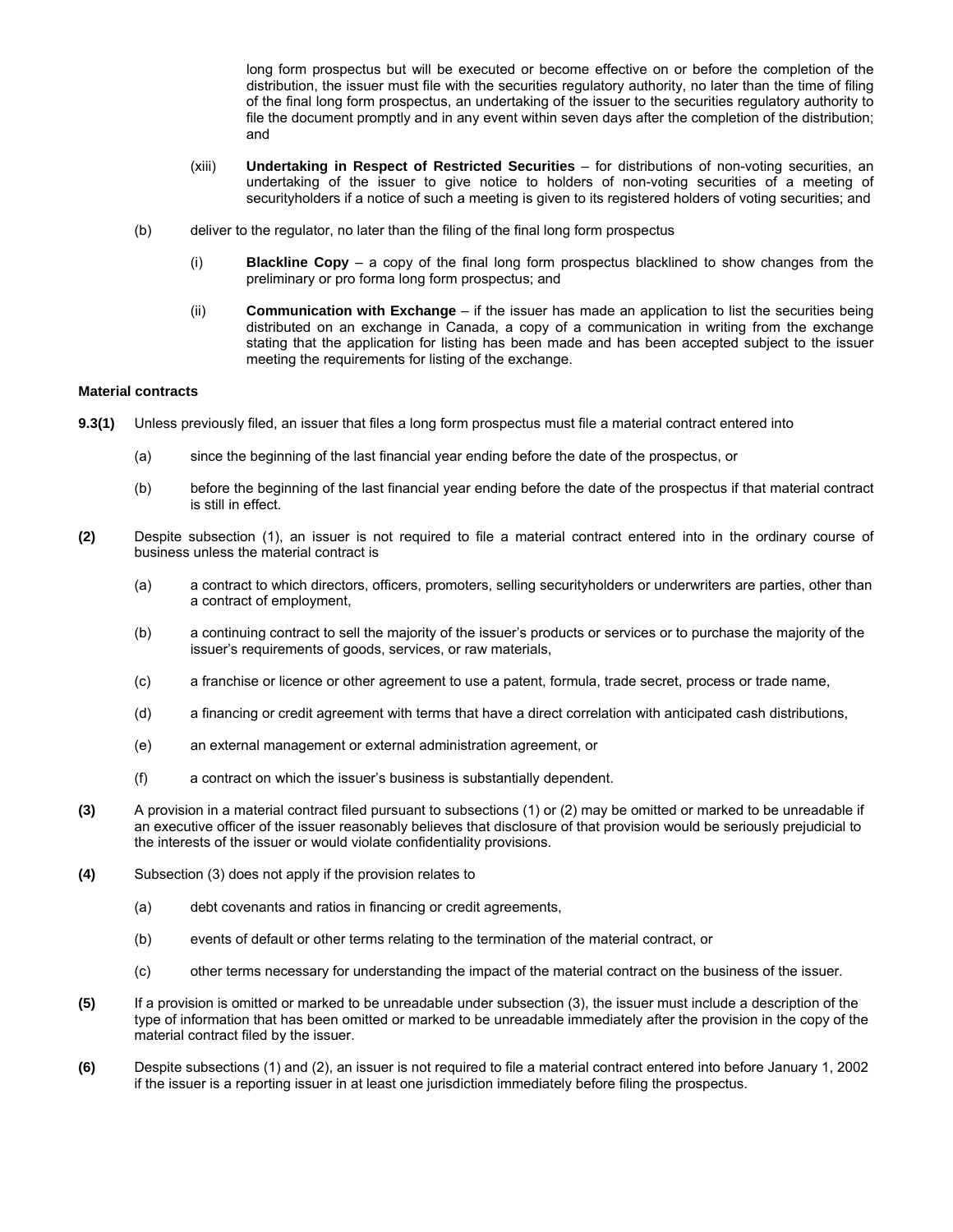#### **Consents of experts**

- **10.1(1)** An issuer must file the written consent of
	- (a) any solicitor, auditor, accountant, engineer, or appraiser,
	- (b) any notary in Québec, and
	- (c) any person or company whose profession or business gives authority to a statement made by that person or company

if that person or company is named in a prospectus or an amendment to a prospectus, directly or, if applicable, in a document incorporated by reference,

- (d) as having prepared or certified any part of the prospectus or the amendment,
- (e) as having opined on financial statements from which selected information included in the prospectus has been derived and which audit opinion is referred to in the prospectus directly or in a document incorporated by reference, or
- (f) as having prepared or certified a report, valuation, statement or opinion referred to in the prospectus or the amendment, directly or in a document incorporated by reference.
- **(2)** A consent referred to in subsection (1) must
	- (a) be filed no later than the time the final prospectus or the amendment to the final prospectus is filed or, for the purposes of future financial statements that have been incorporated by reference in a prospectus under subsection 15.2(3), no later than the date that those financial statements are filed,
	- (b) state that the person or company being named consents
		- (i) to being named, and
		- (ii) to the use of that person or company's report, valuation, statement or opinion,
	- (c) refer to the report, valuation, statement or opinion stating the date of the report, valuation, statement or opinion, and
	- (d) contain a statement that the person or company referred to in subsection (1)
		- (i) has read the prospectus, and
		- (ii) has no reason to believe that there are any misrepresentations in the information contained in it that are
			- (A) derived from the report, valuation, statement or opinion, or
			- (B) within the knowledge of the person or company as a result of the services performed by the person or company in connection with the report, financial statements, valuation, statement or opinion.
- **(3)** In addition to any other requirement of this section, the consent of an auditor or accountant must also state
	- (a) the dates of the financial statements on which the report of the person or company is made, and
	- (b) that the person or company has no reason to believe that there are any misrepresentations in the information contained in the prospectus that are
		- (i) derived from the financial statements on which the person or company has reported, or
		- (ii) within the knowledge of the person or company as a result of the audit of the financial statements.
- **(4)** Subsection (1) does not apply to an approved rating organization that issues a rating to the securities being distributed under the prospectus.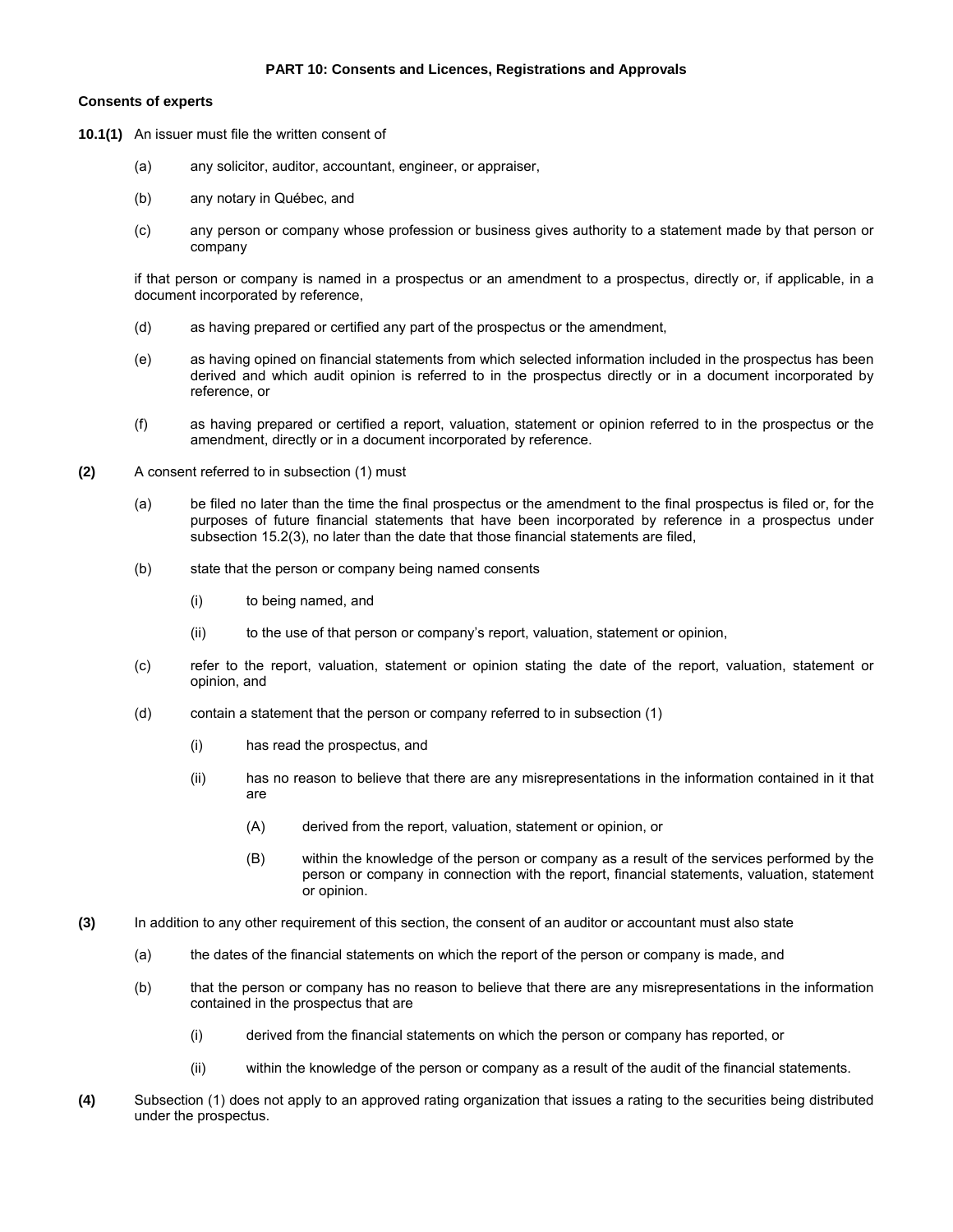#### **Licences, registrations and approvals**

- **10.2** If the proceeds of the distribution will be used to substantially fund a material undertaking that would constitute a material departure from the business or operations of the issuer and the issuer has not obtained all material licences, registrations and approvals necessary for the stated principal use of proceeds,
	- (a) the issuer must appoint a registered dealer authorized to make the distribution, a Canadian financial institution, or a lawyer who is a practicing member in good standing with a law society of a jurisdiction in which the securities are being distributed, or a notary in Québec, to hold in trust all funds received from subscriptions until all material licences, registrations and approvals necessary for the stated principal use of proceeds have been obtained, and
	- (b) if all material licences, registrations and approvals necessary for the operation of the stated principal use of proceeds have not been obtained within 90 days from the date of receipt of the final prospectus, the trustee must return the funds to subscribers.

#### **PART 11: Over-Allocation and Underwriters**

# **Over-allocation**

**11.1** Securities that are sold to create the over-allocation position in connection with a distribution under a prospectus must be distributed under the prospectus.

#### **Distribution of securities under a prospectus to an underwriter**

- **11.2** No person or company may distribute securities under a prospectus to any person or company acting as an underwriter in connection with the distribution of securities under the prospectus, other than
	- (a) an over-allotment option granted to one or more persons or companies for acting as an underwriter in connection with the distribution or any security issuable or transferable on the exercise of such an overallotment option; or
	- (b) securities issued or paid as compensation to one or more persons or companies for acting as an underwriter in respect of other securities that are distributed under the prospectus, where the number or principal amount of the securities issued as compensation, on an as-if-converted basis, does not in the aggregate exceed 10% of the total of the base offering plus any securities that would be acquired upon the exercise of an overallotment option.

#### **Take-up by underwriter**

**11.3** If an underwriter has agreed to purchase a specified number or principal amount of the securities at a specified price, the underwriter must take up the securities, if at all, within 42 days after the date of the receipt for the final prospectus.

# **PART 12: Restricted Securities**

#### **Application**

- **12.1** This Part does not apply to
	- (a) securities of mutual funds,
	- (b) securities that carry a right to vote subject to a restriction on the number or percentage of securities that may be voted or owned by persons or companies that are not citizens or residents of Canada or that are otherwise considered as a result of any law applicable to the issuer to be non-Canadians, but only to the extent of the restriction, and
	- (c) securities that are subject to a restriction, imposed by any law governing the issuer, on the level of ownership of the securities by a person, company or combination of persons or companies, but only to the extent of the restriction.

#### **Use of restricted security term**

**12.2(1)** An issuer must not refer to a security in a prospectus by a term or a defined term that includes the word "common" unless the security is an equity security to which are attached voting rights exercisable in all circumstances, irrespective of the number or percentage of securities owned, that are not less, per security, than the voting rights attached to any other outstanding security of the issuer.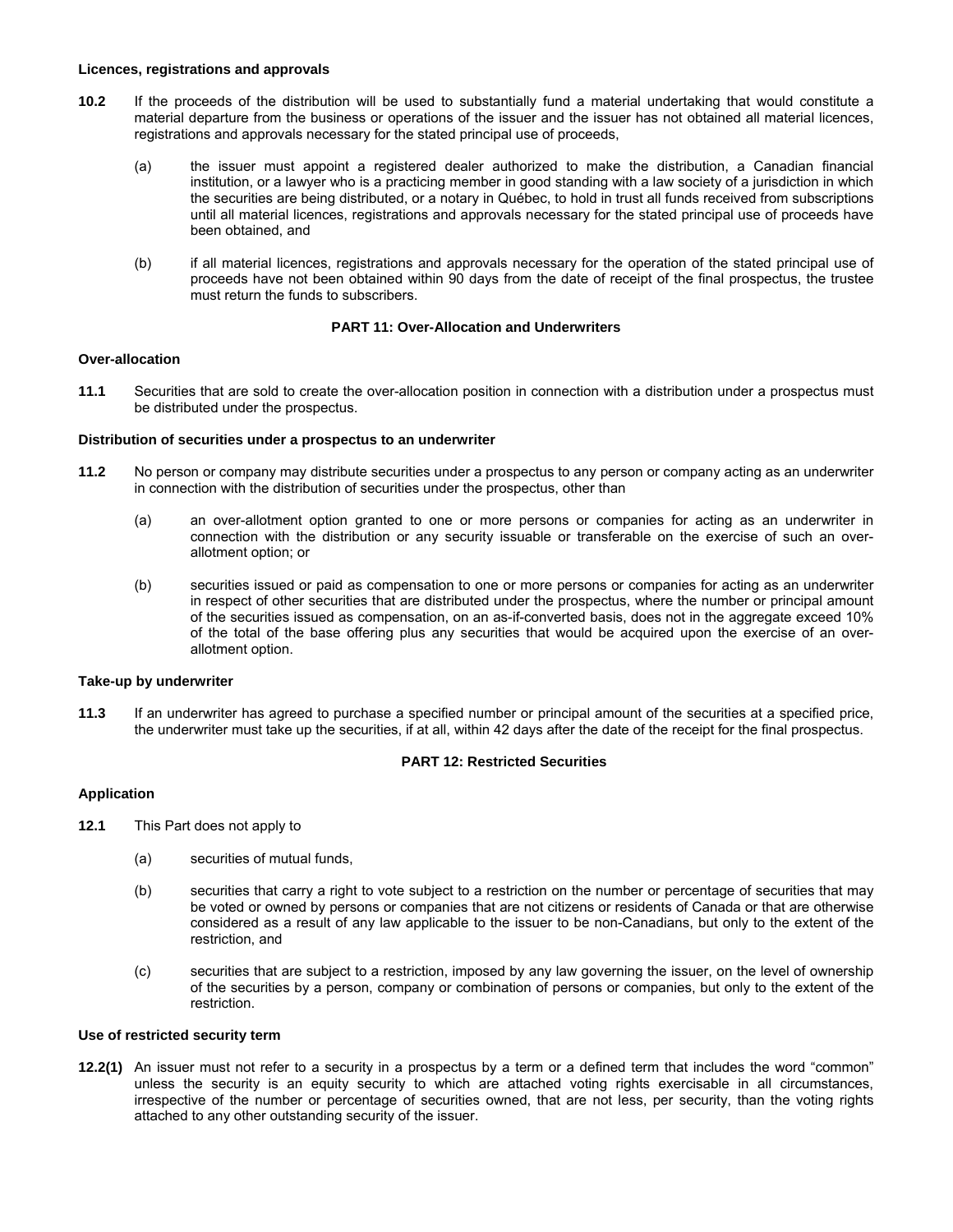- **(2)** An issuer must not refer in a prospectus to a term or defined term that includes the word "preference" or "preferred", unless the security is a security, other than an equity security, to which is attached a preference or right over any class of equity security of the issuer.
- **(3)** If restricted securities are referred to in the constating documents of the issuer by a term that is different from the appropriate restricted security term, the restricted securities may be described, in one place only in the prospectus, by the term used in the constating documents of the issuer; provided that, the description is not on the front page of the prospectus and is in the same type face and type size as that used generally in the body of the prospectus.
- **(4)** A class of securities that is or may become restricted securities must be referred to in a prospectus using a term or a defined term that includes the appropriate restricted security term.

# **Prospectus filing eligibility**

- **12.3(1)** Subject to subsection (3), an issuer must not file a prospectus under which restricted securities, subject securities or securities that are, directly or indirectly, convertible into, or exercisable or exchangeable for, restricted securities or subject securities, are distributed unless
	- (a) the distribution has received prior majority approval of the securityholders of the issuer in accordance with applicable law, including approval on a class basis if required and excluding any votes attaching at the time to securities held, directly or indirectly, by affiliates of the issuer or control persons of the issuer, or
	- (b) at the time of any restricted security reorganization related to the securities to be distributed
		- (i) the restricted security reorganization received prior majority approval of the securityholders of the issuer in accordance with applicable law, including approval on a class basis if required and excluding any votes attaching at the time to securities held, directly or indirectly, by affiliates of the issuer or control persons of the issuer,
		- (ii) the issuer was a reporting issuer in at least one jurisdiction, and
		- (iii) no purposes or business reasons for the creation of restricted securities were disclosed that are inconsistent with the purpose of the distribution.
- **(2)** Subject to subsection (3), for each approval referred to in subsection (1), the issuer must have provided prior written disclosure in an information circular or notice to its securityholders that included
	- (a) the name of each affiliate of the issuer that was a beneficial owner of securities of the issuer and the number of securities beneficially owned, directly or indirectly, by the affiliate as of the date of the information circular or notice to the extent known to the issuer after reasonable inquiry,
	- (b) the name of each control person and the number of securities beneficially owned, directly or indirectly, by the control person as of the date of the information circular or notice, to the extent known to the issuer after reasonable inquiry,
	- (c) a statement of the number of votes attaching to the securities that were excluded for the purpose of the approval to the extent known to the issuer after reasonable inquiry, and
	- (d) the purpose and business reasons for the creation of restricted securities.
- **(3)** Subsections (1) and (2) do not apply if
	- (a) the securities offered by the prospectus are of an existing class of restricted securities that were created before December 21, 1984,
	- (b) the issuer was a private issuer immediately before filing the prospectus,
	- (c) the securities offered by the prospectus are of the same class as securities distributed under a previous prospectus that was filed by an issuer that was, at the time of filing the previous prospectus, a private issuer,
	- (d) the securities offered by the prospectus are previously unissued restricted securities distributed by way of stock dividend in the ordinary course to securityholders instead of a cash dividend if at the time of distribution there is a published market for the restricted securities,
	- (e) the securities offered by the prospectus are distributed as a stock split that takes the form of a distribution of previously unissued restricted securities by way of stock dividend to holders of the same class of restricted securities if at the time of distribution there is a published market for the restricted securities and the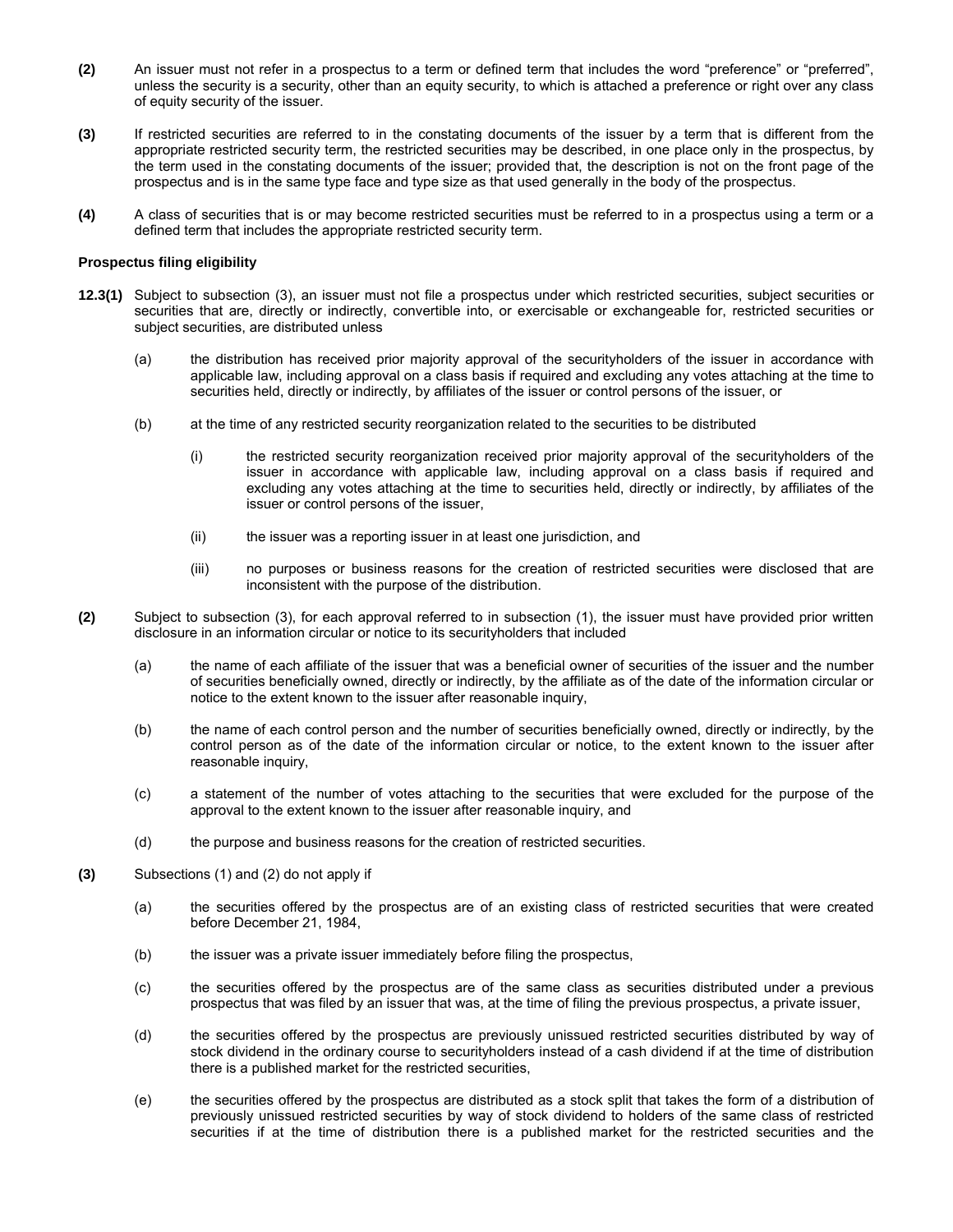distribution is part of a concurrent distribution by way of stock dividend to holders of all equity securities under which all outstanding equity securities of the issuer are increased in the same proportion, or

(f) as of a date not more than seven days before the date of the prospectus, the issuer expects that in each local jurisdiction in which the prospectus will be filed the number of securities of each class of equity securities held by registered holders whose last address as shown on the books of the issuer is in the local jurisdiction, or beneficially owned by persons or companies in the local jurisdiction, will be less than two percent of the outstanding number of securities of the class after giving effect to the proposed distribution.

# **PART 13: Advertising and Marketing in Connection with Prospectus Offerings**

# **Legend for communications during the waiting period**

**13.1(1)** A notice, circular, advertisement, letter or other communication used in connection with a prospectus offering during the waiting period must contain the following legend or words to the same effect:

> "A preliminary prospectus containing important information relating to these securities has been filed with securities commissions or similar authorities in certain jurisdictions of Canada. The preliminary prospectus is still subject to completion or amendment. Copies of the preliminary prospectus may be obtained from [insert name and contact information for dealer or other relevant person or entity.] There will not be any sale or any acceptance of an offer to buy the securities until a receipt for the final prospectus has been issued."

**(2)** If the notice, circular, advertisement, letter or other communication is in writing, set out the language in subsection (1) in boldface type that is at least as large as that used generally in the body of the text.

#### **Legend for communications following receipt for the final prospectus**

**13.2(1)** A notice, circular, advertisement, letter or other communication used in connection with a prospectus offering following the issuance of a receipt for the final prospectus must contain the following legend or words to the same effect:

> "This offering is only made by prospectus. The prospectus contains important detailed information about the securities being offered. Copies of the prospectus may be obtained from [insert name and contact information for dealer or other relevant person or entity.] Investors should read the prospectus before making an investment decision."

**(2)** If the notice, circular, advertisement, letter or other communication is in writing, set out the language in subsection (1) in boldface type that is at least as large as that used generally in the body of the text.

#### **Advertising for investment funds during the waiting period**

- **13.3** If the issuer is an investment fund, an advertisement used in connection with a prospectus offering during the waiting period may state only the following information:
	- (a) whether the security represents a share in a company or an interest in a non-corporate entity such as a trust unit or a partnership interest;
	- (b) the name of the issuer;
	- (c) the price of the security;
	- (d) the investment objective(s) of the investment fund;
	- (e) the name of the manager of the investment fund;
	- (f) the name of the portfolio adviser of the investment fund;
	- (g) the name and address of a person or company from whom a preliminary prospectus may be obtained and purchases of securities may be made; and
	- (h) how many securities will be made available.

#### **Part 14: Custodianship of Portfolio Assets of an Investment Fund**

# **General**

**14.1(1)** This Part applies to an investment fund that prepares a prospectus in accordance with this Instrument, other than an investment fund subject to NI 81-102.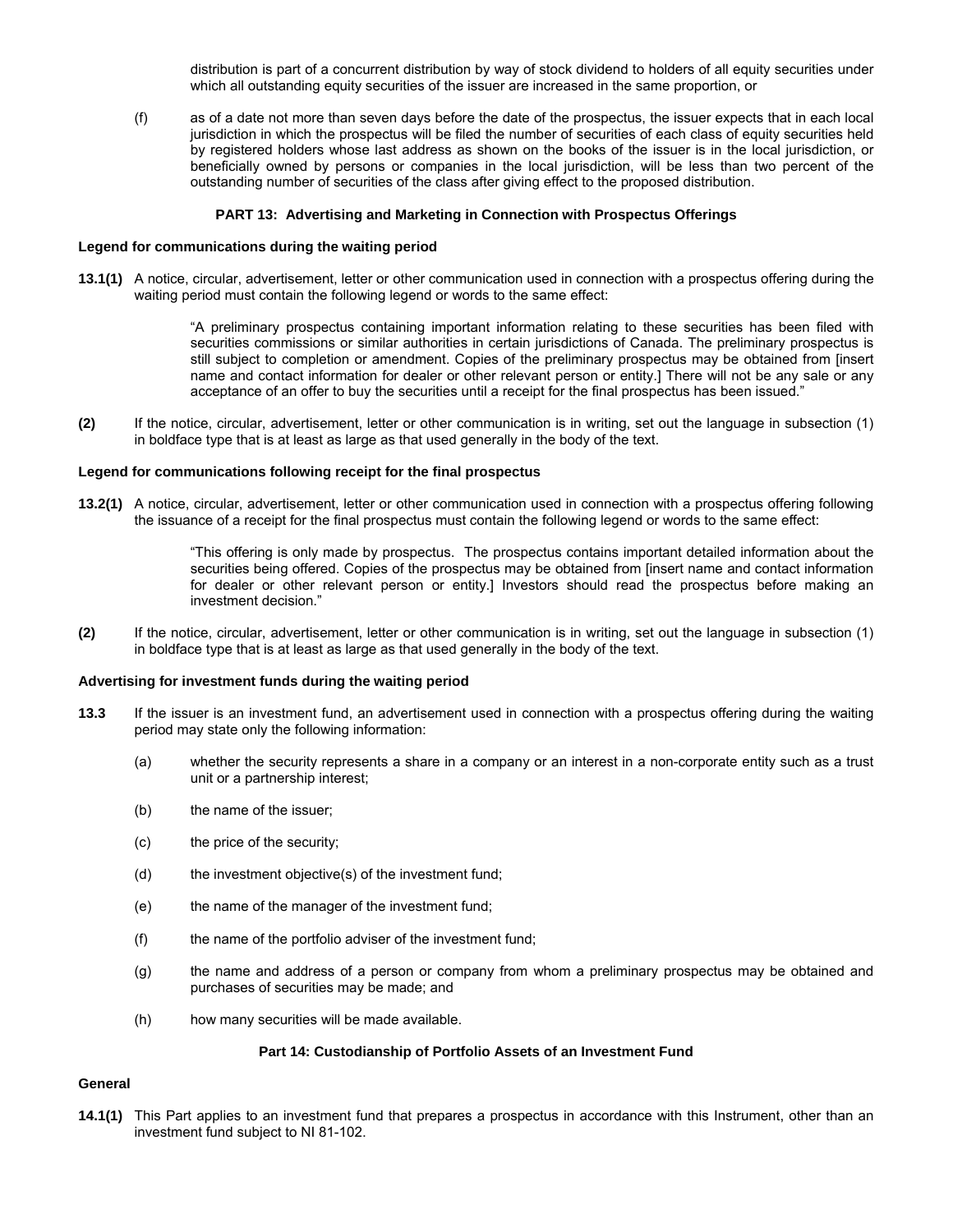- **(2)** Subject to sections 14.8 and 14.9, all portfolio assets of an investment fund must be held under the custodianship of one custodian that satisfies the requirements of section 14.2.
- **(3)** No manager of an investment fund may act as a custodian or sub-custodian of the investment fund.

#### **Who may act as custodian or sub-custodian**

- **14.2(1)** If portfolio assets are held in Canada by a custodian or sub-custodian, the custodian or sub-custodian must be one of the following:
	- (a) a bank listed in Schedule I, II or III of the *Bank Act* (Canada);
	- (b) a trust company that
		- (i) is incorporated and licenced or registered under the laws of Canada or a jurisdiction, and
		- (ii) has shareholders' equity, as reported in its most recent audited financial statement, of not less than \$10,000,000;
	- (c) a company that is incorporated under the laws of Canada or a jurisdiction and is an affiliate of a bank or trust company referred to in paragraph (a) or (b), if
		- (i) the company has shareholders' equity, as reported in its most recent audited financial statements that have been made public, of not less than \$10,000,000, or
		- (ii) the bank or trust company has assumed responsibility for all of the custodial obligations of the company for that investment fund.
- **(2)** If portfolio assets are held outside of Canada by a sub-custodian, the sub-custodian must be one of the following:
	- (a) an entity referred to in subsection (1);
	- (b) an entity that
		- (i) is incorporated or organized under the law of a country, or a political subdivision of a country, other than Canada,
		- (ii) is regulated as a banking institution or trust company by the government, or an agency of the government of the country or political subdivision of the country under whose laws it is incorporated or organized, and
		- (iii) has shareholders' equity, as reported in its most recent audited financial statements of not less than the equivalent of \$100,000,000;
	- (c) an affiliate of an entity referred to in paragraph (a) or (b) if
		- (i) the affiliate has shareholders' equity, as reported in its most recent audited financial statements that have been made public, of not less than the equivalent of \$100,000,000, or
		- (ii) the entity referred to in paragraphs (a) or (b) has assumed responsibility for all of the custodial obligations of the affiliate for that investment fund.

# **Standard of care**

- **14.3(1)** The custodian and each sub-custodian of an investment fund, in carrying out their duties concerning the safekeeping of, and dealing with, the portfolio assets of the investment fund, must exercise
	- (a) the degree of care, diligence and skill that a reasonably prudent person would exercise in the circumstances, or
	- (b) at least the same degree of care as they exercise with respect to their own property of a similar kind, if this is a higher degree of care than the degree of care referred to in paragraph (a).
- **(2)** No investment fund may relieve the custodian or a sub-custodian of the investment fund from liability to the investment fund or to a securityholder of the investment fund for loss that arises out of the failure of the custodian or sub-custodian to exercise the standard of care imposed by subsection (1).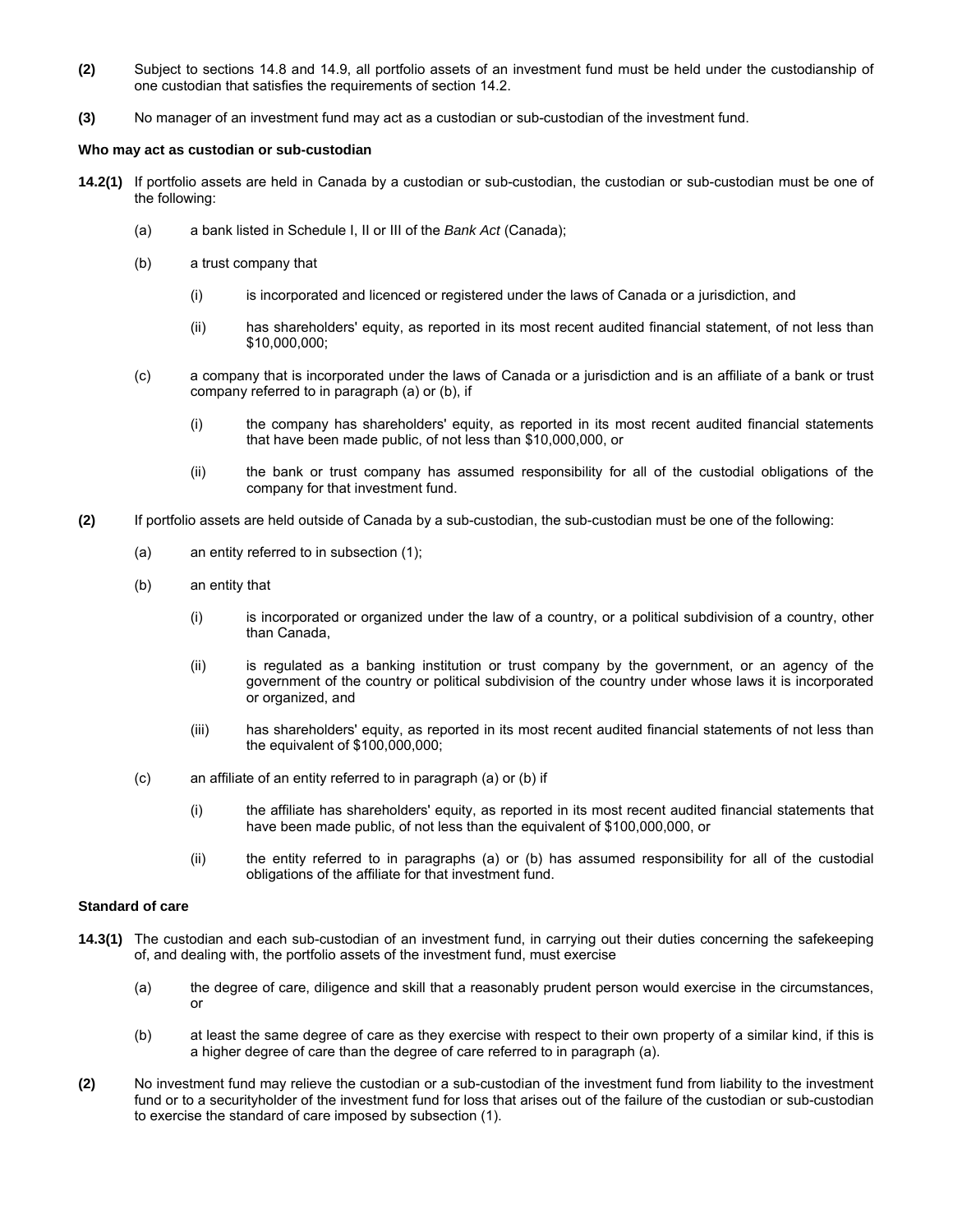- **(3)** An investment fund may indemnify a custodian or sub-custodian against legal fees, judgments and amounts paid in settlement, actually and reasonably incurred by that entity in connection with custodial or sub-custodial services provided by that entity to the investment fund, if those fees, judgments and amounts were not incurred as a result of a breach of the standard of care described in subsection (1).
- **(4)** No investment fund may incur the cost of any portion of liability insurance that insures a custodian or sub-custodian for a liability, except to the extent that the custodian or sub-custodian may be indemnified for that liability under this section.

#### **Appointment of sub-custodian**

- **14.4(1)** The custodian or a sub-custodian of an investment fund may appoint one or more sub-custodians to hold portfolio assets of the investment fund if,
	- (a) in the case where the appointment is by the custodian, the investment fund gives written consent to each appointment,
	- (b) in the case where the appointment is by a sub-custodian, the investment fund and the custodian of the investment fund give written consent to each appointment,
	- $(c)$  the sub-custodian is an entity described in subsection 14.2(1) or (2), as applicable,
	- (d) the arrangements under which a sub-custodian is appointed are such that the investment fund may enforce rights directly, or require the custodian or a sub-custodian to enforce rights on behalf of the investment fund, to the portfolio assets held by the appointed sub-custodian, and
	- (e) the appointment is otherwise in compliance with this Instrument.
- **(2)** Despite paragraphs (1)(a) and (b), a general consent to the appointment of persons or companies that are part of an international network of sub-custodians within the organization of the custodian appointed by the investment fund or the sub-custodian appointed by the custodian is sufficient if that general consent is part of an agreement governing the relationship between the investment fund and the appointed custodian or the custodian and the appointed subcustodian.
- **(3)** A custodian or sub-custodian must provide to the investment fund a list of each person or company that is appointed sub-custodian under a general consent referred to in subsection (2).

#### **Content of agreements**

- **14.5(1)** All agreements between the investment fund and the custodian or the custodian and the sub-custodian of an investment fund must provide for
	- (a) the location of portfolio assets,
	- (b) the appointment of a sub-custodian, if any,
	- (c) the provision of lists of sub-custodians,
	- (d) the method of holding portfolio assets,
	- (e) the standard of care and responsibility for loss,
	- (f) review and compliance reports, and
	- (g) the safekeeping of portfolio assets on terms consistent with the agreement between the investment fund and the custodian, for an agreement between a custodian and a sub-custodian,.
- **(2)** The provisions of an agreement referred to under subsection (1) must comply with the requirements of this Part.
- **(3)** An agreement between an investment fund and a custodian or a custodian and a sub-custodian respecting the portfolio assets must not
	- (a) provide for the creation of any security interest on the portfolio assets except for a good faith claim for payment of the fees and expenses of the custodian or sub-custodian for acting in that capacity or to secure the obligations of the investment fund to repay borrowings by the investment fund from a custodian or subcustodian for the purpose of settling portfolio transactions, or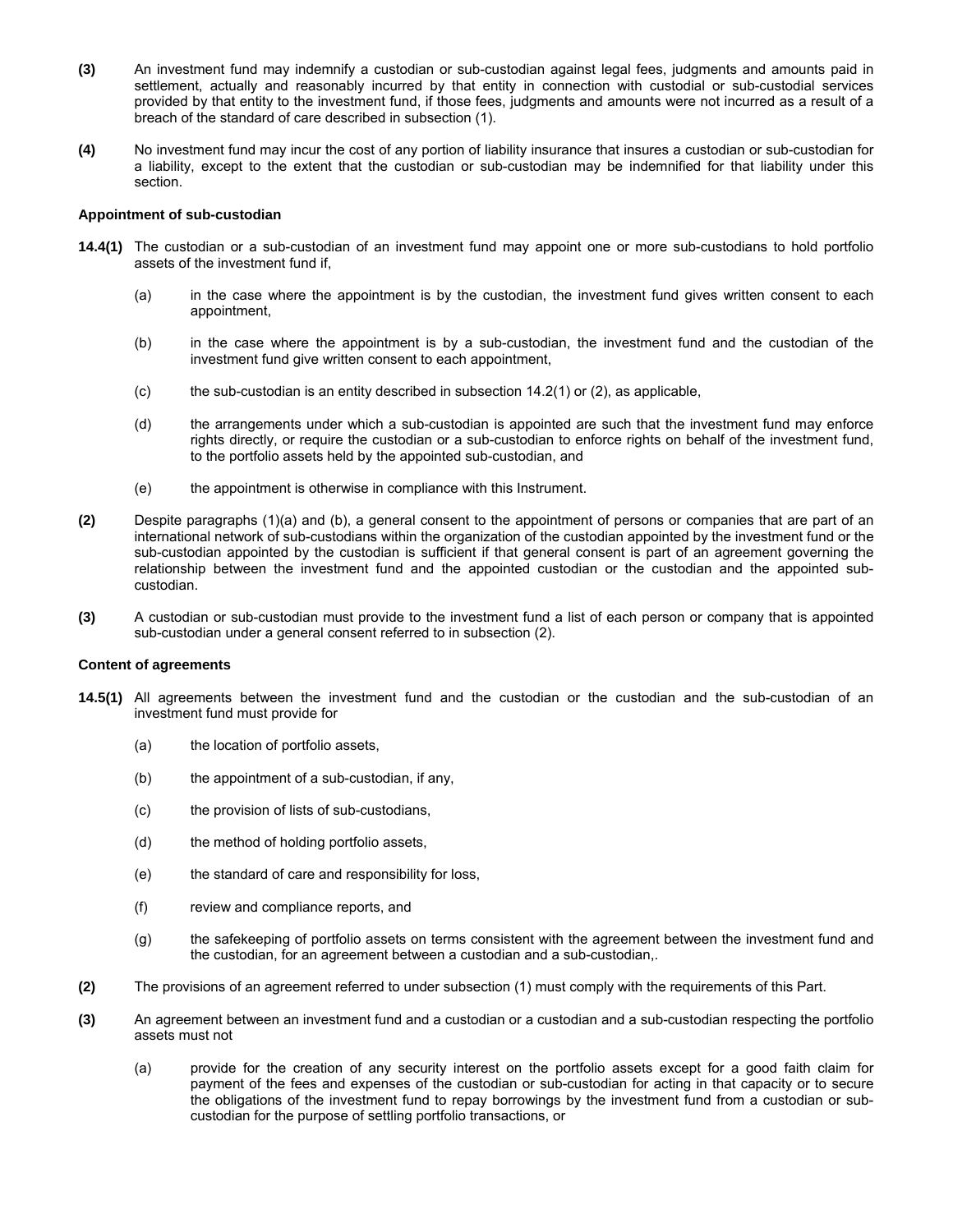(b) contain a provision that would require the payment of a fee to the custodian or sub-custodian for the transfer of the beneficial ownership of portfolio assets, other than for safekeeping and administrative services in connection with acting as custodian or sub-custodian.

# **Review and compliance reports**

- **14.6(1)** The custodian of an investment fund must, on a periodic basis and at least annually,
	- (a) review the agreements referred to in section 14.5 to determine if those agreements are in compliance with this Part,
	- (b) make reasonable enquiries to ensure that each sub-custodian is an entity referred to in subsection 14.2(1) or (2), as applicable, and
	- (c) make or cause to be made any changes that may be necessary to ensure that
		- (i) the agreements are in compliance with this Part, and
		- (ii) each sub-custodian is an entity referred to in subsection  $14.2(1)$  or  $(2)$ , as applicable.
- **(2)** The custodian of an investment fund must, within 60 days after the end of each financial year of the investment fund, advise the investment fund in writing
	- (a) of the names and addresses of all sub-custodians of the investment fund,
	- (b) if the agreements are in compliance with this Part, and
	- (c) if, to the best of the knowledge and belief of the custodian, each sub-custodian is an entity that satisfies the requirements of subsection 14.2(1) or (2), as applicable.
- **(3)** A copy of the report referred to in subsection (2) must be delivered by or on behalf of the investment fund to the securities regulatory authority within 30 days after the filing of the annual financial statements of the investment fund.

#### **Holding of portfolio assets and payment of fees**

- **14.7(1)** Except as provided in subsections (2) and (3) and sections 14.8 and 14.9, portfolio assets not registered in the name of the investment fund must be registered in the name of the custodian or a sub-custodian of the investment fund or any of their respective nominees with an account number or other designation in the records of the custodian sufficient to show that the beneficial ownership of the portfolio assets is vested in the investment fund.
- **(2)** The custodian or a sub-custodian of the investment fund or the applicable nominee must segregate portfolio assets issued in bearer form to show that the beneficial ownership of the property is vested in the investment fund.
- **(3)** A custodian or sub-custodian of an investment fund may deposit portfolio assets with a depository or a clearing agency that operates a book-based system.
- **(4)** The custodian or sub-custodian of an investment fund arranging for the deposit of portfolio assets with, and their delivery to, a depository, or clearing agency, that operates a book-based system must ensure that the records of any of the applicable participants in that book-based system or the custodian contain an account number or other designation sufficient to show that the beneficial ownership of the portfolio assets is vested in the investment fund.
- **(5)** No investment fund may pay a fee to a custodian or sub-custodian for the transfer of beneficial ownership of portfolio assets other than for safekeeping and administrative services in connection with acting as custodian or sub-custodian.

#### **Custodial provisions relating to derivatives and securities lending, repurchases and reverse repurchase agreements**

- **14.8(1)** For the purposes of subsection (4), "specified derivative" has the same meaning as in NI 81-102.
- **(2)** An investment fund may deposit portfolio assets as margin for transactions in Canada involving clearing corporation options, options on futures or standardized futures with a dealer that is a member of an SRO that is a participating member of CIPF if the amount of margin deposited does not, when aggregated with the amount of margin already held by the dealer on behalf of the investment fund, exceed 10% of the net assets of the investment fund, taken at market value as at the time of deposit.
- **(3)** An investment fund may deposit portfolio assets with a dealer as margin for transactions outside Canada involving clearing corporation options, options on futures or standardized futures if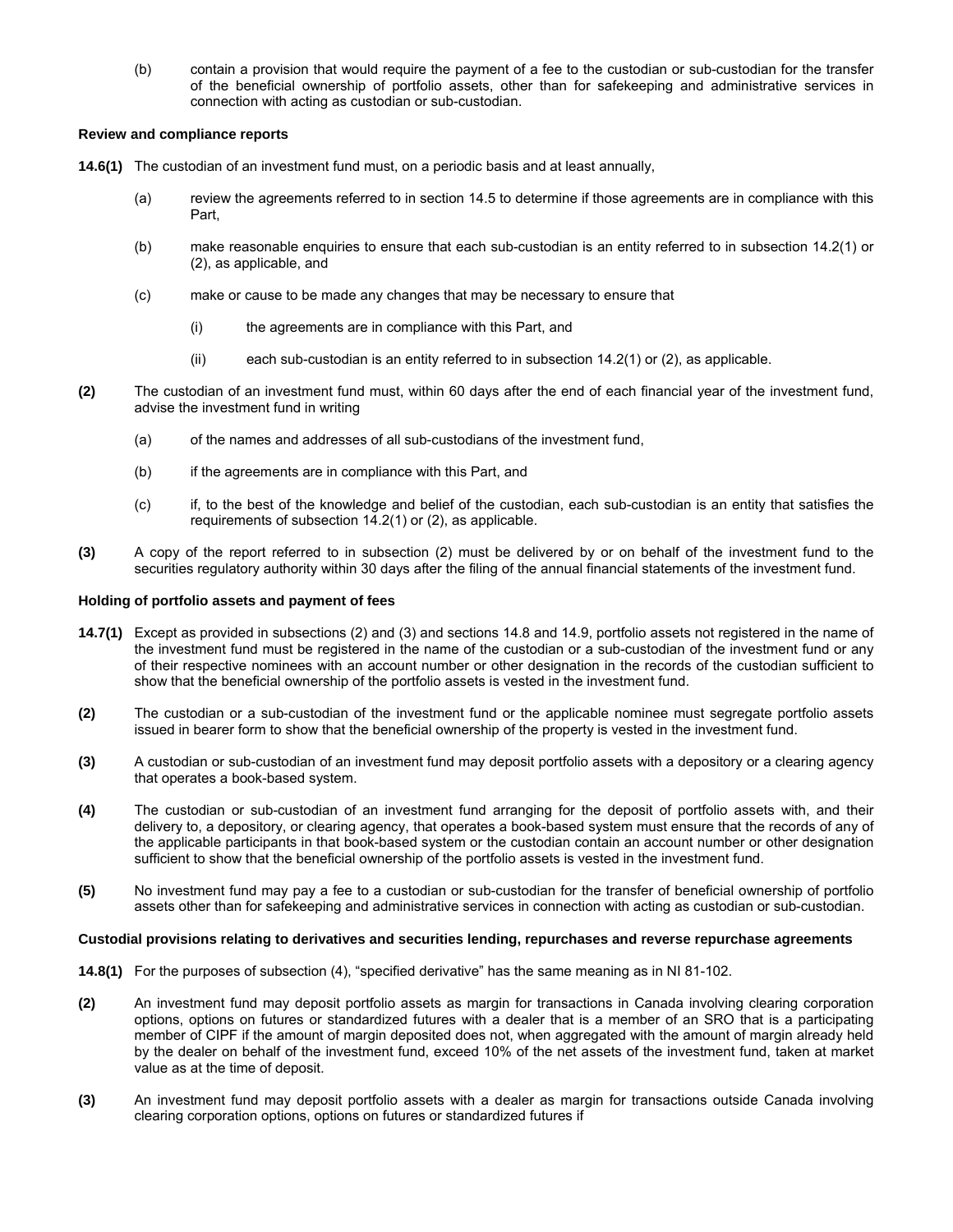- (a) in the case of standardized futures and options on futures, the dealer is a member of a futures exchange or, in the case of clearing corporation options, is a member of a stock exchange, and, as a result in either case, is subject to a regulatory audit,
- (b) the dealer has a net worth, determined from its most recent audited financial statements that have been made public, in excess of the equivalent of \$50 million, and
- (c) the amount of margin deposited does not, when aggregated with the amount of margin already held by the dealer on behalf of the investment fund, exceed 10% of the net assets of the investment fund, taken at market value as at the time of deposit.
- **(4)** An investment fund may deposit with its counterparty portfolio assets over which it has granted a security interest in connection with a particular specified derivatives transaction.
- **(5)** The agreement by which portfolio assets are deposited in accordance with subsection (2), (3) or (4) must require the person or company holding the portfolio assets to ensure that its records show that the investment fund is the beneficial owner of the portfolio assets.
- **(6)** An investment fund may deliver portfolio assets to a person or company in satisfaction of its obligations under a securities lending, repurchase or reverse purchase agreement if the collateral, cash proceeds or purchased securities that are delivered to the investment fund in connection with the transaction are held under the custodianship of the custodian or a sub-custodian of the investment fund in compliance with this Part.

#### **Separate account for paying expenses**

**14.9** An investment fund may deposit cash in Canada with an entity referred to in paragraph (a) or (b) of subsection 14.2(1) to facilitate the payment of regular operating expenses of the investment fund.

# **PART 15: Documents Incorporated by Reference by Investment Funds**

#### **Application**

**15.1** This Part applies only to an investment fund in continuous distribution, other than scholarship plans.

#### **Incorporation by reference**

- **15.2(1)** An investment fund must incorporate by reference into its long form prospectus, by means of a statement to that effect, the filed documents listed in section 37.1 of Form 41-101F2.
- **(2)** If an investment fund does not incorporate by reference into its long form prospectus a document referred to in subsection (1), the document is deemed, for the purposes of securities legislation, to be incorporated by reference in the investment fund's long form prospectus as of the date of the long form prospectus.
- **(3)** An investment fund must incorporate by reference in its long form prospectus, by means of a statement to that effect, the subsequently filed documents referred to in section 37.2 of Form 41-101F2.
- **(4)** If an investment fund does not incorporate by reference into its long form prospectus a document referred to in subsection (3), the document is deemed, for the purposes of securities legislation, to be incorporated by reference in the investment fund's long form prospectus as of the date the investment fund filed the document.

#### **PART 16: Distribution of Preliminary Prospectus and Distribution List**

#### **Distribution of preliminary prospectus and distribution list**

- **16.1** Except in Ontario, any dealer distributing a security during the waiting period must
	- (a) send a copy of the preliminary prospectus to each prospective purchaser who indicates an interest in purchasing the security and requests a copy of such preliminary prospectus, and
	- (b) maintain a record of the names and addresses of all persons and companies to whom the preliminary prospectus has been forwarded.

# **PART 17: Lapse Date**

# **Pro forma prospectus**

**17.1(1)** In this Part, **"pro forma prospectus"** means a long form prospectus that complies with the requirements described in subsection (2).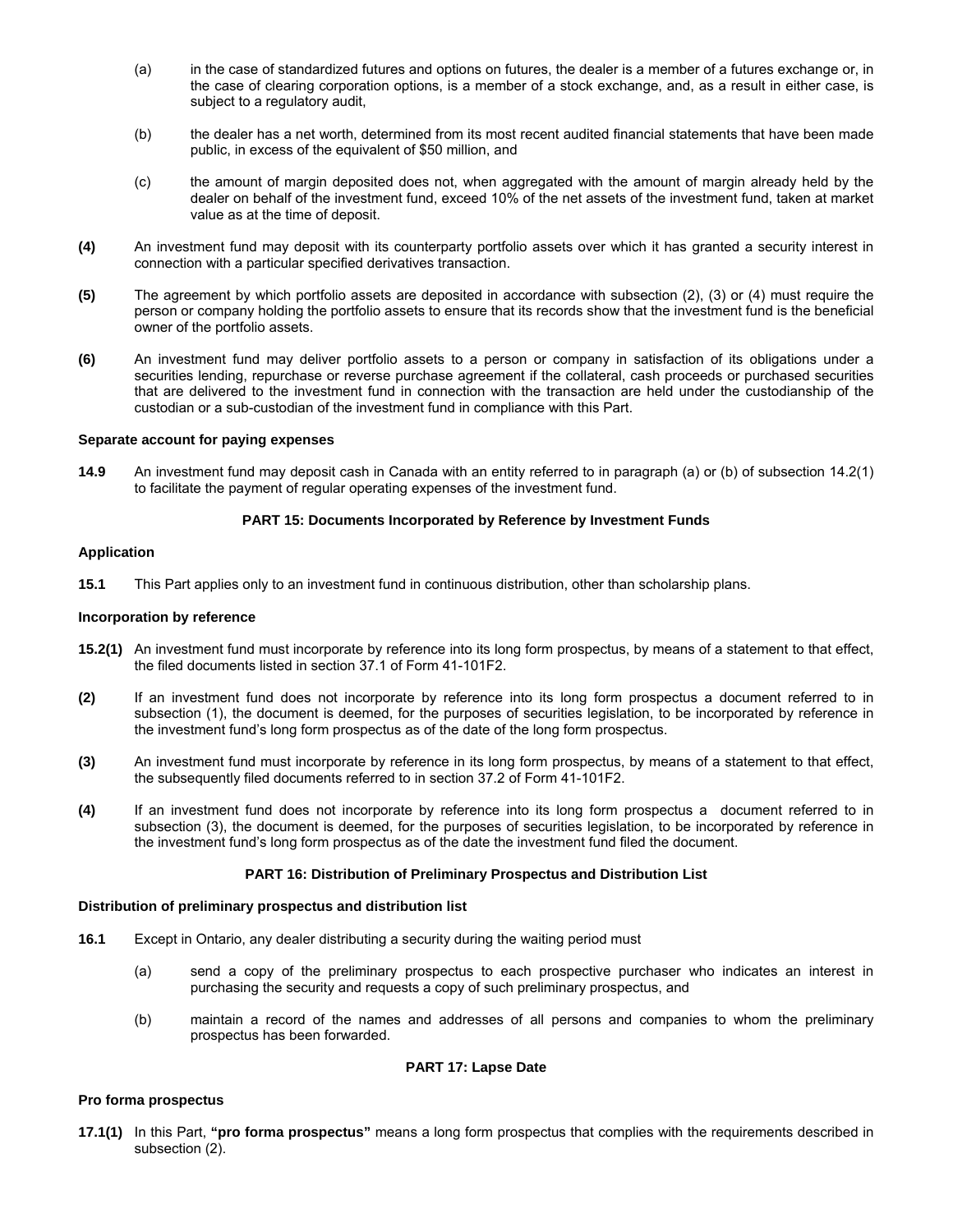- **(2)** A pro forma prospectus must be prepared in the form of a long form prospectus in accordance with Form 41-101F1 or Form 41-101F2, as applicable, and other securities legislation, except that a pro forma prospectus is not required to contain prospectus certificates or to comply with sections 4.2, 4.3 and 4.4 of this Instrument.
- **(3)** This Part does not apply to a prospectus filed in accordance with NI 44-101, NI 44-102 or NI 44-103.

#### **Refiling of prospectus**

- **17.2(1)** This section does not apply in Ontario.
- **(2)** In this section, **"lapse date"** means, with reference to the distribution of a security that has been qualified under a prospectus, the date that is 12 months after the date of the most recent final prospectus relating to the security.
- **(3)** An issuer must not continue the distribution of a security to which the prospectus requirement applies after the lapse date unless the issuer files a new prospectus that complies with securities legislation and a receipt for that new prospectus is issued by the regulator.
- **(4)** Despite subsection (3), a distribution may be continued for a further 12 months after a lapse date if,
	- (a) the issuer delivers a pro forma prospectus not less than 30 days before the lapse date of the previous prospectus;
	- (b) the issuer files a new final prospectus not later than 10 days after the lapse date of the previous prospectus; and
	- (c) a receipt for the new final prospectus is issued by the regulator within 20 days after the lapse date of the previous prospectus.
- **(5)** The continued distribution of securities after the lapse date does not contravene subsection (3) unless and until any of the conditions of subsection (4) are not complied with.
- **(6)** Subject to any extension granted under subsection (7), if a condition in subsection (4) is not complied with, a purchaser may cancel a purchase made in a distribution after the lapse date in reliance on subsection (4) within 90 days after the purchaser first became aware of the failure to comply with the condition.
- **(7)** The regulator may, on an application of a reporting issuer, extend, subject to such terms and conditions as it may impose, the times provided by subsection (4) where in its opinion it would not be prejudicial to the public interest to do so.

# **PART 18: Statement of Rights**

# **Statement of rights**

**18.1** Except in Ontario, a prospectus must contain a statement of the rights given to a purchaser under securities legislation in case of a failure to deliver the prospectus or in case of a misrepresentation in a prospectus.

# **PART 19: Exemption**

# **Exemption**

- **19.1(1)** The regulator or the securities regulatory authority may grant an exemption from the provisions of this Instrument, in whole or in part, subject to such conditions or restrictions as may be imposed in the exemption.
- **(2)** Despite subsection (1), in Ontario, only the regulator may grant such an exemption.
- **(3)** Except in Ontario, an exemption referred to in subsection (1) is granted under the statute referred to in Appendix B of NI 14-101 opposite the name of the local jurisdiction.

#### **Application for exemption**

**19.2** An application made to the securities regulatory authority or regulator for an exemption from the provisions of this Instrument must include a letter or memorandum describing the matters relating to the exemption, and indicating why consideration should be given to the granting of the exemption.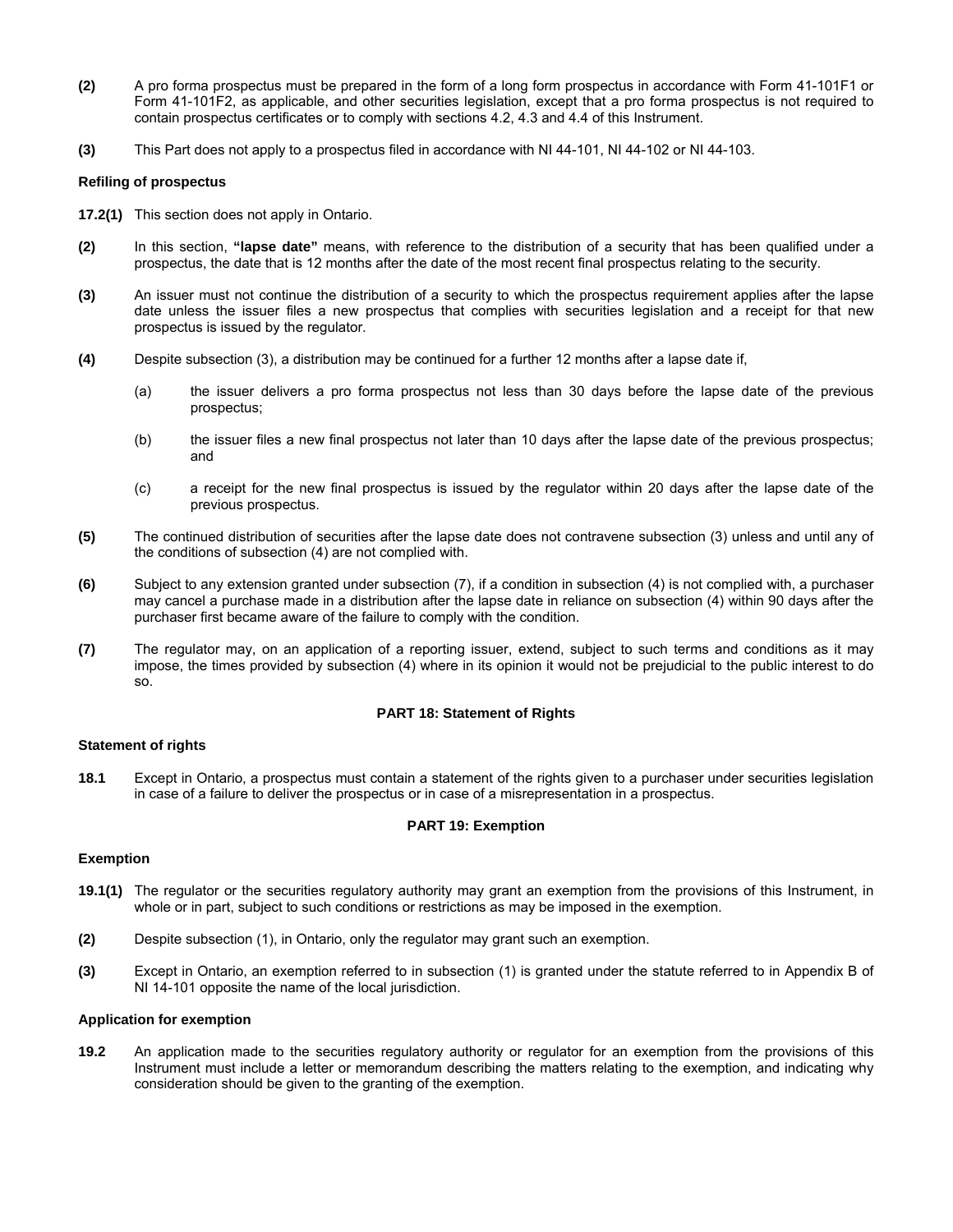#### **Evidence of exemption**

- **19.3(1)** Subject to subsection (2) and without limiting the manner in which an exemption under this Part may be evidenced, the granting under this Part of an exemption, other than an exemption from subsection 2.2(2), may be evidenced by the issuance of a receipt for a final prospectus or an amendment to a final prospectus.
- **(2)** The issuance of a receipt for a final prospectus or an amendment to a final prospectus is not evidence that the exemption has been granted unless
	- (a) the person or company that sought the exemption sent to the regulator
		- (i) the letter or memorandum referred to in section 19.2 on or before the date of the filing of the preliminary prospectus, or
		- (ii) the letter or memorandum referred to in section 19.2 after the date of the filing of the preliminary prospectus and received a written acknowledgement from the regulator that the exemption may be evidenced in the manner set out in subsection (1), and
	- (b) the regulator has not before, or concurrently with, the issuance of the receipt sent notice to the person or company that sought the exemption, that the exemption sought may not be evidenced in the manner set out in subsection (1).

#### **PART 20: Transition, Effective Date, and Repeal**

#### **Transition**

**20.1(1)** A final prospectus may, at the issuer's option, be prepared in accordance with securities legislation in effect

- (a) at the date of the issuance of a receipt for the preliminary prospectus or the date of filing the pro forma prospectus, as applicable, or
- (b) at the date of issuance of a receipt for the final prospectus.
- **(2)** Despite this Instrument, securities legislation in effect at the date of the issuance of a receipt for a preliminary prospectus or the filing of a pro forma prospectus, as applicable, applies to a distribution if the issuer prepared the final prospectus in accordance with paragraph (1)(a).

# **Effective date**

**20.2** This Instrument comes into force on March 17, 2008.

# **Repeal**

**20.3** National Instrument 41-101 *Prospectus Disclosure Requirements*, which came into force on December 31, 2000, is repealed.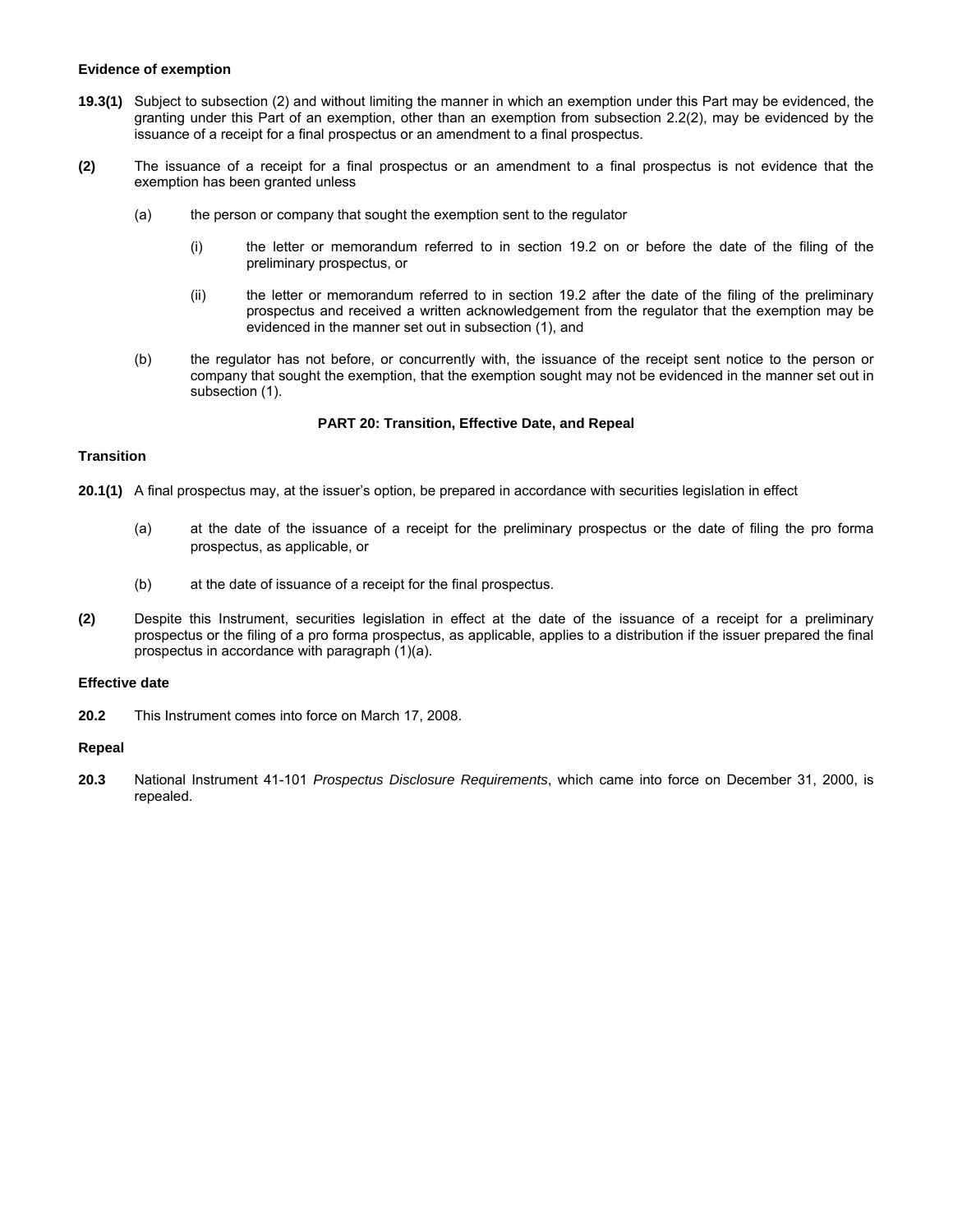# **APPENDIX A TO NATIONAL INSTRUMENT 41-101 GENERAL PROSPECTUS REQUIREMENTS**

# **PERSONAL INFORMATION FORM AND AUTHORIZATION OF INDIRECT COLLECTION, USE AND DISCLOSURE OF PERSONAL INFORMATION**

In connection with an issuer's (the "Issuer") filing of a prospectus, the attached Schedule 1 contains information (the "Information") concerning every individual for whom the Issuer is required to provide the Information under Part 9 of this Instrument or Part 4 of NI 44-101. The Issuer is required by provincial and territorial securities legislation to deliver the Information to the regulators listed in Schedule 3.

The Issuer confirms that each individual who has completed a Schedule 1:

- (a) has been notified by the Issuer
	- (i) of the Issuer's delivery to the regulator of the Information in Schedule 1 pertaining to that individual,
	- (ii) that the Information is being collected indirectly by the regulator under the authority granted to it by provincial and territorial securities legislation or provincial legislation relating to documents held by public bodies and the protection of personal information,
	- (iii) that the Information collected from each director and executive officer of the investment fund manager may be used in connection with the prospectus filing of the Issuer and the prospectus filing of any other issuer managed by the investment fund manager,
	- (iv) that the Information is being collected and used for the purpose of enabling the regulator to administer and enforce provincial and territorial securities legislation, including those obligations that require or permit the regulator to refuse to issue a receipt for a prospectus if it appears to the regulator that the past conduct of management, an investment fund manager or promoter of the Issuer affords reasonable grounds for belief that the business of the Issuer will not be conducted with integrity and in the best interests of its securityholders, and
	- (v) of the contact, business address and business telephone number of the regulator in the local jurisdiction as set out in the attached Schedule 3, who can answer questions about the regulator's indirect collection of the Information;
- (b) has read and understands the Personal Information Collection Policy attached hereto as Schedule 2; and
- (c) has, by signing the certificate and consent in Schedule 1, authorized the indirect collection, use and disclosure of the Information by the regulator as described in Schedule 2.

Date: \_\_\_\_\_\_\_\_\_\_\_\_\_\_\_\_\_\_\_\_\_\_\_\_\_\_\_\_\_\_\_\_\_\_\_\_\_

\_\_\_\_\_\_\_\_\_\_\_\_\_\_\_\_\_\_\_\_\_\_\_\_\_\_\_\_\_\_\_\_\_\_\_\_\_\_\_\_\_\_

\_\_\_\_\_\_\_\_\_\_\_\_\_\_\_\_\_\_\_\_\_\_\_\_\_\_\_\_\_\_\_\_\_\_\_\_\_\_\_\_\_\_\_

**Name of Issuer** 

Per:\_\_\_\_\_\_\_\_\_\_\_\_\_\_\_\_\_\_\_\_\_\_\_\_\_\_\_\_\_\_\_\_\_\_\_\_\_\_\_

Name

\_\_\_\_\_\_\_\_\_\_\_\_\_\_\_\_\_\_\_\_\_\_\_\_\_\_\_\_\_\_\_\_\_\_\_\_\_\_\_\_\_\_\_ **Official Capacity** 

(Please print the name of the person signing on behalf of the issuer)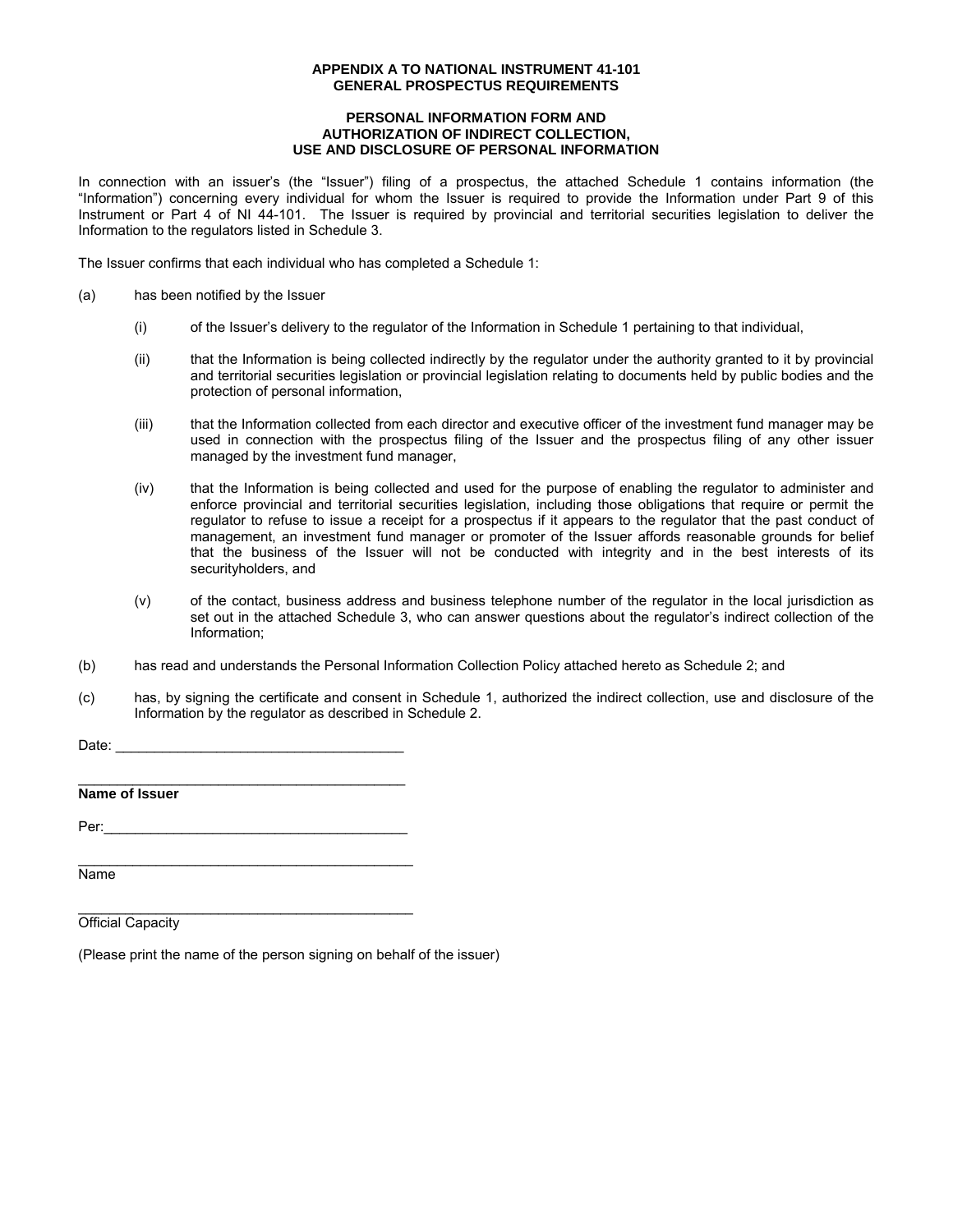# **APPENDIX A TO NATIONAL INSTRUMENT 41-101 GENERAL PROSPECTUS REQUIREMENTS**

# **PERSONAL INFORMATION FORM AND AUTHORIZATION OF INDIRECT COLLECTION, USE AND DISCLOSURE OF PERSONAL INFORMATION**

# **Schedule 1**

# **Personal Information Form and Authorization of Indirect Collection, Use and Disclosure of Personal Information**

This Personal Information Form and Authorization of Indirect Collection, Use and Disclosure of Personal Information (the "Form") is to be completed by every individual who, in connection with an issuer filing a prospectus (the "Issuer"), is required to do so under Part 9 of National Instrument 41-101 *General Prospectus Requirements* or Part 4 of National Instrument 44-101 *Short Form Prospectus Distributions*. Where an individual has submitted a personal information form (an "Exchange Form") to the Toronto Stock Exchange or the TSX Venture Exchange and the information has not changed, the Exchange Form may be delivered in lieu of this Form; provided that the certificate and consent of this Form is completed and attached to the Exchange Form.

# **The securities regulatory authorities do not make any of the information provided in this Form public.**

#### **General Instructions:**

- **All Questions All questions must have a response.** The response of "N/A" or "Not Applicable" for any questions, except Questions 1(B), 2B(iii) and 5 will not be accepted.
- **Questions 6 to 9** Please check (√) in the appropriate space provided. If your answer to any of questions 6 to 9 is "YES", you must, in an attachment, provide complete details, including the circumstances, relevant dates, names of the parties involved and final disposition, if known. **Any attachment must be initialled by the person completing this Form.** Responses must consider all time periods.

**Delivery The issuer should deliver completed Forms electronically via the System for Electronic Document Analysis and Retrieval (SEDAR) under the document type "Personal Information Form and Authorization". Access to this document type is not available to the public.** 

# **CAUTION**

An individual who makes a false statement commits an offence under securities legislation. Steps may be taken to verify the answers you have given in this Form, including verification of information relating to any previous criminal record.

# **DEFINITIONS**

**"Offence"** An offence includes:

- (a) a summary conviction or indictable offence under the *Criminal Code* (Canada);
- (b) a quasi-criminal offence (for example under the *Income Tax Act* (Canada), the *Immigration Act* (Canada) or the tax, immigration, drugs, firearms, money laundering or securities legislation of any jurisdiction);
- (c) a misdemeanour or felony under the criminal legislation of the United States of America, or any state or territory therein; or
- (d) an offence under the criminal legislation of any foreign jurisdiction;

**NOTE: If you have received a pardon under the** *Criminal Records Act* **(Canada) and it has not been revoked, you must disclose the pardoned offence in this Form. In such circumstances:** 

- **(a) the appropriate written response would be "Yes, pardon granted on (date)"; and**
- **(b) you must provide complete details in an attachment to this Form.**

#### **"Proceedings"** means:

- (a) a civil or criminal proceeding or inquiry before a court;
- (b) a proceeding before an arbitrator or umpire or a person or group of persons authorized by law to make an inquiry and take evidence under oath in the matter;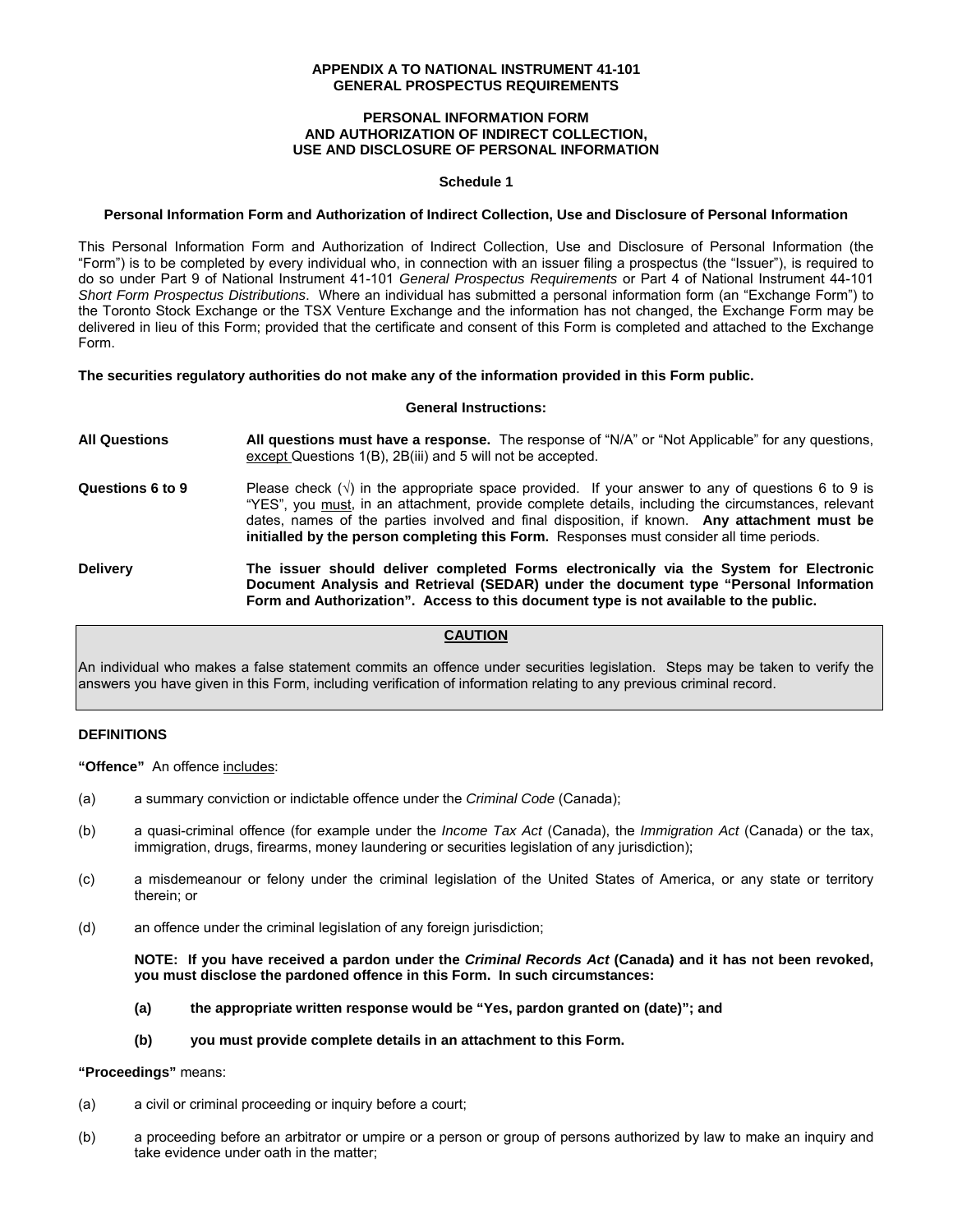- (c) a proceeding before a tribunal in the exercise of a statutory power of decision making where the tribunal is required by law to hold or afford the parties to the proceeding an opportunity for a hearing before making a decision; or
- (d) a proceeding before a self-regulatory organization authorized by law to regulate the operations and the standards of practice and business conduct of its members and their representatives, in which the self-regulatory organization is required under its by-laws or rules to hold or afford the parties the opportunity for a hearing before making a decision, but does not apply to a proceeding in which one or more persons are required to make an investigation and to make a report, with or without recommendations, if the report is for the information or advice of the person to whom it is made and does not in any way bind or limit that person in any decision the person may have the power to make;

**"securities regulatory authority" (or "SRA")** means a body created by statute in any jurisdiction or in any foreign jurisdiction to administer securities law, regulation and policy (e.g. securities commission), but does not include an exchange or other self regulatory or professional organization;

#### **"self regulatory or professional organization"** means:

- (a) a stock, commodities, futures or options exchange;
- (b) an association of investment, securities, mutual fund, commodities, or future dealers;
- (c) an association of investment counsel or portfolio managers;
- (d) an association of other professionals (e.g. legal, accounting, engineering); and
- (e) any other group, institution or self-regulatory entity, recognized by a securities regulatory authority, that is responsible for the enforcement of rules, disciplines or codes under any applicable legislation, or considered a self regulatory or professional organization in another country.

#### **1. A. IDENTIFICATION OF INDIVIDUAL COMPLETING FORM**

| <b>LAST NAME(S)</b>                                                                                              | <b>FIRST NAME(S)</b>   |                                                                                        |            | MIDDLE NAME(S) (If none, please<br>state) |                                                                        |
|------------------------------------------------------------------------------------------------------------------|------------------------|----------------------------------------------------------------------------------------|------------|-------------------------------------------|------------------------------------------------------------------------|
|                                                                                                                  |                        |                                                                                        |            |                                           |                                                                        |
| <b>NAME(S) MOST COMMONLY KNOWN BY:</b>                                                                           |                        |                                                                                        |            |                                           |                                                                        |
|                                                                                                                  |                        |                                                                                        |            |                                           |                                                                        |
| <b>NAME OF ISSUER</b>                                                                                            |                        |                                                                                        |            |                                           |                                                                        |
|                                                                                                                  |                        |                                                                                        |            |                                           |                                                                        |
| <b>PRESENT or PROPOSED POSITION(S)</b><br>WITH THE ISSUER - check () all<br>positions below that are applicable. |                        | <b>IF DIRECTOR / OFFICER</b><br><b>DISCLOSE THE DATE</b><br><b>ELECTED / APPOINTED</b> |            |                                           | <b>IF OFFICER - PROVIDE TITLE</b><br><b>IF OTHER - PROVIDE DETAILS</b> |
|                                                                                                                  | $\left( \quad \right)$ | <b>Month</b>                                                                           | <b>Day</b> | Year                                      |                                                                        |
| <b>Director</b>                                                                                                  |                        |                                                                                        |            |                                           |                                                                        |
| Officer                                                                                                          |                        |                                                                                        |            |                                           |                                                                        |
| Other                                                                                                            |                        |                                                                                        |            |                                           |                                                                        |

| В. | Other than the name given in Question 1A above, provide any legal names,<br>assumed names or nicknames under which you have carried on business or<br>have otherwise been known, including information regarding any name<br>change(s) resulting from marriage, divorce, court order or any other<br>process. Use an attachment if necessary. |           | <b>FROM</b> |           | ΤО |  |
|----|-----------------------------------------------------------------------------------------------------------------------------------------------------------------------------------------------------------------------------------------------------------------------------------------------------------------------------------------------|-----------|-------------|-----------|----|--|
|    |                                                                                                                                                                                                                                                                                                                                               | <b>MM</b> | v١          | <b>MM</b> |    |  |
|    |                                                                                                                                                                                                                                                                                                                                               |           |             |           |    |  |
|    |                                                                                                                                                                                                                                                                                                                                               |           |             |           |    |  |

| C. | <b>GENDER</b>         |  |              | <b>DATE OF BIRTH</b> |      | <b>PLACE OF BIRTH</b>                    |  |                             |         |
|----|-----------------------|--|--------------|----------------------|------|------------------------------------------|--|-----------------------------|---------|
|    |                       |  | <b>Month</b> | Dav                  | Year | Citv                                     |  | <b>Province/State</b>       | Country |
|    | Male                  |  |              |                      |      |                                          |  |                             |         |
|    | Female                |  |              |                      |      |                                          |  |                             |         |
| D. | <b>MARITAL STATUS</b> |  |              |                      |      | FULL NAME OF SPOUSE - include common-law |  | <b>OCCUPATION OF SPOUSE</b> |         |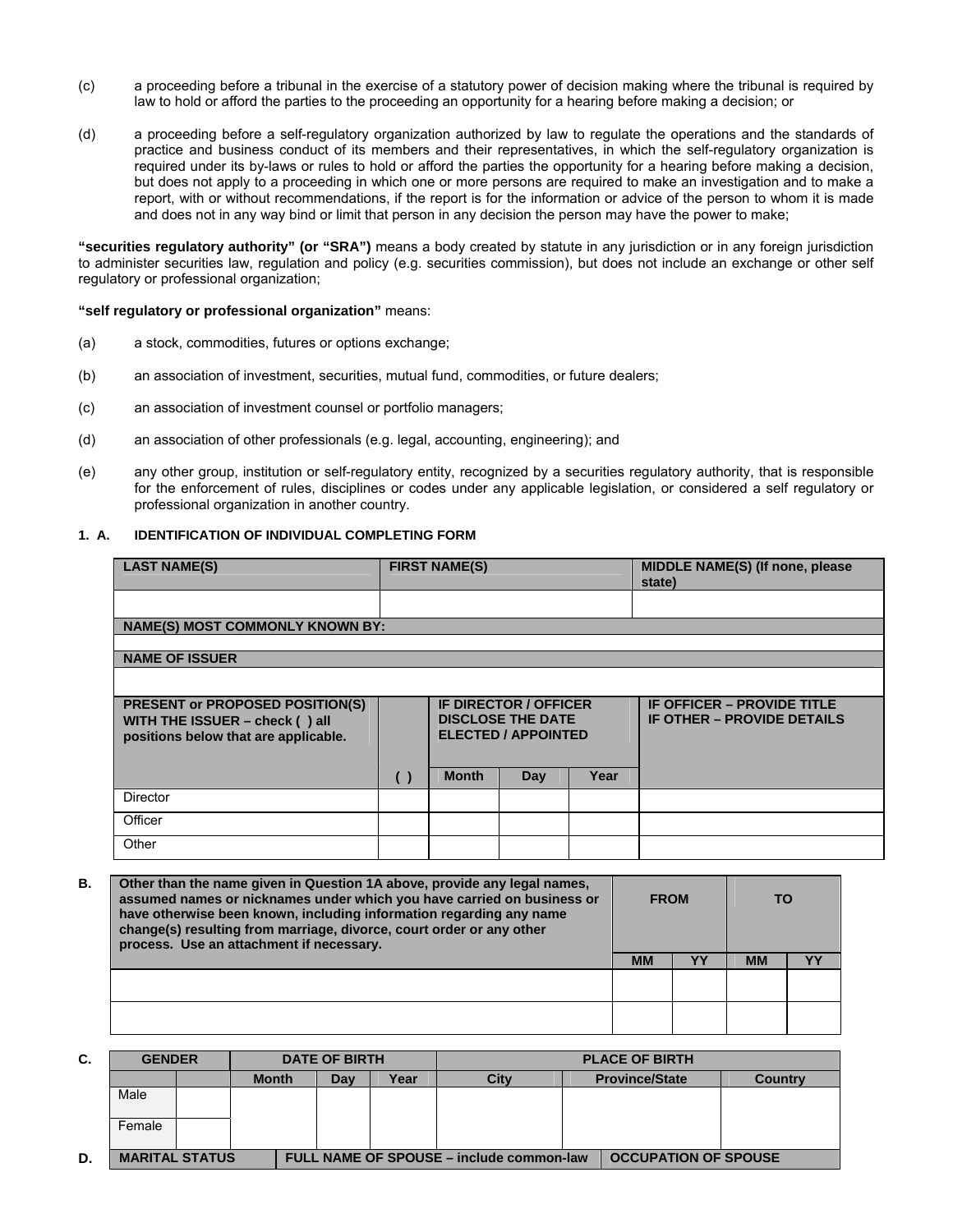# **E. TELEPHONE AND FACSIMILE NUMBERS AND E-MAIL ADDRESS**

| <b>RESIDENTIAL</b> |  |  | <b>FACSIMILE</b> |  |  |  |  |  |
|--------------------|--|--|------------------|--|--|--|--|--|
| <b>BUSINESS</b>    |  |  | <b>E-MAIL</b>    |  |  |  |  |  |

# **F. RESIDENTIAL HISTORY – Provide all residential addresses for the past 10 YEARS starting with your current principal residential address. If you are unable to correctly identify the complete residential address for a period, which is beyond five years from the date of completion of this Form, the municipality and province or state and country must be identified. The regulator reserves the right to require the full address. STREET ADDRESS, CITY, PROVINCE/STATE, COUNTRY & POSTAL/ZIP CODE FROM TO BUY FROM TO A LITT AND TO A LITT AND T MM YY MM YY**

# **2. CITIZENSHIP**

| А. |       | <b>CANADIAN CITIZENSHIP</b>                                                                | <b>YES</b> | <b>NO</b> |
|----|-------|--------------------------------------------------------------------------------------------|------------|-----------|
|    | (i)   | Are you a Canadian Citizen?                                                                |            |           |
|    | (ii)  | Are you a person lawfully in Canada as an immigrant but are not yet a Canadian<br>citizen? |            |           |
|    | (iii) | If "Yes" to Question 2A(ii), the number of years of continuous residence in<br>Canada:     |            |           |

| В. |       | <b>OTHER CITIZENSHIP</b>                                                    | <b>YES</b> | <b>NO</b> |
|----|-------|-----------------------------------------------------------------------------|------------|-----------|
|    | (i)   | Do you hold citizenship in any country other than Canada?                   |            |           |
|    | (ii)  | If "Yes" to Question 2B(i), the name of the country(s):                     |            |           |
|    | (iii) | Please provide U.S. Social Security number, where<br>you have such a number |            |           |

# **3. EMPLOYMENT HISTORY**

Provide your employment history for the **10 YEARS** immediately prior to the date of this Form starting with your current employment. Use an attachment if necessary.

| <b>EMPLOYER NAME</b> | <b>EMPLOYER ADDRESS</b> | <b>POSITION HELD</b> | <b>FROM</b> |    | <b>TO</b> |    |  |  |
|----------------------|-------------------------|----------------------|-------------|----|-----------|----|--|--|
|                      |                         |                      | <b>MM</b>   | YY | <b>MM</b> | YY |  |  |
|                      |                         |                      |             |    |           |    |  |  |
|                      |                         |                      |             |    |           |    |  |  |
|                      |                         |                      |             |    |           |    |  |  |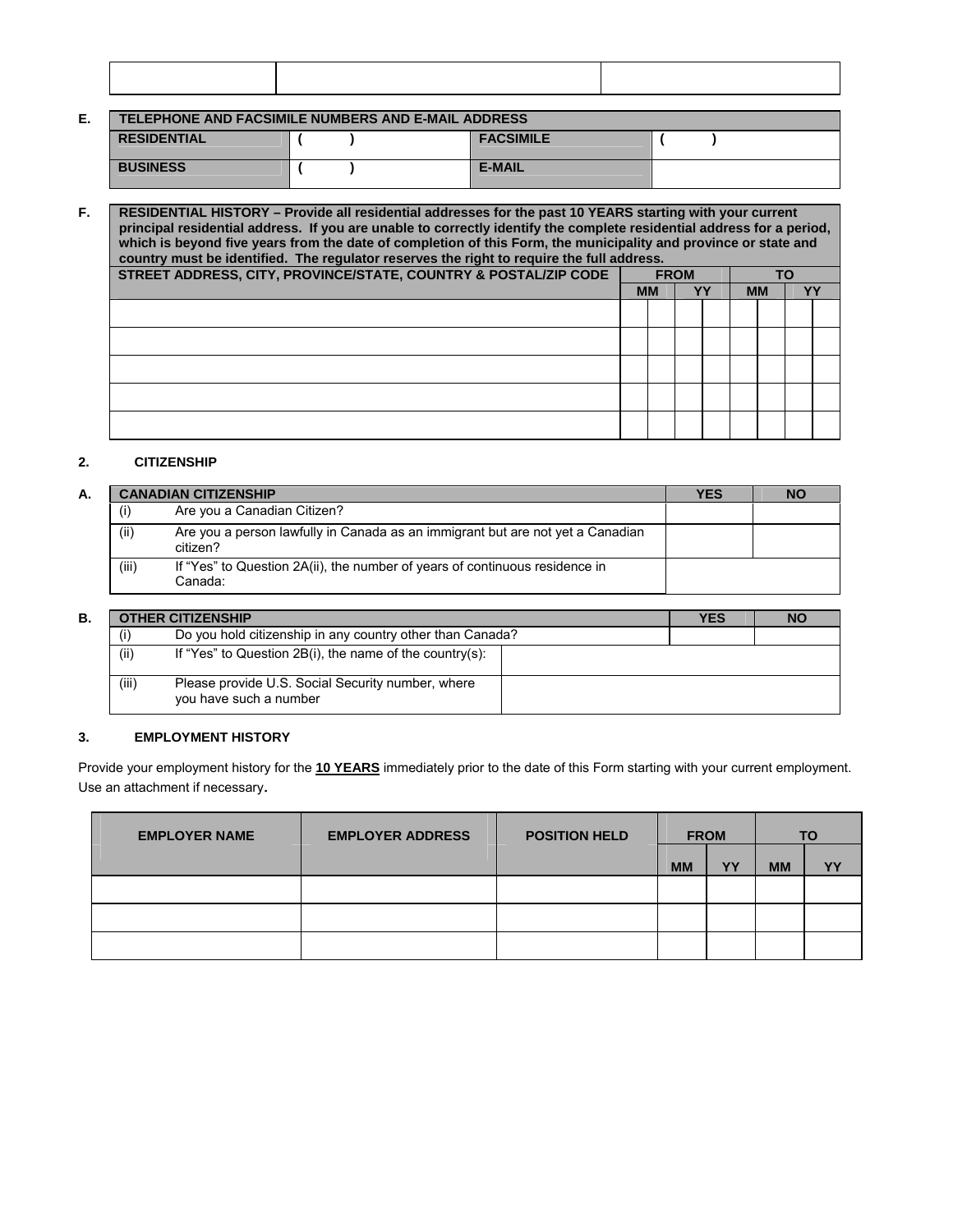# **4. POSITIONS WITH OTHER ISSUERS**

|    |                                                                                                                                                                                                                                                                                                                                              | <b>YES</b> | NO |
|----|----------------------------------------------------------------------------------------------------------------------------------------------------------------------------------------------------------------------------------------------------------------------------------------------------------------------------------------------|------------|----|
| А. | While you were a director, officer or insider of an issuer, did any exchange or self-regulatory<br>organization ever refuse approval for listing or quotation of that issuer (including a listing resulting from<br>a qualifying transaction, reverse takeover, backdoor listing or change of business)? If yes, attach full<br>particulars. |            |    |

| Has your employment in a sales, investment or advisory capacity with any firm or company engaged in |  |
|-----------------------------------------------------------------------------------------------------|--|
| the sale of real estate, insurance or mutual funds ever been terminated for cause?                  |  |

| $C.$ Has a firm or company registered under the securities laws of any jurisdiction or of any foreign   |  |
|---------------------------------------------------------------------------------------------------------|--|
| jurisdiction as a securities dealer, broker, investment advisor or underwriter, suspended or terminated |  |
| your employment for cause?                                                                              |  |

| <b>D.</b> $\vert$ Are you or have you during the last 10 years ever been a director, officer, promoter, insider or control |  |
|----------------------------------------------------------------------------------------------------------------------------|--|
| person for any reporting issuer?                                                                                           |  |

# **E. If "YES" to 4D above, provide the names of each reporting issuer. State the position(s) held and the period(s) during which you held the position(s). Use an attachment if necessary.**

| <b>NAME OF</b>          |                         | <b>MARKET</b>    |           | <b>FROM</b> |           | ΤO |
|-------------------------|-------------------------|------------------|-----------|-------------|-----------|----|
| <b>REPORTING ISSUER</b> | <b>POSITION(S) HELD</b> | <b>TRADED ON</b> | <b>MM</b> | YY          | <b>MM</b> | YY |
|                         |                         |                  |           |             |           |    |
|                         |                         |                  |           |             |           |    |
|                         |                         |                  |           |             |           |    |
|                         |                         |                  |           |             |           |    |
|                         |                         |                  |           |             |           |    |
|                         |                         |                  |           |             |           |    |

# **5. EDUCATIONAL HISTORY**

#### **A. PROFESSIONAL DESIGNATION(S) – Provide any professional designation held and professional associations to which you belong. For example, Barrister & Solicitor, C.A., C.M.A., C.G.A., P.Eng., P.Geol., and CFA, etc. and indicate which organization and the date the designations were granted.**

| <b>PROFESSIONAL DESIGNATION</b><br><b>And MEMBERSHIP NUMBER</b> | <b>GRANTOR OF DESIGNATION</b><br><b>And JURISDICTION OR</b><br><b>FOREIGN JURISDICTION</b> |           | <b>DATE GRANTED</b> |    | <b>ACTIVE?</b> |           |
|-----------------------------------------------------------------|--------------------------------------------------------------------------------------------|-----------|---------------------|----|----------------|-----------|
|                                                                 |                                                                                            | <b>MM</b> | <b>DD</b>           | YY | <b>YES</b>     | <b>NO</b> |
|                                                                 |                                                                                            |           |                     |    |                |           |
|                                                                 |                                                                                            |           |                     |    |                |           |
|                                                                 |                                                                                            |           |                     |    |                |           |

# **B. Provide your post-secondary educational history starting with the most recent. SCHOOL COLOCATION | DEGREE OR DIPLOMA | DATE OBTAINED MM DD YY**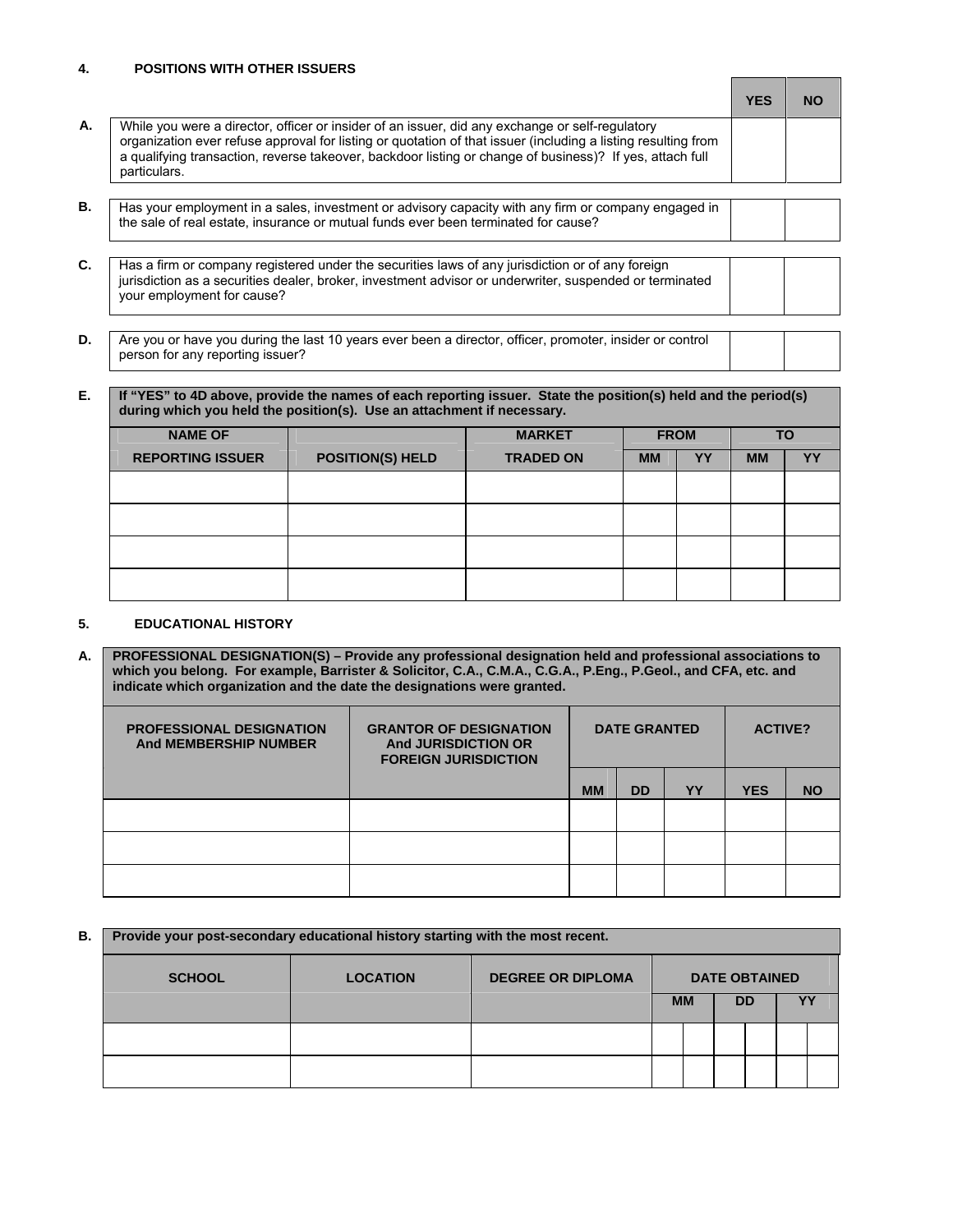**6. OFFENCES –** If you answer "YES" to any item in Question 6, you must provide complete details in an attachment.

|    |                                                                     | <b>YES</b> | <b>NO</b> |
|----|---------------------------------------------------------------------|------------|-----------|
| Α. | Have you ever pleaded guilty to or been found guilty of an offence? |            |           |
|    |                                                                     |            |           |

| В. | Are you the subject of any current charge, indictment or proceeding for an offence? |  |  |
|----|-------------------------------------------------------------------------------------|--|--|
|----|-------------------------------------------------------------------------------------|--|--|

| С. |      | To the best of your knowledge, are you or have you <b>ever</b> been a director, officer, promoter,<br>insider, or control person of an issuer, in any jurisdiction or in any foreign jurisdiction, at the time<br>of events, where the issuer: |  |
|----|------|------------------------------------------------------------------------------------------------------------------------------------------------------------------------------------------------------------------------------------------------|--|
|    | (i)  | has ever pleaded quilty to or been found quilty of an offence?                                                                                                                                                                                 |  |
|    | (ii) | is the subject of any current charge, indictment or proceeding for an offence?                                                                                                                                                                 |  |

**7. BANKRUPTCY** – If you answer "YES" to any item in Question 7, you must provide complete details in an attachment and attach a copy of any discharge, release or other applicable document. 

|    |                                                                                                                                                                                                                                                                                                                                                                                                                       | <b>YES</b> | <b>NO</b> |
|----|-----------------------------------------------------------------------------------------------------------------------------------------------------------------------------------------------------------------------------------------------------------------------------------------------------------------------------------------------------------------------------------------------------------------------|------------|-----------|
| А. | Have you, in any jurisdiction or in any foreign jurisdiction, within the past 10 years had a petition in<br>bankruptcy issued against you, made a voluntary assignment in bankruptcy, made a proposal under<br>any bankruptcy or insolvency legislation, been subject to any proceeding, arrangement or compromise<br>with creditors, or had a receiver, receiver-manager or trustee appointed to manage your assets? |            |           |

**B.** Are you now an undischarged bankrupt? **C.** To the best of your knowledge, are you or have you **ever** been a director, officer, promoter, insider, or control person of an issuer, in any jurisdiction or in any foreign jurisdiction, at the time of events, or for

|      | a period of 12 months preceding the time of events, where the issuer:                                                                                                                                                                                                                                         |  |
|------|---------------------------------------------------------------------------------------------------------------------------------------------------------------------------------------------------------------------------------------------------------------------------------------------------------------|--|
| (i)  | has made a petition in bankruptcy, a voluntary assignment in bankruptcy, a proposal under<br>any bankruptcy or insolvency legislation, been subject to any proceeding, arrangement or<br>compromise with creditors or had a receiver, receiver-manager or trustee appointed to<br>manage the issuer's assets? |  |
| (ii) | is now an undischarged bankrupt?                                                                                                                                                                                                                                                                              |  |

# **8. PROCEEDINGS** – If you answer "YES" to any item in Question 8, you must provide complete details in an attachment.

YES NO **A. CURRENT PROCEEDINGS BY SECURITIES REGULATORY AUTHORITY OR SELF REGULATORY OR PROFESSIONAL ORGANIZATION. Are you now, in any jurisdiction or in any foreign jurisdiction, the subject of:**  (i) a notice of hearing or similar notice issued by a SRA? (ii) a proceeding or to your knowledge, under investigation, by an exchange or other self regulatory or professional organization? (iii) settlement discussions or negotiations for settlement of any nature or kind whatsoever with a SRA or any self regulatory or professional organization?

|    |                                                                                                                                                                                                                                                                                                        | <b>YES</b> | <b>NO</b> |
|----|--------------------------------------------------------------------------------------------------------------------------------------------------------------------------------------------------------------------------------------------------------------------------------------------------------|------------|-----------|
| В. | <b>PRIOR PROCEEDINGS BY SECURITIES REGULATORY AUTHORITY OR SELF REGULATORY</b><br>OR PROFESSIONAL ORGANIZATION. Have you ever:                                                                                                                                                                         |            |           |
|    | been reprimanded, suspended, fined, been the subject of an administrative penalty, or<br>(i)<br>otherwise been the subject of any disciplinary proceedings of any kind whatsoever, in any<br>jurisdiction or in any foreign jurisdiction, by a SRA or self regulatory or professional<br>organization? |            |           |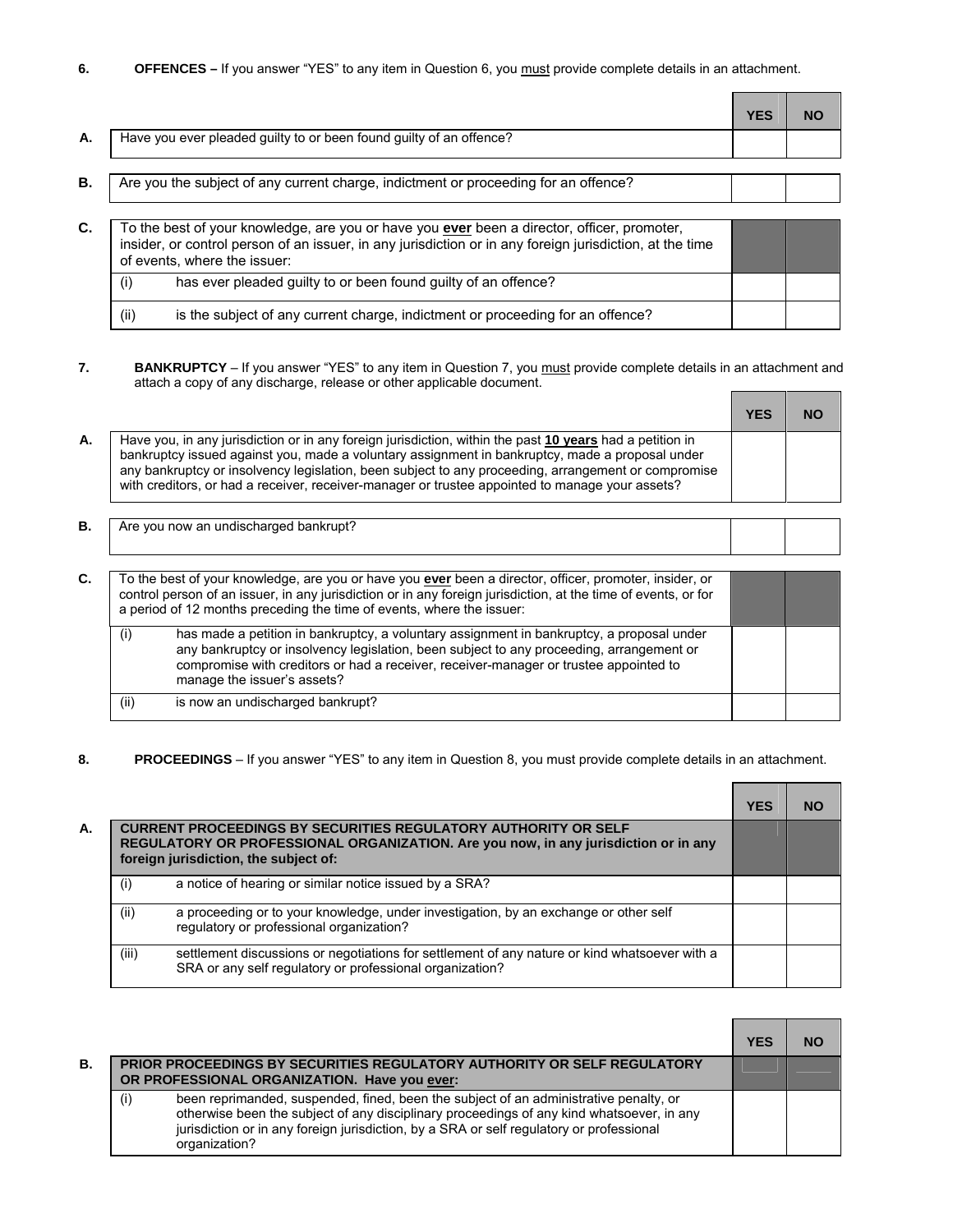| (ii)  | had a registration or licence for the trading of securities, exchange or commodity futures<br>contracts, real estate, insurance or mutual fund products cancelled, refused, restricted or<br>suspended? |  |
|-------|---------------------------------------------------------------------------------------------------------------------------------------------------------------------------------------------------------|--|
| (iii) | been prohibited or disqualified under securities, corporate or any other legislation from acting<br>as a director or officer of a reporting issuer?                                                     |  |
| (iv)  | had a cease trading or similar order issued against you or an order issued against you that<br>denied you the right to use any statutory prospectus or registration exemption?                          |  |
| (v)   | had any other proceeding of any nature or kind taken against you?                                                                                                                                       |  |

| C. | <b>SETTLEMENT AGREEMENT(S)</b>                                                                                                                                                                                                                                                                                                                                                                                                                                                                                                                                                                                                                                                                                                                                                              |  |
|----|---------------------------------------------------------------------------------------------------------------------------------------------------------------------------------------------------------------------------------------------------------------------------------------------------------------------------------------------------------------------------------------------------------------------------------------------------------------------------------------------------------------------------------------------------------------------------------------------------------------------------------------------------------------------------------------------------------------------------------------------------------------------------------------------|--|
|    | Have you ever entered into a settlement agreement with a SRA, self regulatory or professional<br>organization, attorney general or comparable official or body, in any jurisdiction or in any foreign<br>jurisdiction, in a matter that involved actual or alleged fraud, theft, deceit, misrepresentation,<br>conspiracy, breach of trust, breach of fiduciary duty, insider trading, unregistered trading in securities<br>or exchange or commodity futures contracts, illegal distributions, failure to disclose material facts or<br>changes or similar conduct, or any other settlement agreement with respect to any other violation of<br>securities legislation in a jurisdiction or in a foreign jurisdiction or the rules of any self regulatory or<br>professional organization? |  |

|       | To the best of your knowledge, are you now or have you ever been a director, officer, promoter,<br>insider, or control person of an issuer at the time of such event, in any jurisdiction or in any<br>foreign jurisdiction, for which a securities regulatory authority or self regulatory or professional<br>organization has:                                                                                                                                                                                                                                                             |  |
|-------|----------------------------------------------------------------------------------------------------------------------------------------------------------------------------------------------------------------------------------------------------------------------------------------------------------------------------------------------------------------------------------------------------------------------------------------------------------------------------------------------------------------------------------------------------------------------------------------------|--|
| (i)   | refused, restricted, suspended or cancelled the registration or licensing of an issuer to trade<br>securities, exchange or commodity futures contracts, or to sell or trade real estate, insurance<br>or mutual fund products?                                                                                                                                                                                                                                                                                                                                                               |  |
| (ii)  | issued a cease trade or similar order or imposed an administrative penalty of any nature or<br>kind whatsoever against the issuer, other than an order for failure to file financial statements<br>that was revoked within 30 days of its issuance?                                                                                                                                                                                                                                                                                                                                          |  |
| (iii) | refused a receipt for a prospectus or other offering document, denied any application for<br>listing or quotation or any other similar application, or issued an order that denied the issuer<br>the right to use any statutory prospectus or registration exemptions?                                                                                                                                                                                                                                                                                                                       |  |
| (iv)  | issued a notice of hearing, notice as to a proceeding or similar notice against the issuer?                                                                                                                                                                                                                                                                                                                                                                                                                                                                                                  |  |
| (v)   | taken any other proceeding of any nature or kind against the issuer, including a trading halt,<br>suspension or delisting of the issuer (other than in the normal course for proper<br>dissemination of information, pursuant to a reverse takeover, backdoor listing or similar<br>transaction)?                                                                                                                                                                                                                                                                                            |  |
| (vi)  | entered into a settlement agreement with the issuer in a matter that involved actual or alleged<br>fraud, theft, deceit, misrepresentation, conspiracy, breach of trust, breach of fiduciary duty,<br>insider trading, unregistered trading in securities or exchange or commodity futures<br>contracts, illegal distributions, failure to disclose material facts or changes or similar conduct<br>by the issuer, or involved in any other violation of securities legislation in a jurisdiction or in a<br>foreign jurisdiction or a self regulatory or professional organization's rules? |  |

**9.** CIVIL PROCEEDINGS – If you answer "YES" to any item in Question 9, you must provide complete details in an attachment.

 $\blacksquare$ 

|    |                                                                                                                                                                                                                                                                                                                                                                                                                                         | <b>YES</b> | <b>NO</b> |
|----|-----------------------------------------------------------------------------------------------------------------------------------------------------------------------------------------------------------------------------------------------------------------------------------------------------------------------------------------------------------------------------------------------------------------------------------------|------------|-----------|
| А. | JUDGMENT, GARNISHMENT AND INJUNCTIONS<br>Has a court in any jurisdiction or in any foreign jurisdiction:                                                                                                                                                                                                                                                                                                                                |            |           |
|    | rendered a judgment, ordered garnishment or issued an injunction or similar ban (whether by<br>(i)<br>consent or otherwise) against you in a claim based in whole or in part on fraud, theft, deceit,<br>misrepresentation, conspiracy, breach of trust, breach of fiduciary duty, insider trading,<br>unregistered trading, illegal distributions, failure to disclose material facts or changes or<br>allegations of similar conduct? |            |           |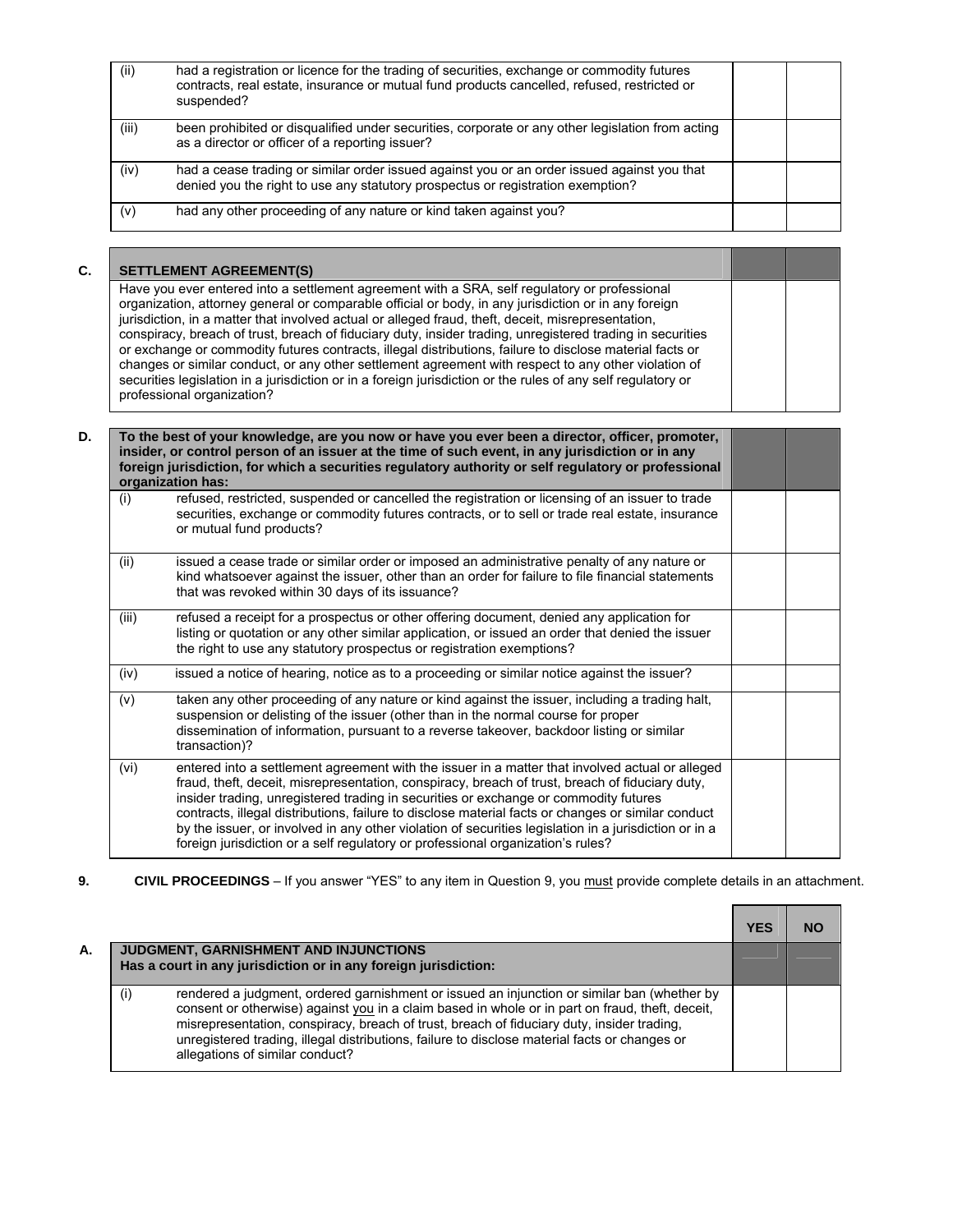| (ii) | rendered a judgment, ordered garnishment or issued an injunction or similar ban (whether by         |  |
|------|-----------------------------------------------------------------------------------------------------|--|
|      | consent or otherwise) against an issuer, for which you are currently or have ever been a            |  |
|      | director, officer, promoter, insider or control person, in a claim based in whole or in part on     |  |
|      | fraud, theft, deceit, misrepresentation, conspiracy, breach of trust, breach of fiduciary duty,     |  |
|      | insider trading, unregistered trading, illegal distributions, failure to disclose material facts or |  |
|      | changes or allegations of similar conduct?                                                          |  |

| В. |      | <b>CURRENT CLAIMS</b>                                                                                                                                                                                                                                                                                                                                                                                                                                                                                                                         |  |
|----|------|-----------------------------------------------------------------------------------------------------------------------------------------------------------------------------------------------------------------------------------------------------------------------------------------------------------------------------------------------------------------------------------------------------------------------------------------------------------------------------------------------------------------------------------------------|--|
|    | (i)  | Are you now subject, in any jurisdiction or in any foreign jurisdiction, of a claim that is based<br>in whole or in part on actual or alleged fraud, theft, deceit, misrepresentation, conspiracy,<br>breach of trust, breach of fiduciary duty, insider trading, unregistered trading, illegal<br>distributions, failure to disclose material facts or changes or allegations of similar conduct?                                                                                                                                            |  |
|    | (ii) | To the best of your knowledge, are you currently or have you ever been a director, officer,<br>promoter, insider or control person of an issuer now subject, in any jurisdiction or in any<br>foreign jurisdiction, of a claim that is based in whole or in part on actual or alleged fraud,<br>theft, deceit, misrepresentation, conspiracy, breach of trust, breach of fiduciary duty, insider<br>trading, unregistered trading, illegal distributions, failure to disclose material facts or changes<br>or allegations of similar conduct? |  |

| C. |      | <b>SETTLEMENT AGREEMENT</b>                                                                                                                                                                                                                                                                                                                                                                                                                                                                                                                                    |  |
|----|------|----------------------------------------------------------------------------------------------------------------------------------------------------------------------------------------------------------------------------------------------------------------------------------------------------------------------------------------------------------------------------------------------------------------------------------------------------------------------------------------------------------------------------------------------------------------|--|
|    | (i)  | Have you ever entered into a settlement agreement, in any jurisdiction or in any foreign<br>jurisdiction, in a civil action that involved actual or alleged fraud, theft, deceit,<br>misrepresentation, conspiracy, breach of trust, breach of fiduciary duty, insider trading,<br>unregistered trading, illegal distributions, failure to disclose material facts or changes or<br>allegations of similar conduct?                                                                                                                                            |  |
|    | (ii) | To the best of your knowledge, are you currently or have you ever been a director, officer,<br>promoter, insider or control person of an issuer that has entered into a settlement agreement,<br>in any jurisdiction or in any foreign jurisdiction, in a civil action that involved actual or alleged<br>fraud, theft, deceit, misrepresentation, conspiracy, breach of trust, breach of fiduciary duty,<br>insider trading, unregistered trading, illegal distributions, failure to disclose material facts or<br>changes or allegations of similar conduct? |  |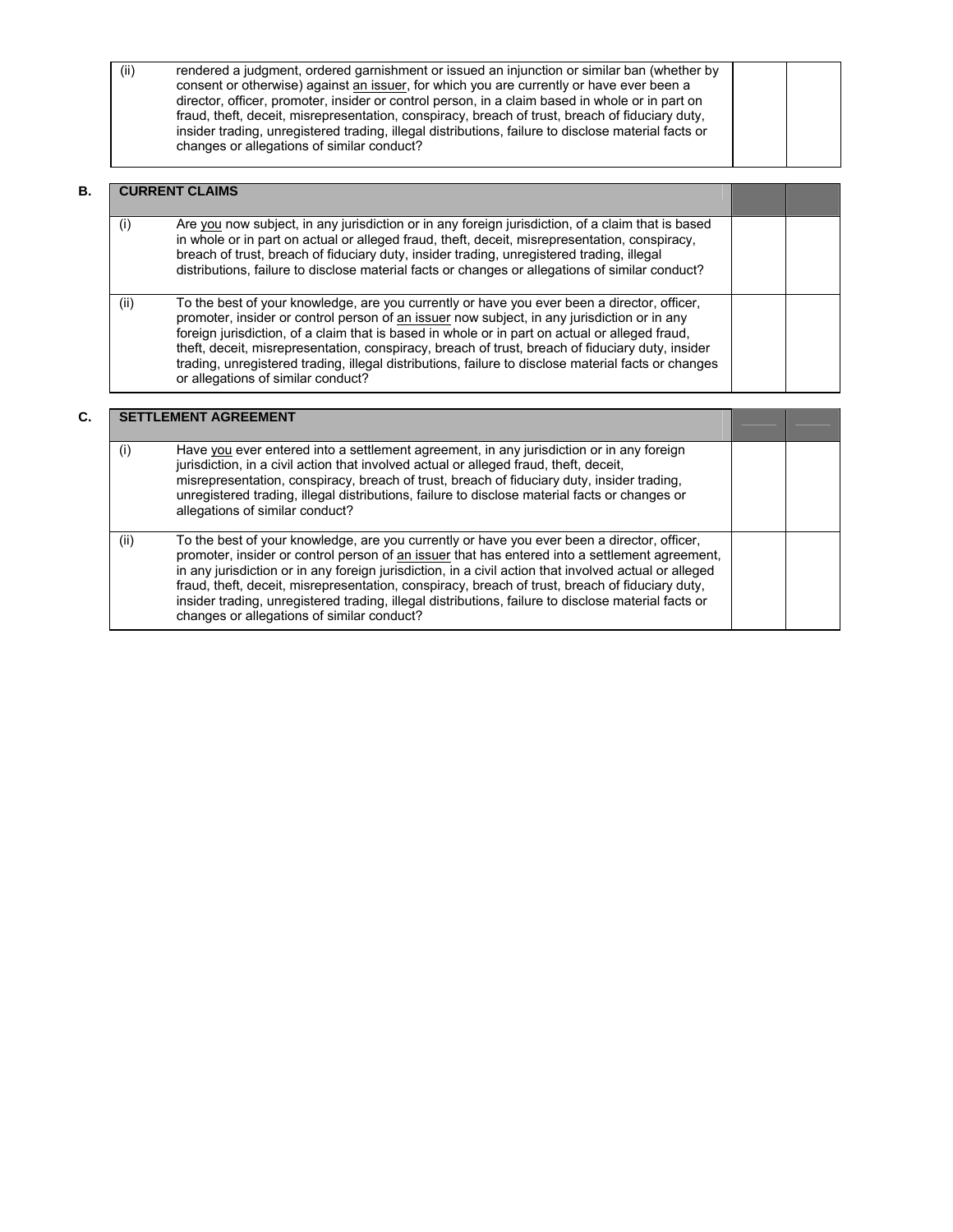#### **CERTIFICATE AND CONSENT**

hereby certify that:

(Please Print – Name of Individual)

I,

- (a) I have read and understood the questions, cautions, acknowledgement and consent in this Form, and the answers I have given to the questions in this Form and in any attachments to it are true and correct, except where stated to be to the best of my knowledge, in which case I believe the answers to be true;
- (b) I have read and understand the Personal Information Collection Policy attached hereto as Schedule 2 (the "Personal Information Collection Policy");
- (c) I consent to the collection, use and disclosure of the information in this Form and to the collection, use and disclosure of further personal information in accordance with the Personal Information Collection Policy; and
- (d) I understand that I am providing this Form to a regulator listed in Schedule 3 attached hereto and I am under the jurisdiction of the regulator to which I submit this Form, and it is a breach of securities legislation to provide false or misleading information to the regulator.

**Date [within 30 days of the date of the preliminary prospectus]** 

**Signature of Person Completing this Form**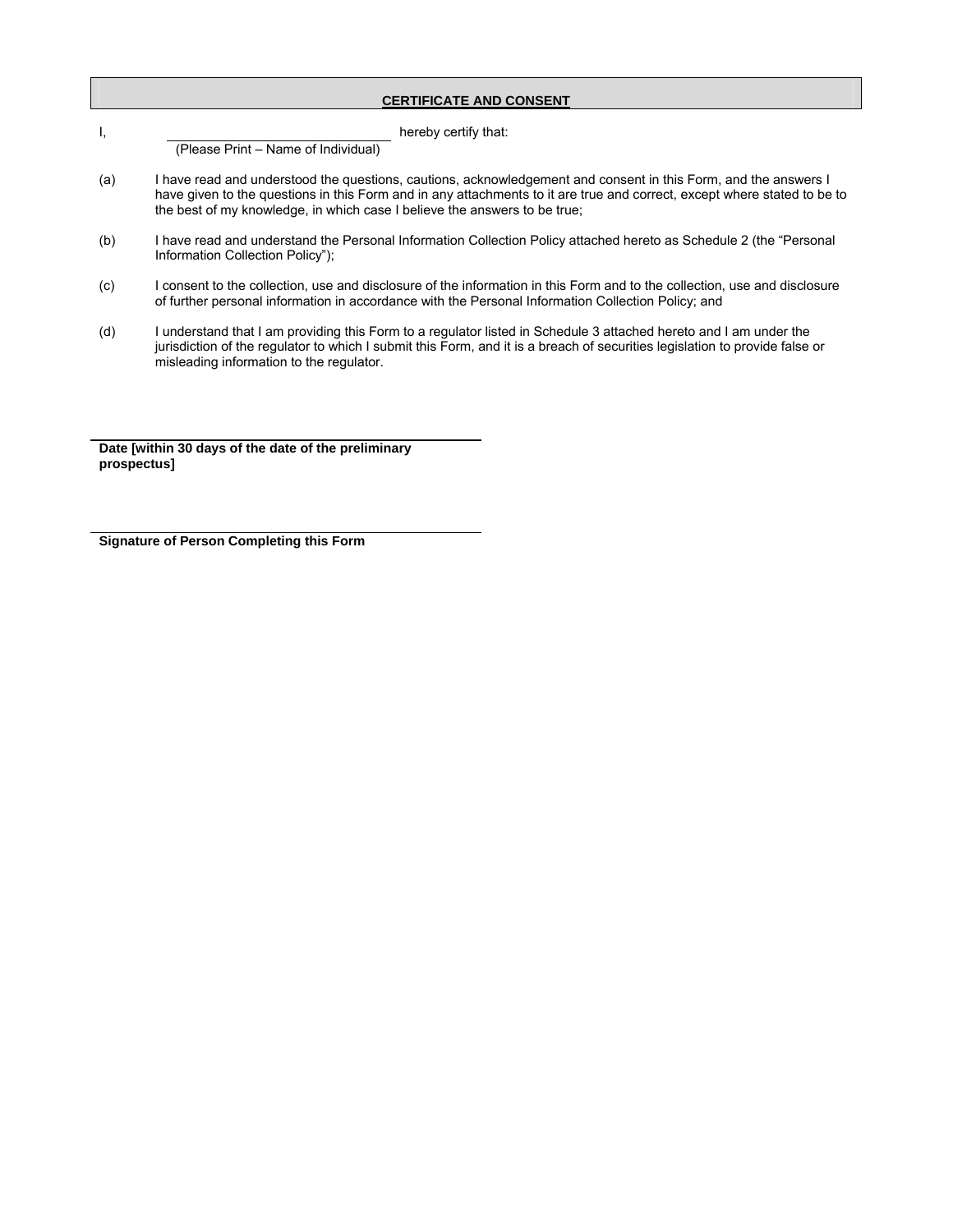# **APPENDIX A TO NATIONAL INSTRUMENT 41-101 GENERAL PROSPECTUS REQUIREMENTS**

#### **PERSONAL INFORMATION FORM AND AUTHORIZATION OF INDIRECT COLLECTION, USE AND DISCLOSURE OF PERSONAL INFORMATION**

# **Schedule 2**

### **Personal Information Collection Policy**

The regulators listed in Schedule 3 Regulators collect the personal information in Schedule 1 *Personal Information Form* under the authority granted to them under provincial and territorial securities legislation. Under securities legislation, the regulators do not make any of the information provided in Schedule 1 public.

The regulators collect the personal information in Schedule 1 for the purpose of enabling the regulators to administer and enforce provincial and territorial securities legislation, including those provisions that require or permit the regulators to refuse to issue a receipt for a prospectus if it appears to the regulators that the past conduct of management or promoters of the Issuer affords reasonable grounds for belief that the business of the Issuer will not be conducted with integrity and in the best interests of its securityholders.

You understand that by signing the certificate and consent in Schedule 1, you are consenting to the Issuer submitting your personal information in Schedule 1 (the "Information") to the regulators and to the collection and use by the regulators of the Information, as well as any other information that may be necessary to administer and enforce provincial and territorial securities legislation. This may include the collection of information from law enforcement agencies, other government or nongovernmental regulatory authorities, self-regulatory organizations, exchanges, and quotation and trade reporting systems in order to conduct background checks, verify the Information and perform investigations and conduct enforcement proceedings as required to ensure compliance with provincial and territorial securities legislation.

You understand that the Issuer is required to deliver the Information to the regulators because the Issuer has filed a prospectus under provincial and territorial securities legislation. You also understand that you have a right to be informed of the existence of personal information about you that is kept by regulators, that you have the right to request access to that information, and that you have the right to request that such information be corrected, subject to the applicable provisions of the freedom of information and protection of privacy legislation adopted by each province and territory.

You also understand and agree that the Information the regulators collect about you may also be disclosed, as permitted by law, where its use and disclosure is for the purposes described above. The regulators may also use a third party to process the Information, but when this happens, the third party will be carefully selected and obligated to comply with the limited use restrictions described above and with provincial and federal privacy legislation.

**Warning:** It is an offence to submit information that, in a material respect and at the time and in the light of the circumstances in which it is submitted, is misleading or untrue.

# **Questions**

If you have any questions about the collection, use, and disclosure of the information you provide to the regulators, you may contact the regulator in the jurisdiction in which the required information is filed, at the address or telephone number listed in Schedule 3.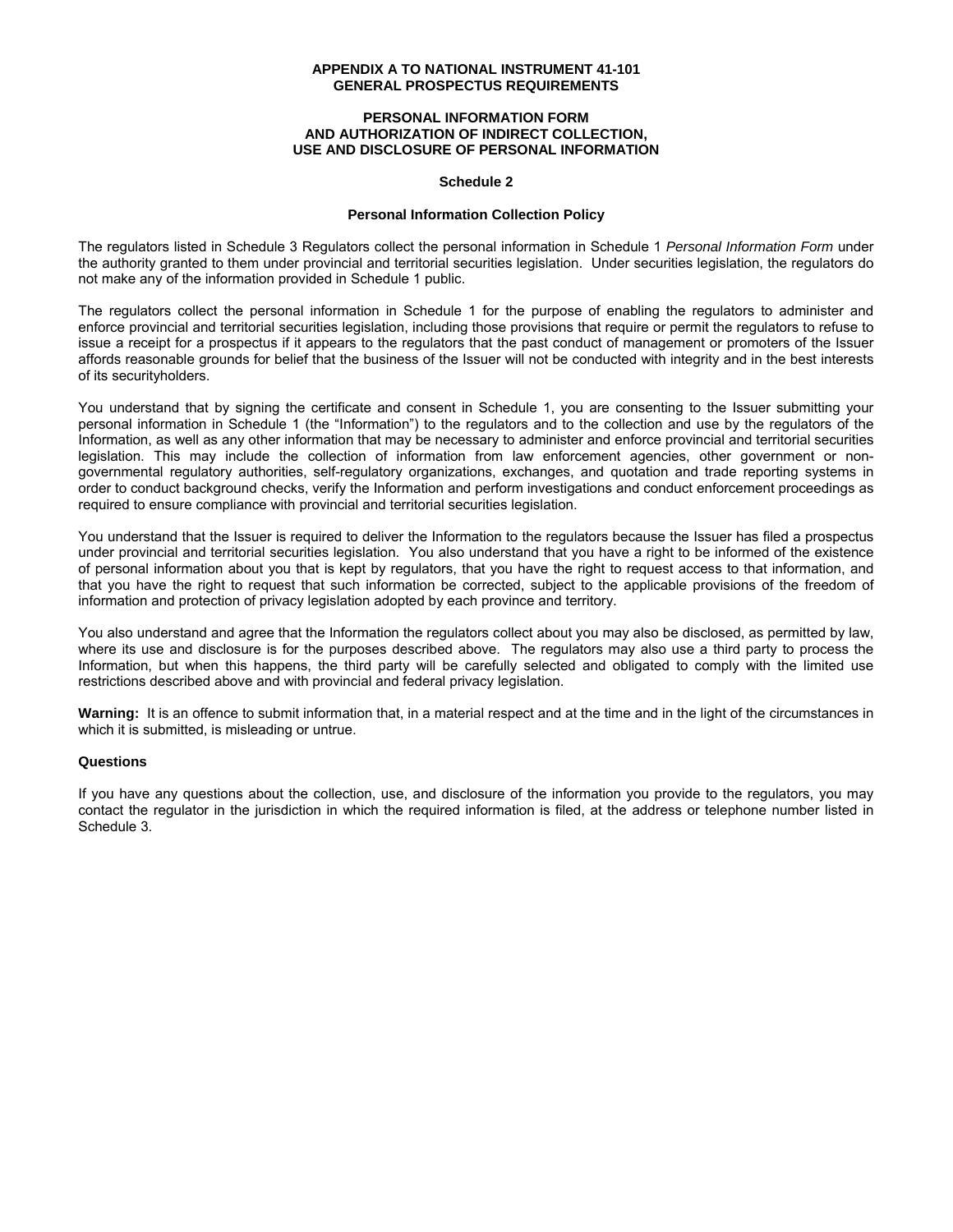# **APPENDIX A TO NATIONAL INSTRUMENT 41-101 GENERAL PROSPECTUS REQUIREMENTS**

# **PERSONAL INFORMATION FORM AND AUTHORIZATION OF INDIRECT COLLECTION, USE AND DISCLOSURE OF PERSONAL INFORMATION**

# **Schedule 3**

# **Regulators**

| <b>Local Jurisdiction</b>    | <b>Regulator</b>                                                                                                                                                                                                                                                                                                          |
|------------------------------|---------------------------------------------------------------------------------------------------------------------------------------------------------------------------------------------------------------------------------------------------------------------------------------------------------------------------|
| Alberta                      | Securities Review Officer<br>Alberta Securities Commission<br>Suite 400<br>300 - 5th Avenue S.W<br>Calgary, Alberta T2P 3C4<br>Telephone: (403) 297-6454<br>E-mail: inquiries@seccom.ab.ca<br>www.albertasecurities.com                                                                                                   |
| British Columbia             | <b>Review Officer</b><br><b>British Columbia Securities Commission</b><br>P.O. Box 10142 Pacific Centre<br>701 West Georgia Street<br>Vancouver, British Columbia V7Y 1L2<br>Telephone: (604) 899-6854<br>Toll Free within British Columbia and Alberta: (800) 373-6393<br>E-mail: inquiries@bcsc.bc.ca<br>www.bcsc.bc.ca |
| Manitoba                     | Director, Corporate Finance<br>The Manitoba Securities Commission<br>500-400 St. Mary Avenue<br>Winnipeg, Manitoba R3C 4K5<br>Telephone: (204) 945-2548<br>E-mail: securities@gov.mb.ca<br>www.msc.gov.mb.ca                                                                                                              |
| New Brunswick                | Director Corporate Finance and Chief Financial Officer<br>New Brunswick Securities Commission<br>85 Charlotte Street, Suite 300<br>Saint John, New Brunswick E2L 2J2<br>Telephone: (506) 658-3060<br>Fax: (506) 658-3059<br>E-mail: information@nbsc-cvmnb.ca                                                             |
| Newfoundland and Labrador    | Director of Securities<br>Department of Government Services and Lands<br>P.O. Box 8700<br>West Block, 2nd Floor, Confederation Building<br>St. John's, Newfoundland A1B 4J6<br>Telephone: (709) 729-4189<br>www.gov.nf.ca/gsl/cca/s                                                                                       |
| <b>Northwest Territories</b> | <b>Securities Registries</b><br>Department of Justice<br>Government of the Northwest Territories<br>P.O. Box 1320,<br>Yellowknife, Northwest Territories X1A 2L9<br>Telephone: (867) 873- 7490<br>www.justice.gov.nt.ca/SecuritiesRegistry/SecuritiesRegistry.html                                                        |
| Nova Scotia                  | Deputy Director, Compliance and Enforcement<br>Nova Scotia Securities Commission<br>P.O. Box 458<br>Halifax, Nova Scotia B3J 2P8                                                                                                                                                                                          |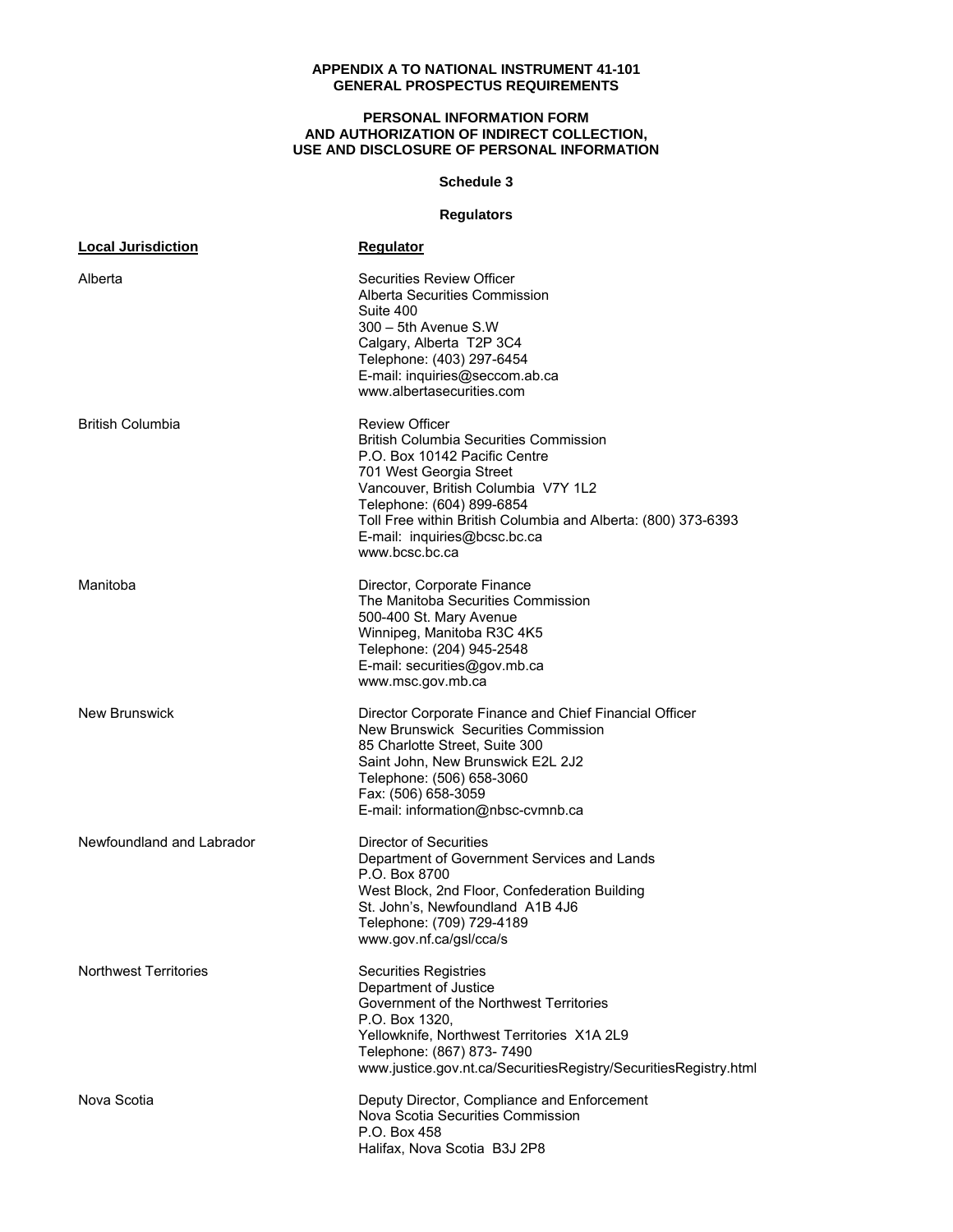|                             | Telephone: (902) 424-5354<br>www.gov.ns.ca/nssc                                                                                                                                                                                                                                               |
|-----------------------------|-----------------------------------------------------------------------------------------------------------------------------------------------------------------------------------------------------------------------------------------------------------------------------------------------|
| Nunavut                     | Government of Nunavut<br>Legal Registries Division<br>P.O. Box 1000 - Station 570<br>Igaluit, Nunavut X0A 0H0<br>Telephone: (867) 975-6590                                                                                                                                                    |
| Ontario                     | Administrative Assistant to the Director of Corporate Finance<br>Ontario Securities Commission<br>19th Floor, 20 Queen Street West<br>Toronto, Ontario M5H 2S8<br>Telephone: (416) 597-0681<br>E-mail: Inquiries@osc.gov.on.ca<br>www.osc.gov.on.ca                                           |
| <b>Prince Edward Island</b> | Deputy Registrar, Securities Division<br>Shaw Building<br>95 Rochford Street, P.O. Box 2000, 4th Floor<br>Charlottetown, Prince Edward Island, C1A 7N8<br>Telephone: (902) 368-4550<br>www.gov.pe.ca/securities                                                                               |
| Québec                      | Autorité des marchés financiers<br><b>Stock Exchange Tower</b><br>P.O. Box 246, 22nd Floor<br>800 Victoria Square<br>Montréal. Québec H4Z 1G3<br>Attention: Responsable de l'accès à l'information<br>Telephone: (514) 395-0337<br>Toll Free in Québec: (877) 525-0337<br>www.lautorite.qc.ca |
| Saskatchewan                | Director<br>Saskatchewan Financial Services Commission<br>Suite 601, 1919 Saskatchewan Drive<br>Regina, Saskatchewan S4P 4H2<br>Telephone: (306) 787-5842<br>www.sfsc.gov.sk.ca                                                                                                               |
| Yukon                       | Registrar of Securities<br>Department of Justice<br>Andrew A. Philipsen Law Centre<br>2130 - 2nd Avenue, 3rd Floor<br>Whitehorse, Yukon Territory Y1A 5H6<br>Telephone: (867) 667-5005                                                                                                        |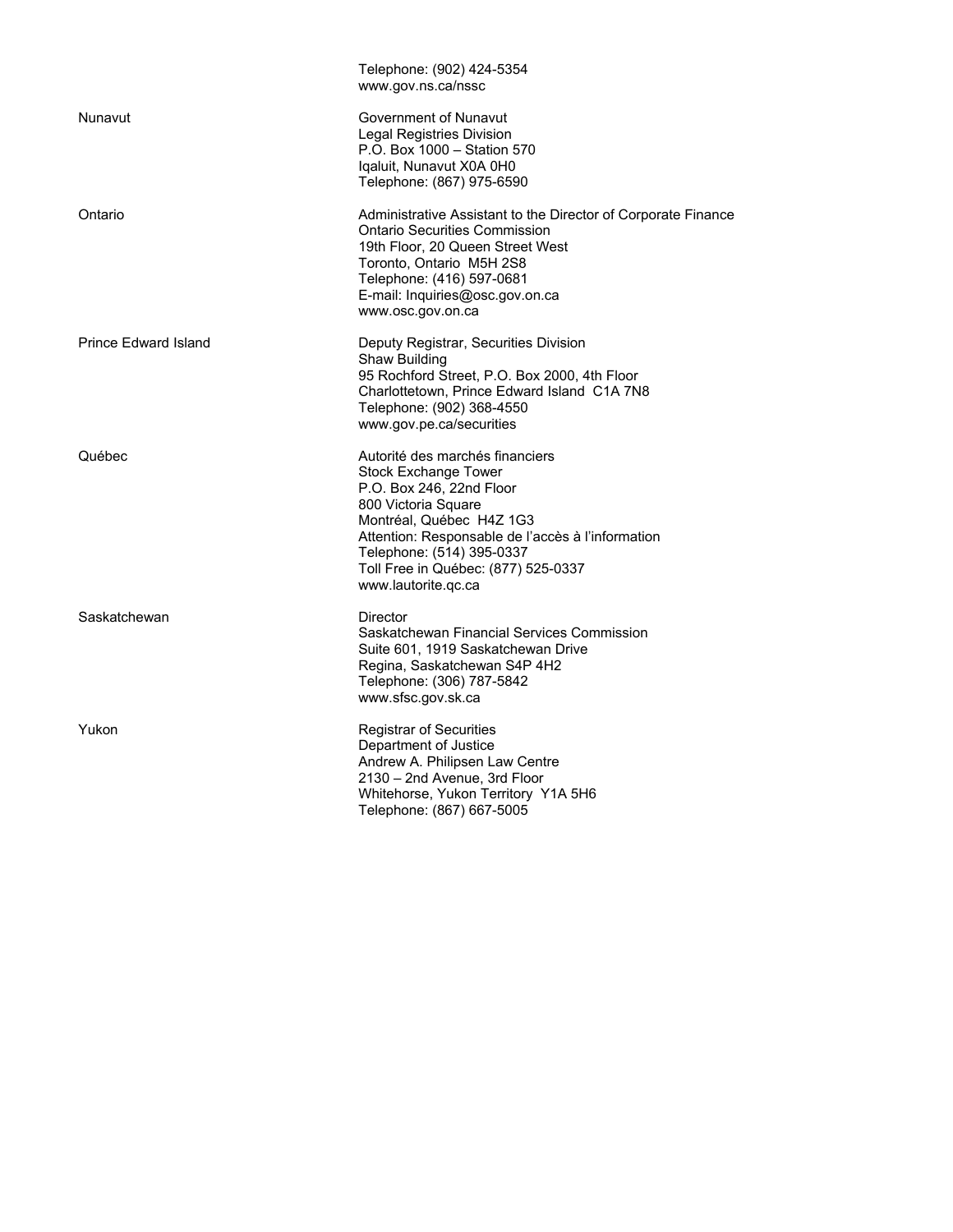# **APPENDIX B TO NATIONAL INSTRUMENT 41-101 GENERAL PROSPECTUS REQUIREMENTS**

# **ISSUER FORM OF SUBMISSION TO JURISDICTION AND APPOINTMENT OF AGENT FOR SERVICE OF PROCESS**

\_\_\_\_\_\_\_\_\_\_\_\_\_\_\_\_\_\_\_\_\_\_\_\_\_\_\_\_\_\_\_\_\_\_\_\_\_\_\_\_\_\_\_\_\_\_\_\_\_\_\_\_\_\_\_\_\_\_\_\_\_\_\_\_\_\_\_\_\_\_\_\_\_\_\_\_\_\_\_\_\_\_\_\_\_\_\_\_\_\_\_\_\_\_

\_\_\_\_\_\_\_\_\_\_\_\_\_\_\_\_\_\_\_\_\_\_\_\_\_\_\_\_\_\_\_\_\_\_\_\_\_\_\_\_\_\_\_\_\_\_\_\_\_\_\_\_\_\_\_\_\_\_\_\_\_\_\_\_\_\_\_\_\_\_\_\_\_\_\_\_\_\_\_\_\_\_\_\_\_\_\_\_\_\_\_\_\_\_

\_\_\_\_\_\_\_\_\_\_\_\_\_\_\_\_\_\_\_\_\_\_\_\_\_\_\_\_\_\_\_\_\_\_\_\_\_\_\_\_\_\_\_\_\_\_\_\_\_\_\_\_\_\_\_\_\_\_\_\_\_\_\_\_\_\_\_\_\_\_\_\_\_\_\_\_\_\_\_\_\_\_\_\_\_\_\_\_\_\_\_\_\_\_

\_\_\_\_\_\_\_\_\_\_\_\_\_\_\_\_\_\_\_\_\_\_\_\_\_\_\_\_\_\_\_\_\_\_\_\_\_\_\_\_\_\_\_\_\_\_\_\_\_\_\_\_\_\_\_\_\_\_\_\_\_\_\_\_\_\_\_\_\_\_\_\_\_\_\_\_\_\_\_\_\_\_\_\_\_\_\_\_\_\_\_\_\_\_

\_\_\_\_\_\_\_\_\_\_\_\_\_\_\_\_\_\_\_\_\_\_\_\_\_\_\_\_\_\_\_\_\_\_\_\_\_\_\_\_\_\_\_\_\_\_\_\_\_\_\_\_\_\_\_\_\_\_\_\_\_\_\_\_\_\_\_\_\_\_\_\_\_\_\_\_\_\_\_\_\_\_\_\_\_\_\_\_\_\_\_\_\_\_

\_\_\_\_\_\_\_\_\_\_\_\_\_\_\_\_\_\_\_\_\_\_\_\_\_\_\_\_\_\_\_\_\_\_\_\_\_\_\_\_\_\_\_\_\_\_\_\_\_\_\_\_\_\_\_\_\_\_\_\_\_\_\_\_\_\_\_\_\_\_\_\_\_\_\_\_\_\_\_\_\_\_\_\_\_\_\_\_\_\_\_\_\_\_

\_\_\_\_\_\_\_\_\_\_\_\_\_\_\_\_\_\_\_\_\_\_\_\_\_\_\_\_\_\_\_\_\_\_\_\_\_\_\_\_\_\_\_\_\_\_\_\_\_\_\_\_\_\_\_\_\_\_\_\_\_\_\_\_\_\_\_\_\_\_\_\_\_\_\_\_\_\_\_\_\_\_\_\_\_\_\_\_\_\_\_\_\_\_

1. Name of issuer (the "Issuer"):

- 2. Jurisdiction of incorporation, or equivalent, of Issuer:
- 3. Address of principal place of business of Issuer:

4. Description of securities (the "Securities"):

5. Date of the prospectus (the "Prospectus") under which the Securities are offered:

- 6. Name of agent for service of process (the "Agent"):
- 7. Address for service of process of Agent in Canada (the address may be anywhere in Canada):
- 8. The Issuer designates and appoints the Agent at the address of the Agent stated above as its agent upon whom may be served any notice, pleading, subpoena, summons or other process in any action, investigation or administrative, criminal, quasi-criminal, penal or other proceeding (the "Proceeding") arising out of, relating to or concerning the distribution of the Securities made or purported to be made under the Prospectus or the obligations of the Issuer as a reporting issuer, and irrevocably waives any right to raise as a defence in any such Proceeding any alleged lack of jurisdiction to bring such Proceeding.
- 9. The Issuer irrevocably and unconditionally submits to the non-exclusive jurisdiction of
	- (a) the judicial, quasi-judicial and administrative tribunals of each of the provinces [and territories] of Canada in which the securities are distributed under the Prospectus; and
	- (b) any administrative proceeding in any such province [or territory],

in any Proceeding arising out of or related to or concerning the distribution of the Securities made or purported to be made under the Prospectus or the obligations of the issuer as a reporting issuer.

- 10. Until six years after it has ceased to be a reporting issuer in any Canadian province or territory, the Issuer shall file a new submission to jurisdiction and appointment of agent for service of process in this form at least 30 days before termination of this submission to jurisdiction and appointment of agent for service of process.
- 11. Until six years after it has ceased to be a reporting issuer in any Canadian province or territory, the Issuer shall file an amended submission to jurisdiction and appointment of agent for service of process at least 30 days before any change in the name or above address of the Agent.
- 12. This submission to jurisdiction and appointment of agent for service of process shall be governed by and construed in accordance with the laws of [insert province or territory of above address of Agent].

 $\mathcal{L}_\text{max}$  , and the contract of the contract of the contract of the contract of the contract of the contract of the contract of the contract of the contract of the contract of the contract of the contract of the contr

Dated: \_\_\_\_\_\_\_\_\_\_\_\_\_\_\_\_\_\_\_\_\_\_\_\_\_\_\_\_\_\_\_\_\_\_\_ \_\_\_\_\_\_\_\_\_\_\_\_\_\_\_\_\_\_\_\_\_\_\_\_\_\_\_\_\_\_\_\_\_\_\_

Signature of Issuer

Print name and title of signing officer of Issuer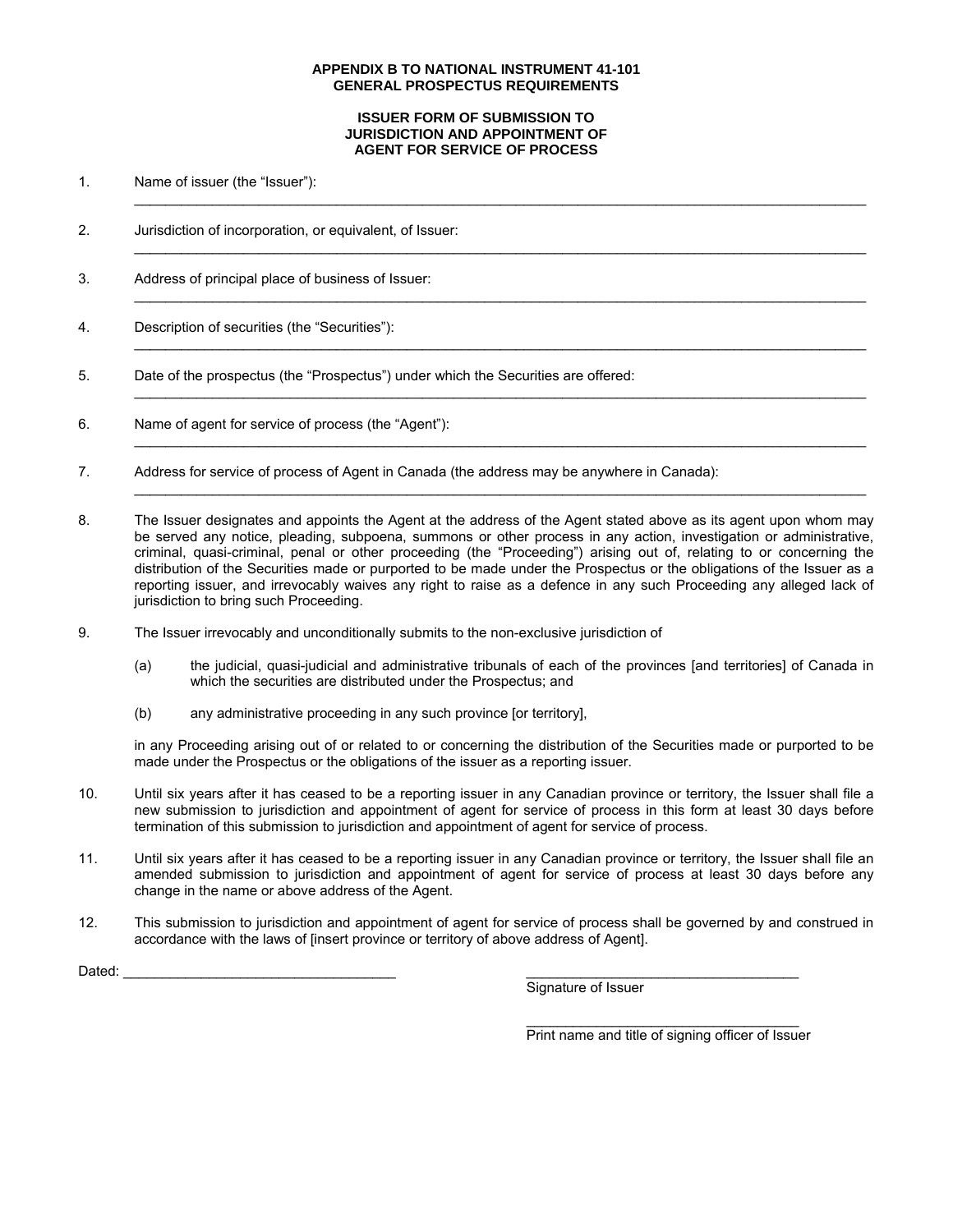# AGENT

The undersigned accepts the appointment as agent for service of process of [insert name of Issuer] under the terms and conditions of the appointment of agent for service of process stated above.

 $\mathcal{L}_\text{max}$  , and the contract of the contract of the contract of the contract of the contract of the contract of the contract of the contract of the contract of the contract of the contract of the contract of the contr

Dated: \_\_\_\_\_\_\_\_\_\_\_\_\_\_\_\_\_\_\_\_\_\_\_\_\_\_\_\_\_\_\_\_\_\_\_ \_\_\_\_\_\_\_\_\_\_\_\_\_\_\_\_\_\_\_\_\_\_\_\_\_\_\_\_\_\_\_\_\_\_\_

Signature of Agent

 Print name of person signing and, if Agent is not an individual, the title of the person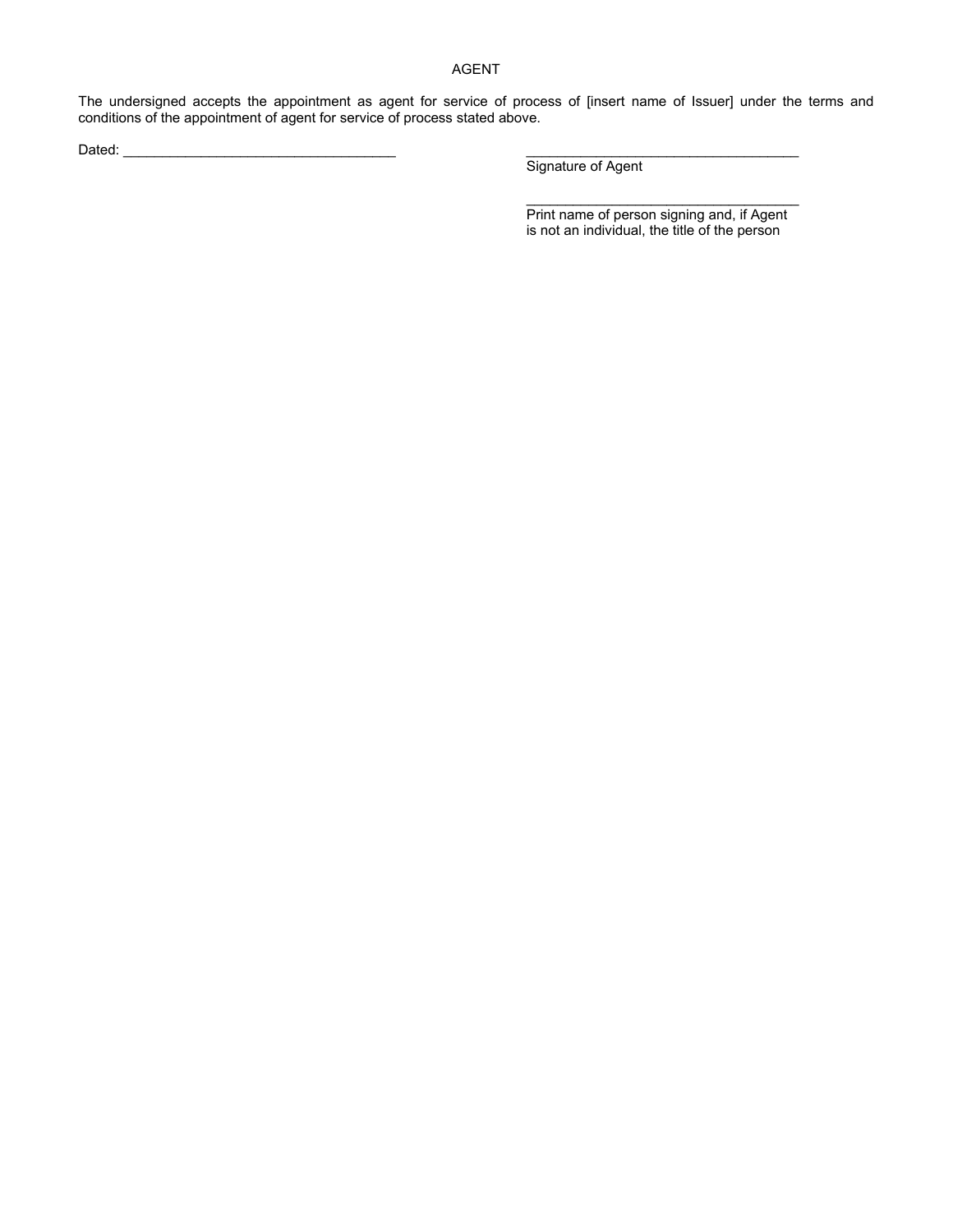# **APPENDIX C TO NATIONAL INSTRUMENT 41-101 GENERAL PROSPECTUS REQUIREMENTS**

# **NON-ISSUER FORM OF SUBMISSION TO JURISDICTION AND APPOINTMENT OF AGENT FOR SERVICE OF PROCESS**

\_\_\_\_\_\_\_\_\_\_\_\_\_\_\_\_\_\_\_\_\_\_\_\_\_\_\_\_\_\_\_\_\_\_\_\_\_\_\_\_\_\_\_\_\_\_\_\_\_\_\_\_\_\_\_\_\_\_\_\_\_\_\_\_\_\_\_\_\_\_\_\_\_\_\_\_\_\_\_\_\_\_\_\_\_\_\_\_\_\_\_\_\_\_

\_\_\_\_\_\_\_\_\_\_\_\_\_\_\_\_\_\_\_\_\_\_\_\_\_\_\_\_\_\_\_\_\_\_\_\_\_\_\_\_\_\_\_\_\_\_\_\_\_\_\_\_\_\_\_\_\_\_\_\_\_\_\_\_\_\_\_\_\_\_\_\_\_\_\_\_\_\_\_\_\_\_\_\_\_\_\_\_\_\_\_\_\_\_

\_\_\_\_\_\_\_\_\_\_\_\_\_\_\_\_\_\_\_\_\_\_\_\_\_\_\_\_\_\_\_\_\_\_\_\_\_\_\_\_\_\_\_\_\_\_\_\_\_\_\_\_\_\_\_\_\_\_\_\_\_\_\_\_\_\_\_\_\_\_\_\_\_\_\_\_\_\_\_\_\_\_\_\_\_\_\_\_\_\_\_\_\_\_

\_\_\_\_\_\_\_\_\_\_\_\_\_\_\_\_\_\_\_\_\_\_\_\_\_\_\_\_\_\_\_\_\_\_\_\_\_\_\_\_\_\_\_\_\_\_\_\_\_\_\_\_\_\_\_\_\_\_\_\_\_\_\_\_\_\_\_\_\_\_\_\_\_\_\_\_\_\_\_\_\_\_\_\_\_\_\_\_\_\_\_\_\_\_

\_\_\_\_\_\_\_\_\_\_\_\_\_\_\_\_\_\_\_\_\_\_\_\_\_\_\_\_\_\_\_\_\_\_\_\_\_\_\_\_\_\_\_\_\_\_\_\_\_\_\_\_\_\_\_\_\_\_\_\_\_\_\_\_\_\_\_\_\_\_\_\_\_\_\_\_\_\_\_\_\_\_\_\_\_\_\_\_\_\_\_\_\_\_

\_\_\_\_\_\_\_\_\_\_\_\_\_\_\_\_\_\_\_\_\_\_\_\_\_\_\_\_\_\_\_\_\_\_\_\_\_\_\_\_\_\_\_\_\_\_\_\_\_\_\_\_\_\_\_\_\_\_\_\_\_\_\_\_\_\_\_\_\_\_\_\_\_\_\_\_\_\_\_\_\_\_\_\_\_\_\_\_\_\_\_\_\_\_

\_\_\_\_\_\_\_\_\_\_\_\_\_\_\_\_\_\_\_\_\_\_\_\_\_\_\_\_\_\_\_\_\_\_\_\_\_\_\_\_\_\_\_\_\_\_\_\_\_\_\_\_\_\_\_\_\_\_\_\_\_\_\_\_\_\_\_\_\_\_\_\_\_\_\_\_\_\_\_\_\_\_\_\_\_\_\_\_\_\_\_\_\_\_

\_\_\_\_\_\_\_\_\_\_\_\_\_\_\_\_\_\_\_\_\_\_\_\_\_\_\_\_\_\_\_\_\_\_\_\_\_\_\_\_\_\_\_\_\_\_\_\_\_\_\_\_\_\_\_\_\_\_\_\_\_\_\_\_\_\_\_\_\_\_\_\_\_\_\_\_\_\_\_\_\_\_\_\_\_\_\_\_\_\_\_\_\_\_

\_\_\_\_\_\_\_\_\_\_\_\_\_\_\_\_\_\_\_\_\_\_\_\_\_\_\_\_\_\_\_\_\_\_\_\_\_\_\_\_\_\_\_\_\_\_\_\_\_\_\_\_\_\_\_\_\_\_\_\_\_\_\_\_\_\_\_\_\_\_\_\_\_\_\_\_\_\_\_\_\_\_\_\_\_\_\_\_\_\_\_\_\_\_

\_\_\_\_\_\_\_\_\_\_\_\_\_\_\_\_\_\_\_\_\_\_\_\_\_\_\_\_\_\_\_\_\_\_\_\_\_\_\_\_\_\_\_\_\_\_\_\_\_\_\_\_\_\_\_\_\_\_\_\_\_\_\_\_\_\_\_\_\_\_\_\_\_\_\_\_\_\_\_\_\_\_\_\_\_\_\_\_\_\_\_\_\_\_

\_\_\_\_\_\_\_\_\_\_\_\_\_\_\_\_\_\_\_\_\_\_\_\_\_\_\_\_\_\_\_\_\_\_\_\_\_\_\_\_\_\_\_\_\_\_\_\_\_\_\_\_\_\_\_\_\_\_\_\_\_\_\_\_\_\_\_\_\_\_\_\_\_\_\_\_\_\_\_\_\_\_\_\_\_\_\_\_\_\_\_\_\_\_

- 1. Name of issuer (the "Issuer"):
- 2. Jurisdiction of incorporation, or equivalent, of Issuer:
- 3. Address of principal place of business of Issuer:
- 4. Description of securities (the "Securities"):
- 5. Date of the prospectus (the "Prospectus") under which the Securities are offered:
- 6. Name of person filing this form (the "Filing Person"):
- 7. Filing Person's relationship to Issuer:
- 8. Jurisdiction of incorporation, or equivalent, of Filing Person, if applicable, or jurisdiction of residence of Filing Person:
- 9. Address of principal place of business of Filing Person:
- 10. Name of agent for service of process (the "Agent"):
- 11. Address for service of process of Agent in Canada (the address may be anywhere in Canada):
- 12. The Filing Person designates and appoints the Agent at the address of the Agent stated above as its agent upon whom may be served any notice, pleading, subpoena, summons or other process in any action, investigation or administrative, criminal, quasi-criminal, penal or other proceeding (the "Proceeding") arising out of, relating to or concerning the distribution of the Securities made or purported to be made under the Prospectus, and irrevocably waives any right to raise as a defence in any such Proceeding any alleged lack of jurisdiction to bring the Proceeding.
- 13. The Filing Person irrevocably and unconditionally submits to the non-exclusive jurisdiction of
	- (a) the judicial, quasi-judicial and administrative tribunals of each of the provinces [and territories] of Canada in which the securities are distributed under the Prospectus; and
	- (b) any administrative proceeding in any such province [or territory],

in any Proceeding arising out of or related to or concerning the distribution of the Securities made or purported to be made under the Prospectus.

- 14. Until six years after completion of the distribution of the Securities made under the Prospectus, the Filing Person shall file a new submission to jurisdiction and appointment of agent for service of process in this form at least 30 days before termination of this submission to jurisdiction and appointment of agent for service of process.
- 15. Until six years after completion of the distribution of the Securities under the Prospectus, the Filing Person shall file an amended submission to jurisdiction and appointment of agent for service of process at least 30 days before a change in the name or above address of the Agent.